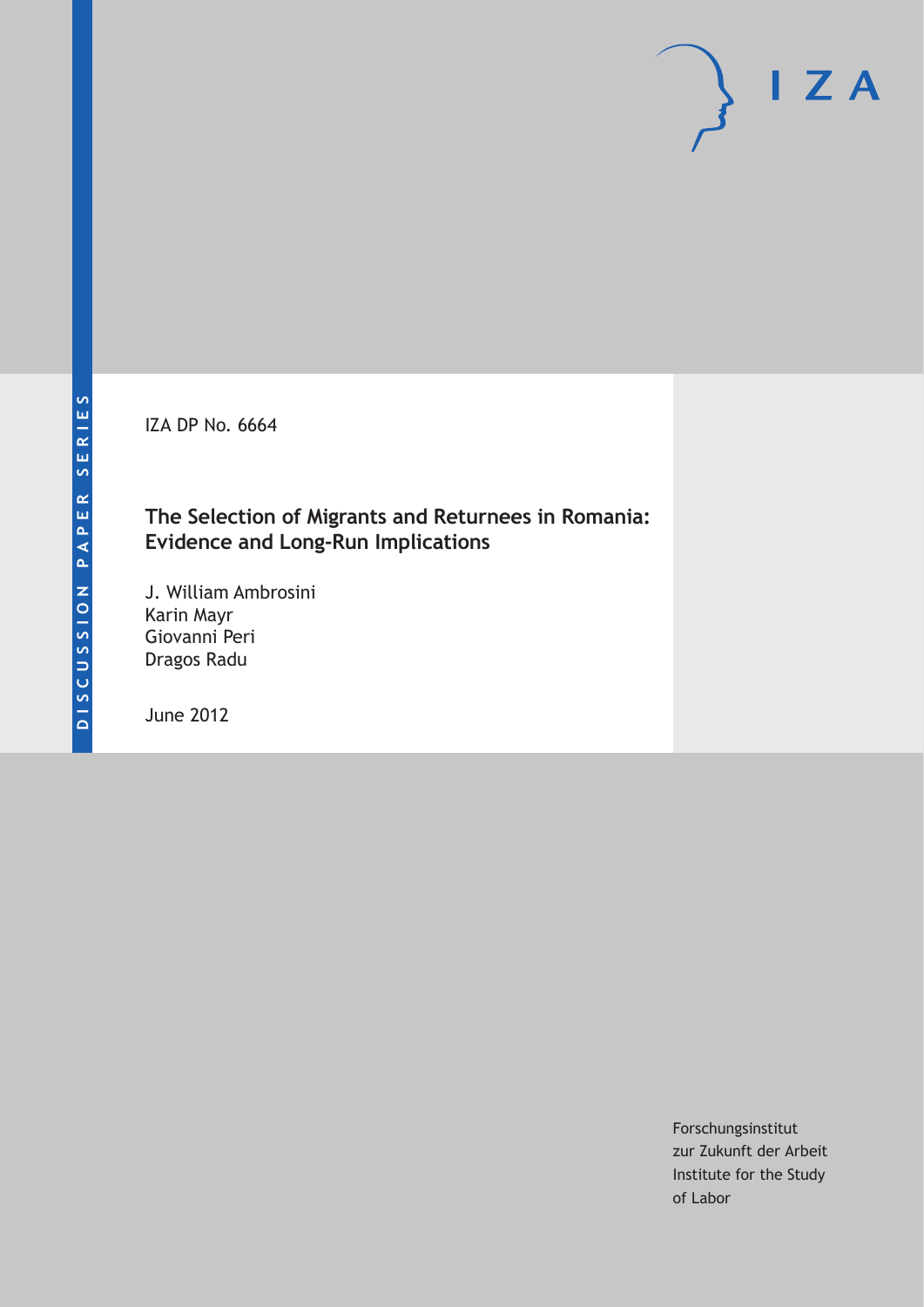# **The Selection of Migrants and Returnees in Romania: Evidence and Long-Run Implications**

# **J. William Ambrosini**

*Amazon* 

# **Karin Mayr**

*University of Vienna* 

# **Giovanni Peri**

*University of California, Davis, NBER and IZA* 

# **Dragos Radu**

*King's College London* 

Discussion Paper No. 6664 June 2012

IZA

P.O. Box 7240 53072 Bonn Germany

Phone: +49-228-3894-0 Fax: +49-228-3894-180 E-mail: [iza@iza.org](mailto:iza@iza.org)

Any opinions expressed here are those of the author(s) and not those of IZA. Research published in this series may include views on policy, but the institute itself takes no institutional policy positions.

The Institute for the Study of Labor (IZA) in Bonn is a local and virtual international research center and a place of communication between science, politics and business. IZA is an independent nonprofit organization supported by Deutsche Post Foundation. The center is associated with the University of Bonn and offers a stimulating research environment through its international network, workshops and conferences, data service, project support, research visits and doctoral program. IZA engages in (i) original and internationally competitive research in all fields of labor economics, (ii) development of policy concepts, and (iii) dissemination of research results and concepts to the interested public.

IZA Discussion Papers often represent preliminary work and are circulated to encourage discussion. Citation of such a paper should account for its provisional character. A revised version may be available directly from the author.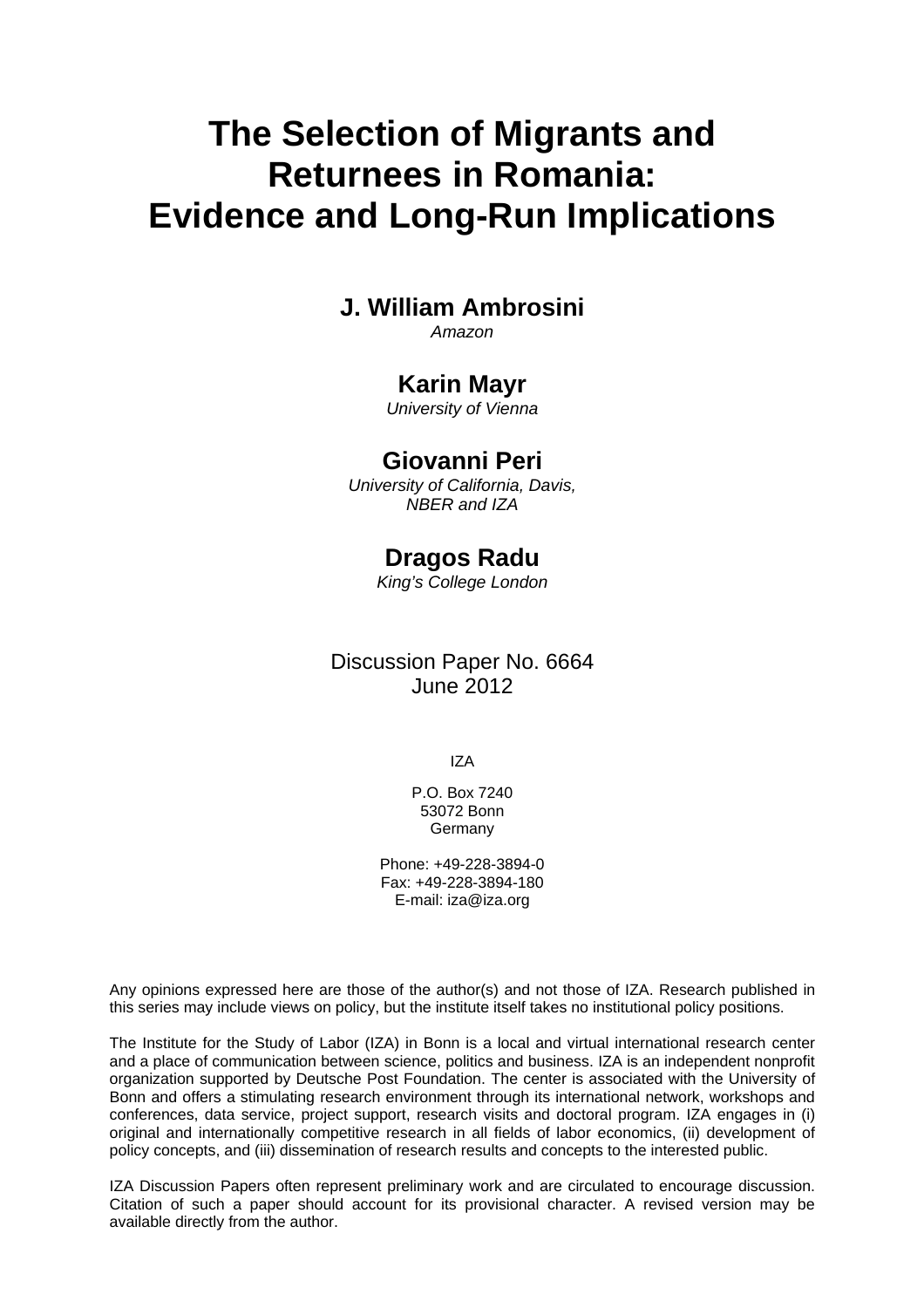IZA Discussion Paper No. 6664 June 2012

# **ABSTRACT**

# **The Selection of Migrants and Returnees in Romania: Evidence and Long-Run Implications[\\*](#page-2-0)**

This paper uses census and survey data to identify the wage earning ability and the selection of recent Romanian migrants and returnees. We construct measures of selection across skill groups and estimate the average and the skill-specific premium for migration and return for three typical destinations of Romanian migrants after 1990. Once we account for migration costs, we find evidence that the selection and sorting of migrants by skills is driven by different returns in countries of destination. We also find that the return premium increases with migrants' skills and this drives the positive selection of returnees relative to nonmigrants. As these findings are consistent with a model of rational choice in the migration decisions, we simulate a rational-agent model of education, migration and return. Our results suggest that for a source country like Romania relatively high rates of temporary migration might have positive long-run effects on average skills and wages.

JEL Classification: F22, J61, O15

Keywords: selection of migrants, migration premium, returnees

Corresponding author:

 $\overline{a}$ 

Giovanni Peri Department of Economics University of California, Davis One Shields Avenue Davis, CA 95616-8578 USA E-mail: [gperi@ucdavis.edu](mailto:gperi@ucdavis.edu)

<span id="page-2-0"></span><sup>\*</sup> The authors thank Frederic Docquier, Christian Dustmann, Giovanni Facchini and David Newhouse for very helpful comments and suggestions. The authors thank the Multi-Donor Trust Fund (MDTF) for generously funding the Grant: "Labor Markets, Job Creation, and Economic Growth: Migration and Labor Market Outcomes in Sending and 'Southern' Receiving Countries" which made this paper possible.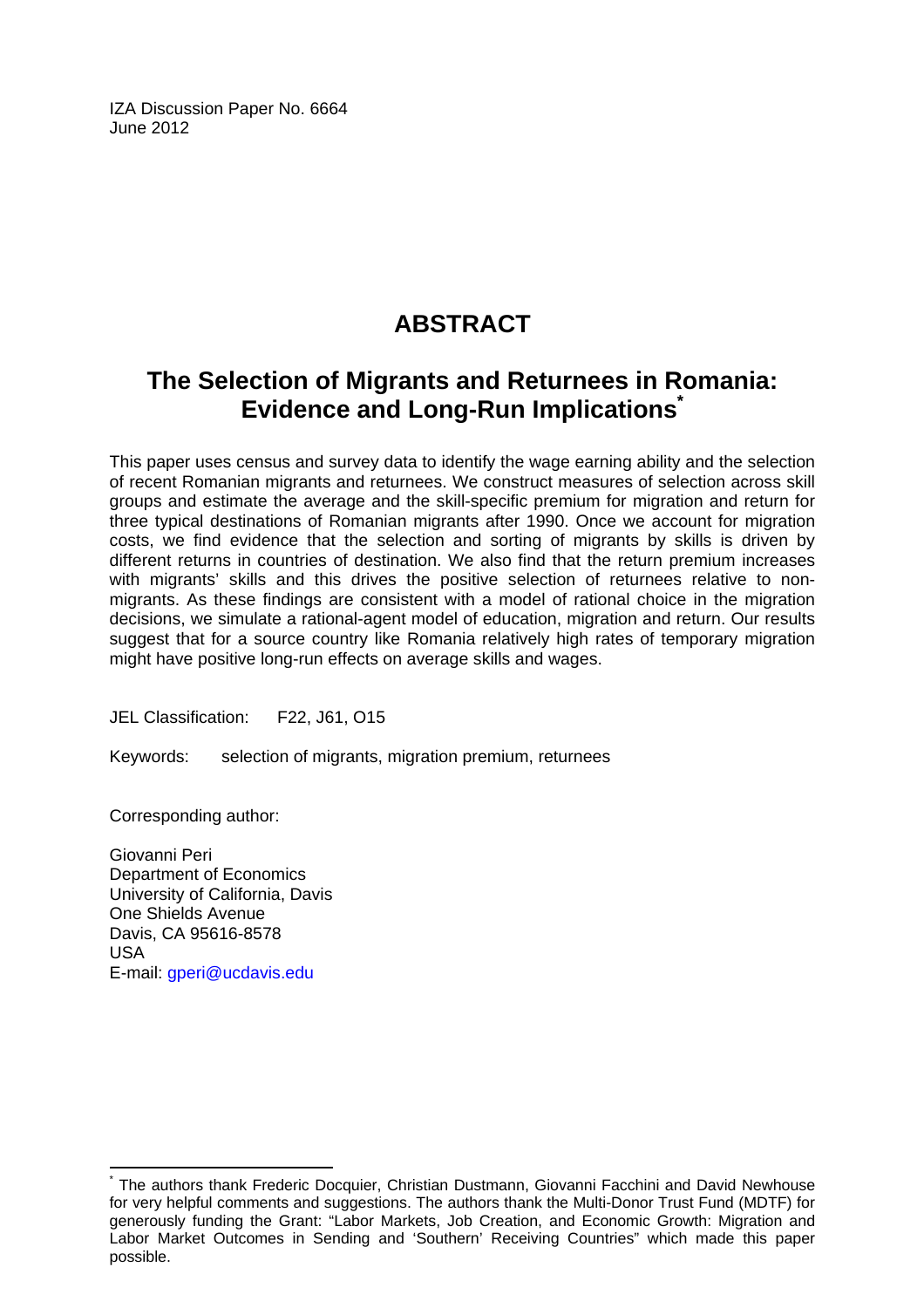### 1 Introduction

The emigration of highly skilled and highly productive workers, attracted by higher wages abroad, has traditionally been regarded as harmful to poor countries (Grubel and Scott 1966; Bhagwati 1976; Bhagwati and Hamada 1974; Bhagwati and Rodriguez 1975). However, from the perspective of the migrants themselves migration is an opportunity to improve, sometimes dramatically, their standard of living. There is evidence that migrants from Latin America (Clemens, Montenegro and Pritchett 2008), from India (De Coulon and Wadsworth 2010) and from Eastern Europe (Budnik 2009) earn on average two to four times more at destination than they would at home. Moreover, the migration of highly skilled may induce virtuous educational incentives in the native population. In the long run, this might increase the overall human capital of the sending country. This possibility of a "brain gain" was identified theoretically in the past<sup>1</sup> and tested empirically in recent research. Beine et al. (2001, 2008) use a cross-country approach to show that emigration rates (up to 10% of the population) are positively correlated to average schooling levels. Using individual data, Batista et al. (2010) and Chand and Clemens (2008) find a positive incentive effect of skilled emigration on education of friends and relatives in the country of origin. In addition to this, a large body of work has shown that migration is often temporary rather than permanent and return migrants often become successful entrepreneurs or bring back highly productive skills with positive consequences for their countries. The positive impacts of return migration for the countries of origin have been analyzed theoretically by Dustmann (1995), Santos and Postel-Vinay (2003), Mayr and Peri (2009), Dustmann, Fadlon and Weiss (2010) and Dustmann and Glitz (2011). There is also evidence that return migrants receive income premia for their work experience abroad (Reinhold and Thom 2009; Barrett and Goggin 2010). Several recent studies have also emphasized the importance of returnees as a source of entrepreneurship (Constant and Massey 2003; McCormick and Wahba 2001).<sup>2</sup>

These aspects of migration and return are particularly relevant for the case of Central and Eastern European Countries (CEEC). After the opening of the borders in 1990 and subsequently in the context of EU enlargement, a number of Eastern European professionals as well as unskilled workers moved to Western Europe and to North America (see e.g. Kahanec and Zimmermann 2010 for a recent overview). Over the last two decades, return migrants became an important and fast-growing group in the labour markets in all CEEC (for a recent overview see e.g. Martin and Radu 2011). Precise and comparable figures of the stock of Eastern European migrants who returned to their countries of origin are still missing. However, some recent research suggests that these migrants acquire productive skills while abroad and receive significant income premia upon return (see e.g. Co, Gang and Yun 2000 for female return migrants in Hungary; De Coulon and Piracha 2005 for Albanian returnees; Hazans

<sup>1</sup>For instance in the papers by Mountford, (1997), Stark et al., (1997), (1998) and Beine, Docquier and Rapoport, (2001).

<sup>2</sup>Returnees have been sources of start-ups in high-tech sectors in countries such as India (Commander et al. 2008) and in the Hsinchu Science Park in Taipei (Luo and Wang 2002). Zucker and Darby (2007) find that in the period 1981-2004 there was a strong tendency of "star scientists" in several fields in the US to return to their country of origin and promote the start-up of high-tech firms (especially in China, Taiwan and Brazil).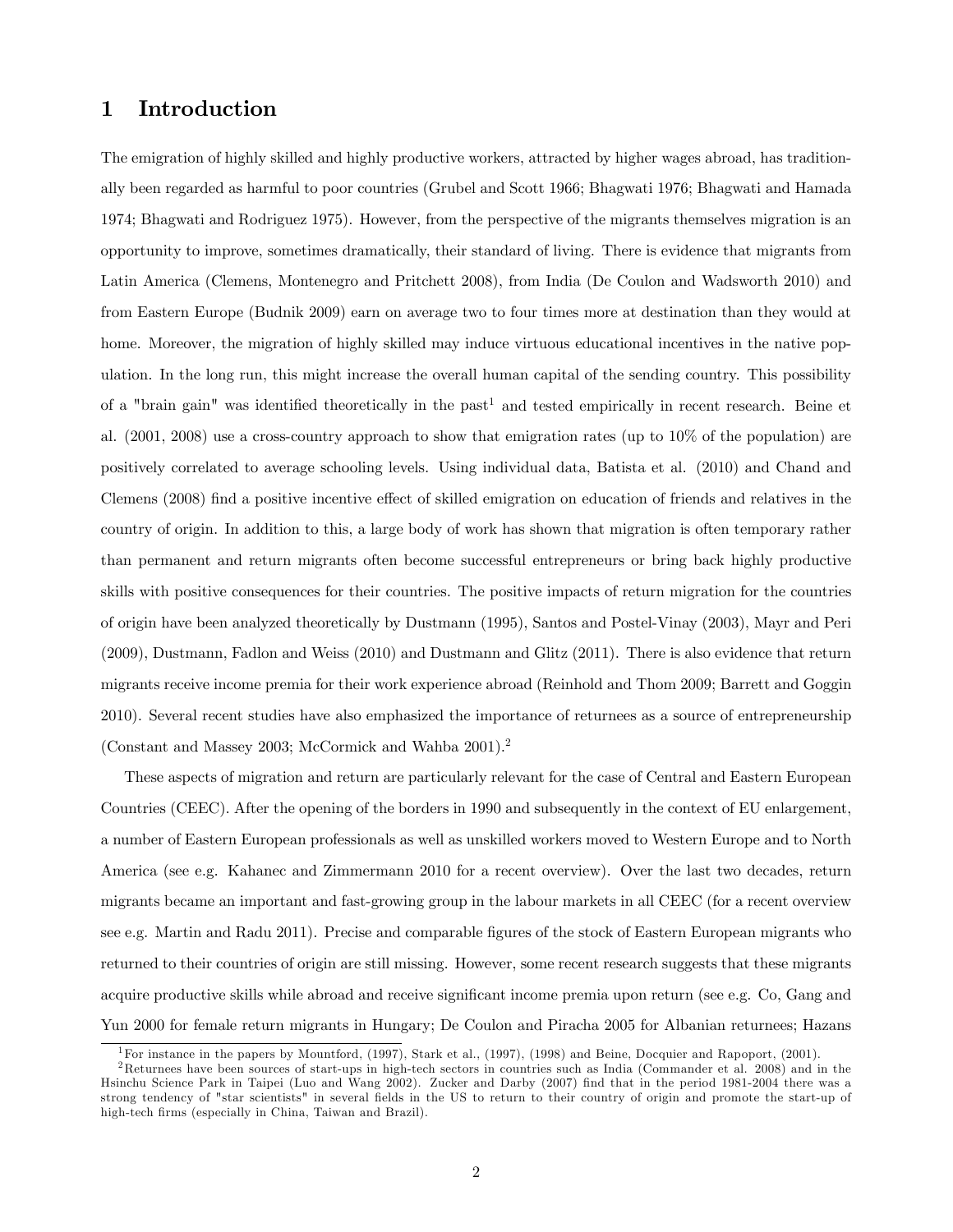2008 for Latvian returnees and Iara 2008, Martin and Radu 2011 for cross-country comparisons). There is also evidence that returnees in CEEC are more likely to undertake entrepreneurial activities or to be self-employed than non-migrants (Kilic et al. 2009; Piracha and Vadean 2010).

The consequences of migration and return on the sending countries will depend crucially on two aspects: the size and the selection of these flows. The larger the number of migrants and returnees the larger are the potentials for gains and losses. Moreover, for the countries of origin, a positive selection of migrants and returnees, in terms of their skills, may represent both a challenge (risk of brain drain) and an opportunity (incentives for learning and improvement of skills). Did increased mobility of Eastern Europeans in the 90's result in harmful consequences for their countries of origin? How did migration and return contribute to the productivity and income of workers? What will be the consequences of further reducing the cost of migration? This paper will provide some answers to these questions. In it we quantify the size and selection of migration and return for the case of Romania, a representative CEE Country, and we analyze the consequences of international mobility on its levels of wages and productive skills.

Romania is an interesting case. It is the second most populous country in Eastern Europe (after Poland), its migrants have moved to several different European countries, and return migration has been quite significant. Using a unique combination of census and large survey data we are able to identify Romanian migrants in three main destination countries (Spain, Austria and the US) and to match this information with micro-data on nonmigrants and returnees in Romania. We use census data (2000-2001) from these destination countries as well as data from the EU-Survey on Income and Living Conditions (EU-SILC) for Austria and Spain, and from the National Demographic Survey (NDS) of Romania (2003). These data provide a picture of the relative size and relative characteristics (including earned wages) of the cross-section (circa 2002) of individuals born in Romania in three different groups: those who have always resided in Romania (non-migrants), those who migrated and returned (returnees), and those who live abroad (migrants) specifically in the US, Austria or Spain. These three countries were typical destination countries for Romanian and other CEE migrants and they span very well the different ranges of institutions and labor market types across destinations.

Our results suggest that migration choices are responsive to economic incentives: workers in specific skill cells (defined by education, age and gender) migrate in larger shares to countries that pay higher wage premia for those skill cells. We observe that Romanian migrants to the US are positively selected because the wage premium of migrating to the US is much higher for the high skill-cells (in terms of wage earning ability). To the contrary, Romanian migrants to Spain are more likely to come from low-skill cells, as the wage premium of migrating to Spain is larger for low skills cells. Austria exhibits a migration premium neutral to skill level. This rationality of migration is consistent with other findings for CEE migrants (e.g. Budnik 2009). Romanian returnees are positively selected on observables and this also supports the other finding of a higher return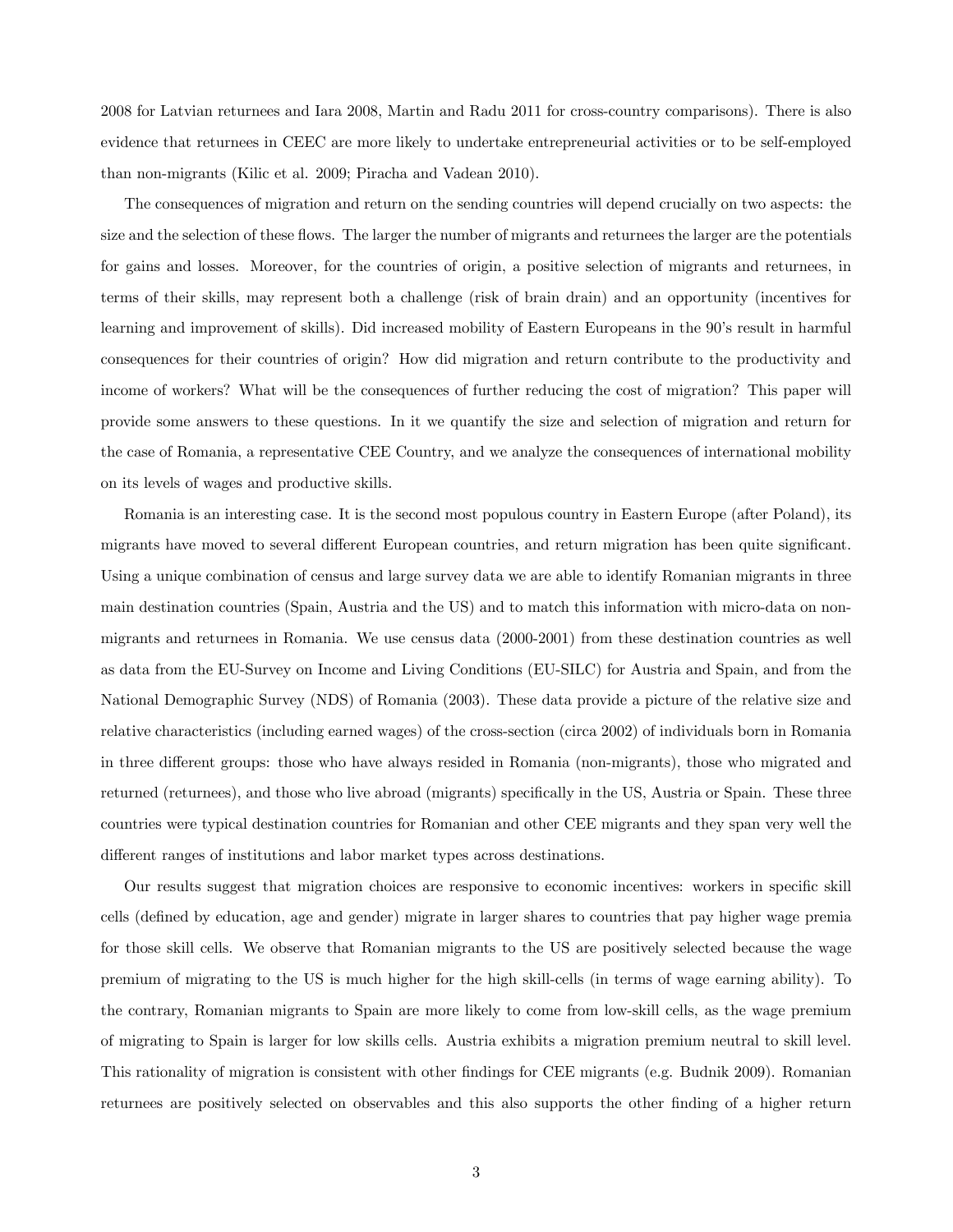premium for highly skilled. As we have a richer set of variables for returnees than for migrants, we also provide evidence that selection of returnees on unobserved characteristics seems to be negative. Hence, our estimate of the return premium can be viewed as a lower-bound of the actual return premium.

As the estimation results are consistent with rational choice, we then use a model of schooling, migration and return, developed previously by Mayr and Peri (2009) to evaluate the aggregate (skill and wage) effects of migration for Romania. In order to quantify these effects, we use the estimated return premium and the observed scale of return-migration. We adapt the parameters to the case of Romania to obtain the long-run impact of increased mobility, accounting both for return migration and for the indirect effects from incentives on schooling.

The rest of the paper is organized as follows. Section 2 presents some summary statistics on migration and return for CEEC and Romania. Section 3 describes our data and the measures of average selection and average premium. Section 4 presents our estimates for selection and return premia. Section 5 shows empirical evidence of the relation between migration frequency and premia across skill groups. Section 6 uses some of our estimates and the empirical moments in a model to simulate the long-run effects of further relaxing migration constraints for Romania on average skills and wages. Section 7 concludes the paper.

### 2 Stylized facts of East European migration

#### 2.1 Stocks of migrants and returnees

Prima facie evidence on migration and return can be obtained from population censuses (or current population surveys). For years around 2000 such data have been organized by Docquier and Marfouk (2006) into a widely used data set. For a selected group of receiving OECD countries, the United Nations (2009) has also collected long time series on yearly gross inflows of migrants by country of origin.

Although these data are fraught with various methodological problems, they provide a first intuition on the magnitude of migration and return from Eastern Europe. We consider the years 1990 and 2000 for a group of 14 Eastern European countries that can be identified consistently. Table 1 shows the stock of emigrants to all OECD countries from each of these EEA countries, as shares of their domestic population. As expected, each of those countries increased, sometimes very significantly, the share of its migrant population abroad between 1990 and 2000. Around the year 2000 these shares ranged from 3-4% in large countries (e.g. Poland and Romania) to 17-19% in smaller countries (e.g. Albania and Macedonia).

For a subset of these Eastern European countries and a subset of OECD receiving countries we can also impute the return migrants as a share of the gross flows. We use the data on stocks from Docquier and Marfouk (2006) to obtain (by difference) the net immigration country by country between 1990 and 2000. From the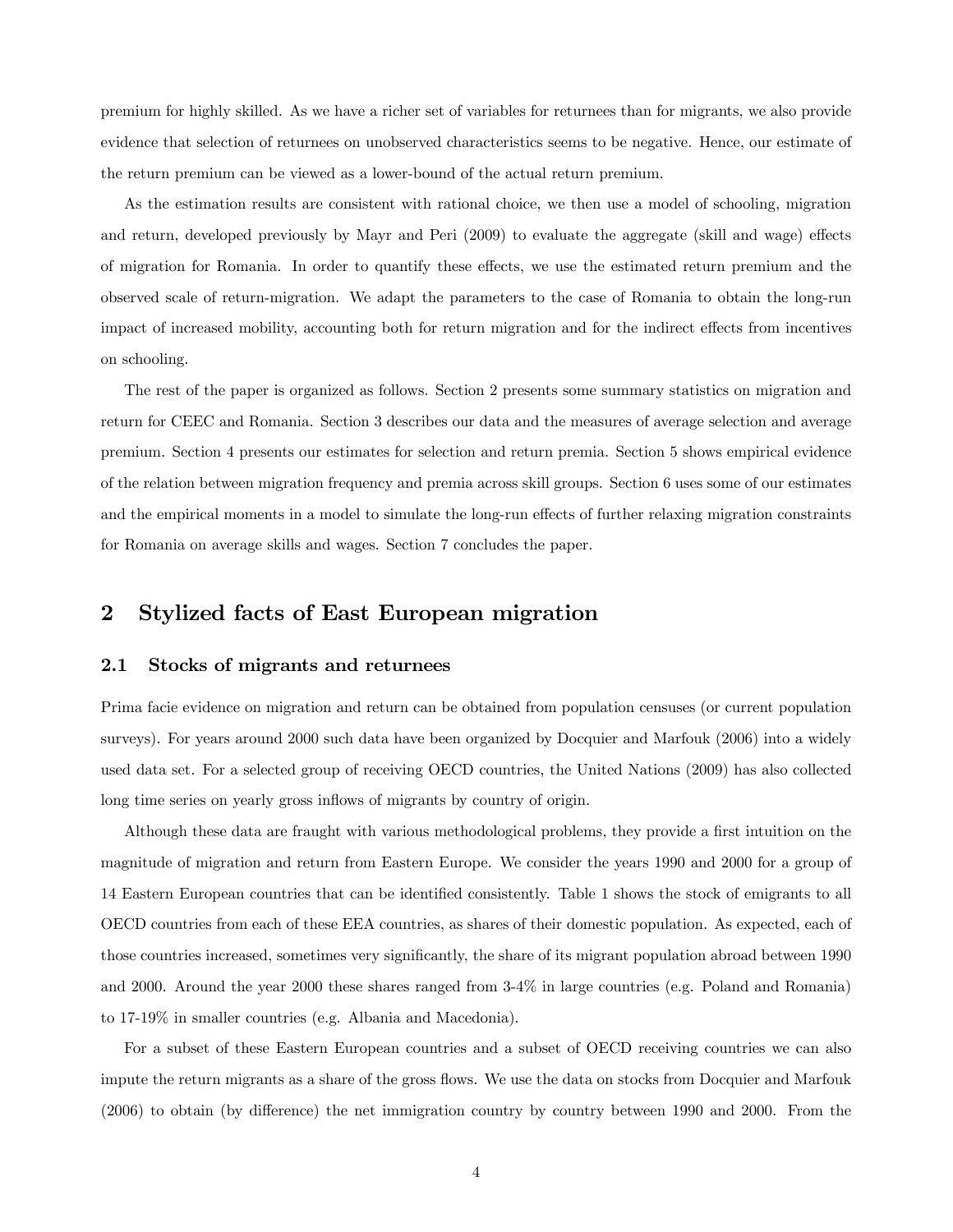United Nations (2009) data on yearly gross flows from the same countries of origin to the same destinations we obtain the cumulative gross flows of migrants (1991-2000). The difference between gross flows (from country  $i$ to *i*) and the net changes of people from country *i* living in country *j* constitutes a measure of re-migration<sup>3</sup>. Following Borjas and Bratsberg (1996) and Dustmann and Weiss (2007) we assume that most of the re-migrants are returnees. We summarize the results in Tables 2 and 3 by aggregating gross and imputed return flows by source and host country (respectively). Table 2 is helpful to understand how relevant return migration is in a period that experienced large gross migration flows from Eastern Europe. Three features are worth of notice.

First, and most importantly, for all countries of origin and destination the imputed return migration is a substantial share of total gross migration flows. The ratio of returnees to gross migrants can be larger than 1 since not only migrants who arrived in this decade but also earlier migrants returned during this period. Table 1 shows that Czechoslovakia, Hungary and Poland experienced return migration close to or even larger than their gross emigration flows. This is reasonable since these countries have a longer history of migration before 1989 and might experience a "retirement migration" of migrants who left around 1968. All other Eastern European countries have also substantial return rates ranging between 0.3 and 0.6. Second, the summary statistics by destination countries (Table 3) show that most countries display rates of return migration to Eastern Europe which are considerable (for Australia and France exceptionally high) but consistent with other overall findings on the retention rates of migrants in OECD destinations (OECD 2008, part III). Third, Table 2 shows that Romania is rather typical in its return migration. The median return rate for the considered countries is 1.12 returnees for every 2 migrants, while for Romania it is slightly below 1 returnee per 2 migrants.

These aggregate figures have to be interpreted with caution. They may be biased if, for instance, undocumented migrants are better counted in census data than in the official entry statistics, or if the definition of immigrants (by nationality, place of birth or country of last residence) is not consistent between census and administrative data. Despite such measurement problems we can certainly conclude that return migration is not a marginal phenomenon for Eastern European countries. A share between 30 and 60% of the total emigrants from Eastern Europe in the decade 1990-2000 returned to their home country within that same decade. To grasp the likely impact of this migration on the home economy it is important to understand the selection of migrants and returnees. To do this, we characterize the skills of migrants and returnees to determine if their behavior is consistent with economic rationality in pursuing better labor market opportunities through migration.

#### 2.2 Romanian migration patterns in the early 2000s

In the period immediately after the regime change and the opening of the borders in 1989, migration from Romania was first characterized by mass emigration of ethnic minorities (German and Hungarian). However,

<sup>3</sup>Net of mortality of migrants, which we neglect.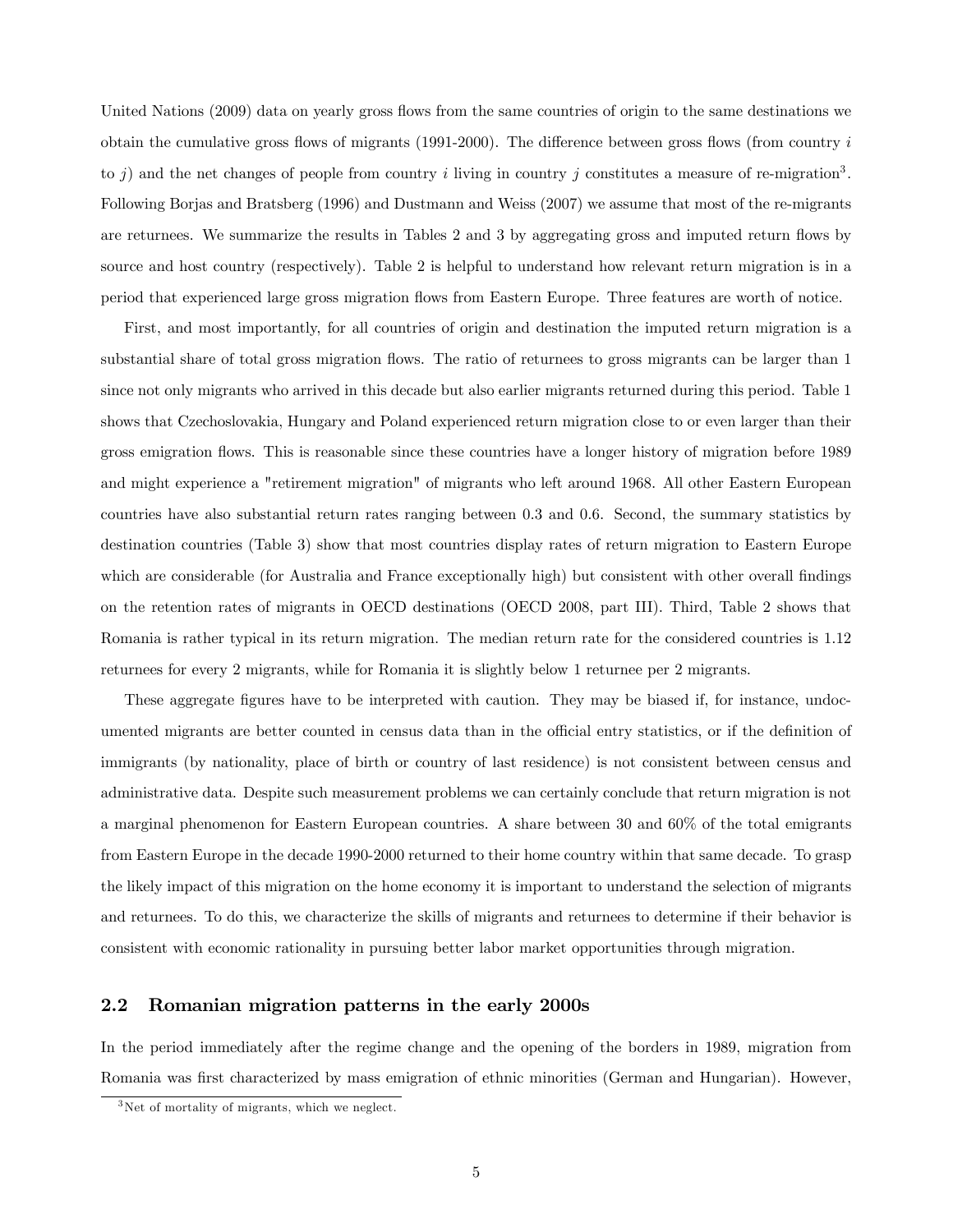by the mid 1990s a new pattern of labour migration to various European and overseas destinations emerged. Labour outflows increased steadily against the background of a slow pace of economic restructuring which resulted in a large decline in GDP, high inflation, mass layoffs, decreasing real wages and rising unemployment (Earle and Pauna 1996, 1998). De-industrialization led to a decrease of industrial employment by almost 3 million jobs and particularly affected younger and older workers, who were less likely to find new employment opportunities (Voicu 2005).

Based on evidence gathered from previous studies (e.g. Diminescu and Lăzăroiu 2002, Baldwin-Edwards 2007) we argue that the destination countries can be grouped in three main categories with respect to the type of selection of Romanian migrants. First, a strictly positive selection seems to characterize migration flows to traditional immigration countries (US, Canada, Australia). These flows were rather small but persistent and included a significant share of young people who migrate for educational purposes (Diminescu 2003). In the early 2000s, the US was among the main countries from where migrants returned and settled back in Romania (OECD 2008). A second group of destination countries were characterized by a neutral average selection of migration from Romania. These were the continental European countries which received most of the Eastern European migrants over the 1990s: Germany, Austria and France (Sandu et al. 2006; Diminescu 2003). Third, particularly towards the end of the 1990s and the early 2000s, large flows of Romanian migrants arrived in Mediterranean countries, mainly in Spain and Italy, but also, to a lesser extent, in Portugal and Greece (Sandu et al. 2006, Diminescu and Lăzăroiu 2002). These flows were characterized by a negative selection: most migrants were less skilled, already had a longer migration history, often involving informal or illegal employment spells, and made use of network ties established in their communities of origin (Elrick and Ciobanu 2009; Şerban and Voicu 2010).

One drawback of these previous studies is that they only use aggregate data or qualitative evidence. However, in order to test first the hypothesized typology of destination countries we exploit administrative data on Romanian migrants who registered a change in residence abroad. These data cover records for more than 95,000 migrants who left Romania in the period  $1995-2001<sup>4</sup>$  including information on their individual characteristics and their choice of destination. Using these data, Figure 1 shows the sorting of Romanian migrants by education across the main countries of destination. The vertical axis measures the ratio between the fraction of tertiary educated among migrants towards specific destinations to the same fraction among non-migrants in Romania. The results confirm the described selection pattern in terms of the typology of destination countries for Romanian migrants.

For the period 2002-2003 we can also construct a measure of the stock of Romanian migrants in OECD

<sup>4</sup>Due to the data collection process, the records are reliable and representative only for this period. We were therefore not able to include other years in our cross-tabulations. We thank Mr. Dorel Gheorghiu (National Institute of Statistics, Bucharest) for providing access and valuable insights on these data.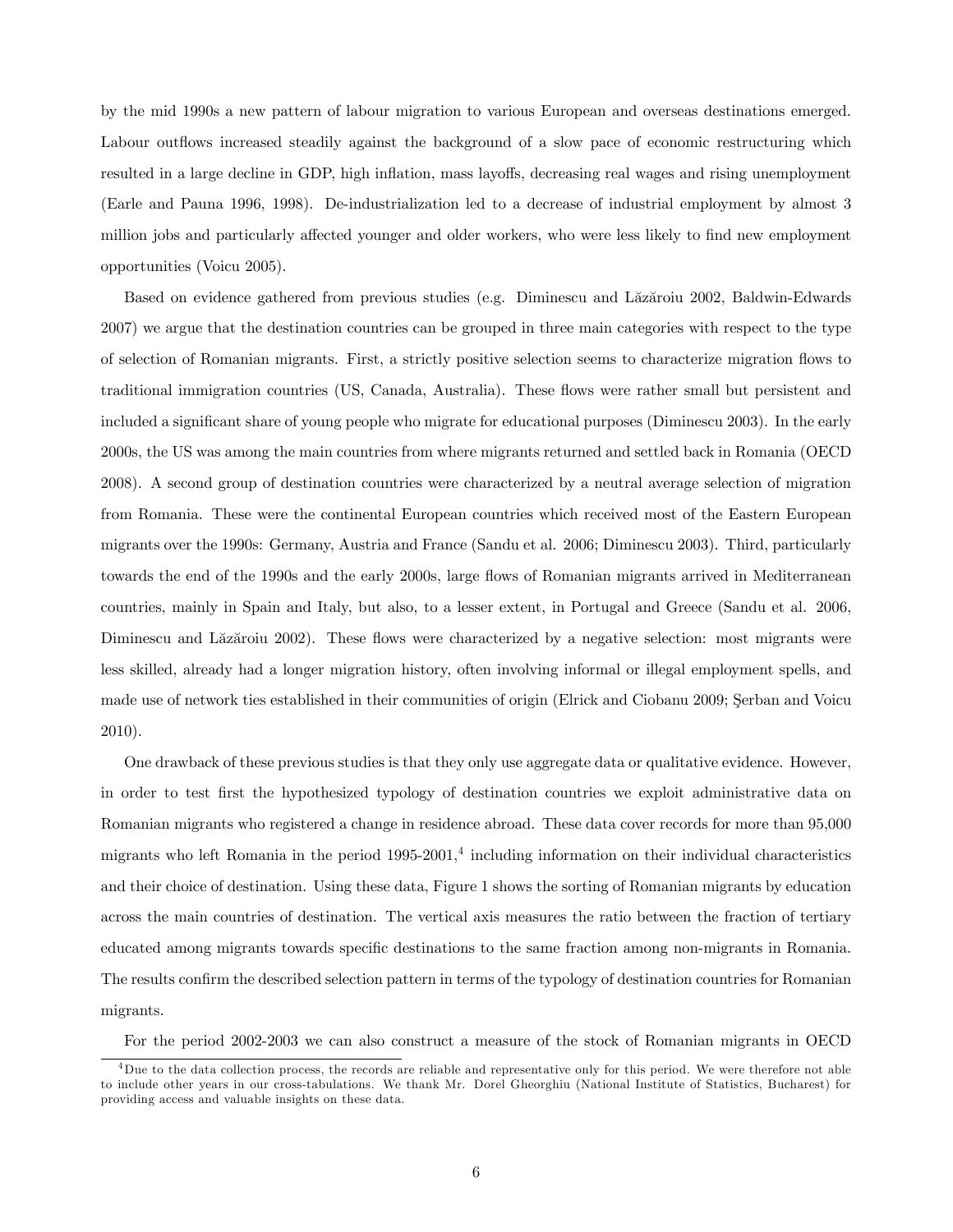countries and a measure of returnees, both as shares of the total population in Romania. Moreover,we can characterize the distribution of migrants residing in OECD countries (using data from Docquier and Marfouk 2006) and of returnees (using microdata from the NDS 2003) by education. These data are summarized in Table 4 and confirm that the group of returnees as of 2003 was larger but otherwise comparable to the group of Romanians abroad as of 2001. This supports our above findings that more than 60% of Romanian migrants from this period eventually returned. Table 4 provides also a first hint that both migrants and returnees are positively selected over the education variable, relative to the total population. The share of returnees is smallest in the group of people with no degree (and for migrants among those with primary education) while it is largest among those with tertiary education (similarly for migrants). The selection of migrants seems even more skewed towards the highly educated relative to returnees. However, these aggregate data hide the already mentioned considerable variation in the selection patterns across destination countries. Neither the administrative data, nor the evidence collated in previous studies can be used to identify the underlying factors that explain this variation.

The main goal of our paper is therefore to analyze the rationality of decisions to migrate and return with regard to the observed selection patterns and the sorting across destinations. Using various sources of data we are able to identify Romanian migrants in three of the main destination countries covered in Figure 1: the US, Spain and Austria. These countries span the types of destination countries for Romanian migrants, each of them corresponding to one of the three selection patterns described above. Our analysis based on individual data will characterize in greater detail the features of selection for both migrants and returnees. It will relate these to skill-specific premia in order to test if economic rationality is consistent with the observed selection and sorting of Romanian migrants across destinations.

### 3 Data and methodology

Following the literature on selection of migrants (e.g. Chiquiar and Hanson 2005, Fernandez-Huertas Moraga 2011) we characterize the distribution of non-migrants, migrants and returnees based on their observable characteristics. We group individuals into cells to estimate their wage-earning ability and their probability of employment (in Romania). The wage-earning ability of a group is the "skill" of that group of workers. For each cell, we count non-migrants, returnees and migrants to the US, Austria and Spain to determine how these groups compare to each other in their distribution across skills. We define the selection of migrants (positive or negative) as the difference in average skills between migrants and non-migrants. We assess then if the likelihood of selecting oneself into a group (non-migrants, migrants or returnees) is systematically related to skills.

Our data include wages by each skill cell, both for Romanian migrants (in the US, Austria and Spain) and for non-migrants and returnees (in Romania). We can therefore calculate the average and the skill-specific premium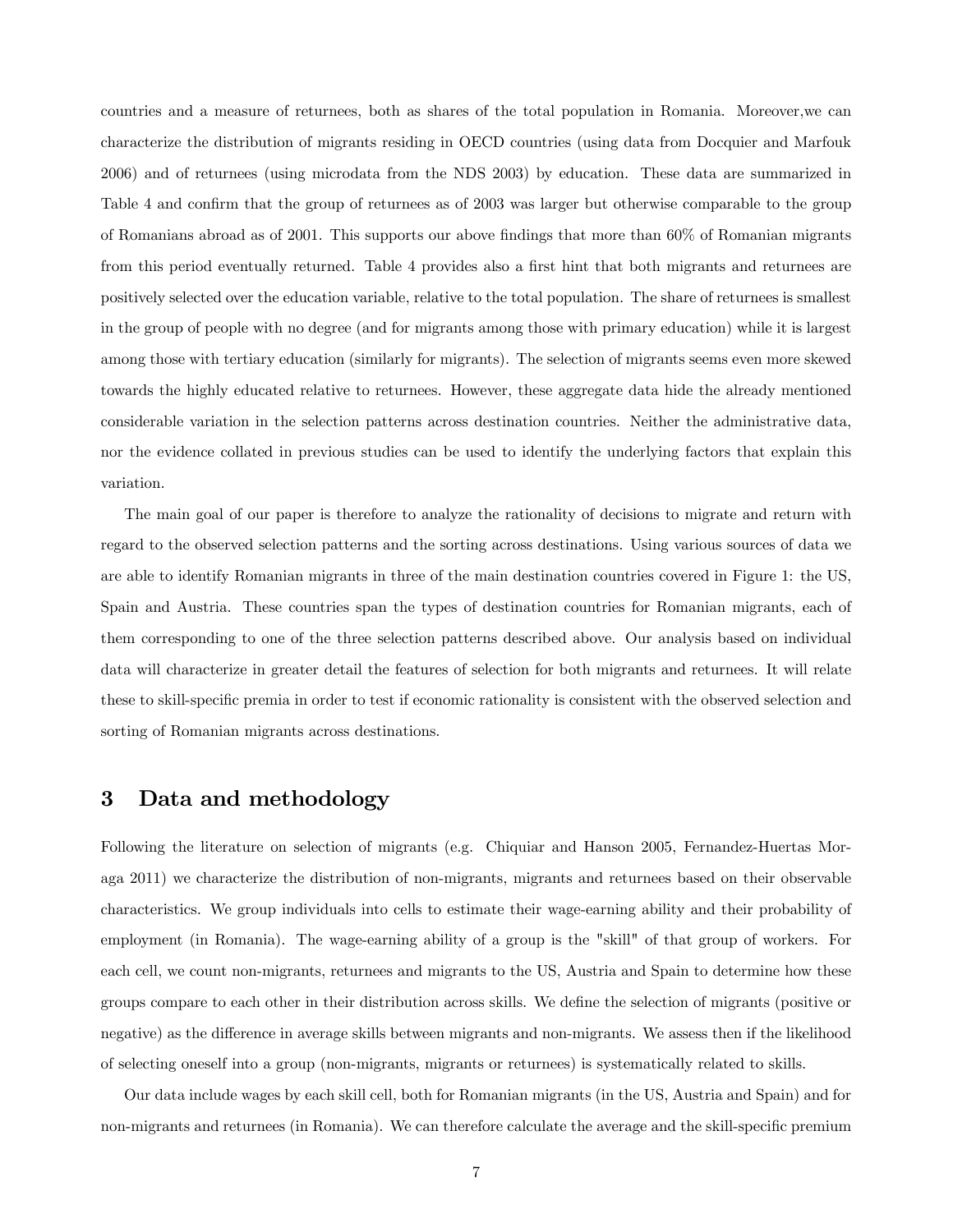to migrate and to return. Using a simple regression analysis (by skill), we can relate the probability (frequency) of migration/return to the corresponding skill-specific premium. Controlling for the costs of migration (that may differ by skill) allows us to test the economic rationality of migration and return. This is an extension of the Roy (1951) model to measure selection in many skill groups and to estimate the migration premia with different selection rules, for returnees and permanent migrants.

We describe the individual data and the skill structure in section 3.1. Section 3.2 discusses in detail the measures of average selection on observables. In section 3.3 we provide some empirical evidence regarding the potential selection of returnees on unobservables. The construction of the average and skill-specific migration and return premium is described in section 3.4. Section 3.5 then presents the model that we use in our econometric analysis of the determinants of selection.

#### 3.1 Individual data and wage decomposition

We match information from census data (for employment) and population surveys (for wages) to analyze the characteristics of three groups of Romanian workers around the year 2003: non-migrants, migrants and returnees.

The data for Romania are from the National Demographic Survey (NDS 2003), as well as from the Census 2002. The NDS data were collected by the Center for Regional and Urban Sociology (CURS) and were designed to be representative both at the national and regional level. Our restricted sample has more than 35,000 observations, including 1,400 returnees (defined as those who had spells of at least six months of employment abroad), and covers all relevant individual characteristics besides information on migration choices<sup>5</sup>. We use census and income surveys for the three destination countries. For the US, we construct employment, population and average monthly wage data on Romanian migrants by observable characteristics using the 2000 Census. For Spain, we use the 2002 Census for employment and population data on Romanian immigrants and the EU-SILC (2004) for average monthly wage data. For Austria, we use the 2001 Census for employment and population data on Romanian immigrants and the EU-SILC (2004) for the average monthly wage data. We convert all wages into 2003 US\$ and we consider that database as a cross section of Romanian individuals circa 2003, either resident in Romania (non movers or returnees) or resident in the USA, Austria or Spain. We restrict our sample to individuals between 15 and 65 years of age.

In the constructed data set we observe for each individual  $i$  a vector of characteristics  $X_i$  and his migration status, i.e. non-migrant in Romania  $(NM)$ , migrant residing in a destination country  $c(Mc)$ , or returnee  $(R)$  in Romania after an employment spell abroad. Following Chiquiar and Hanson  $(2005)$ , the vector  $X$  includes four relevant characteristics defined by the following categorical variables: education  $(Edu)$ , with the categories No Degree, Primary, Secondary and Tertiary; age  $(Age)$ , taking ten values from 15 to 65 in 5 years intervals; gender

<sup>5</sup>The dataset is described in greater detail in Epstein and Radu (2007).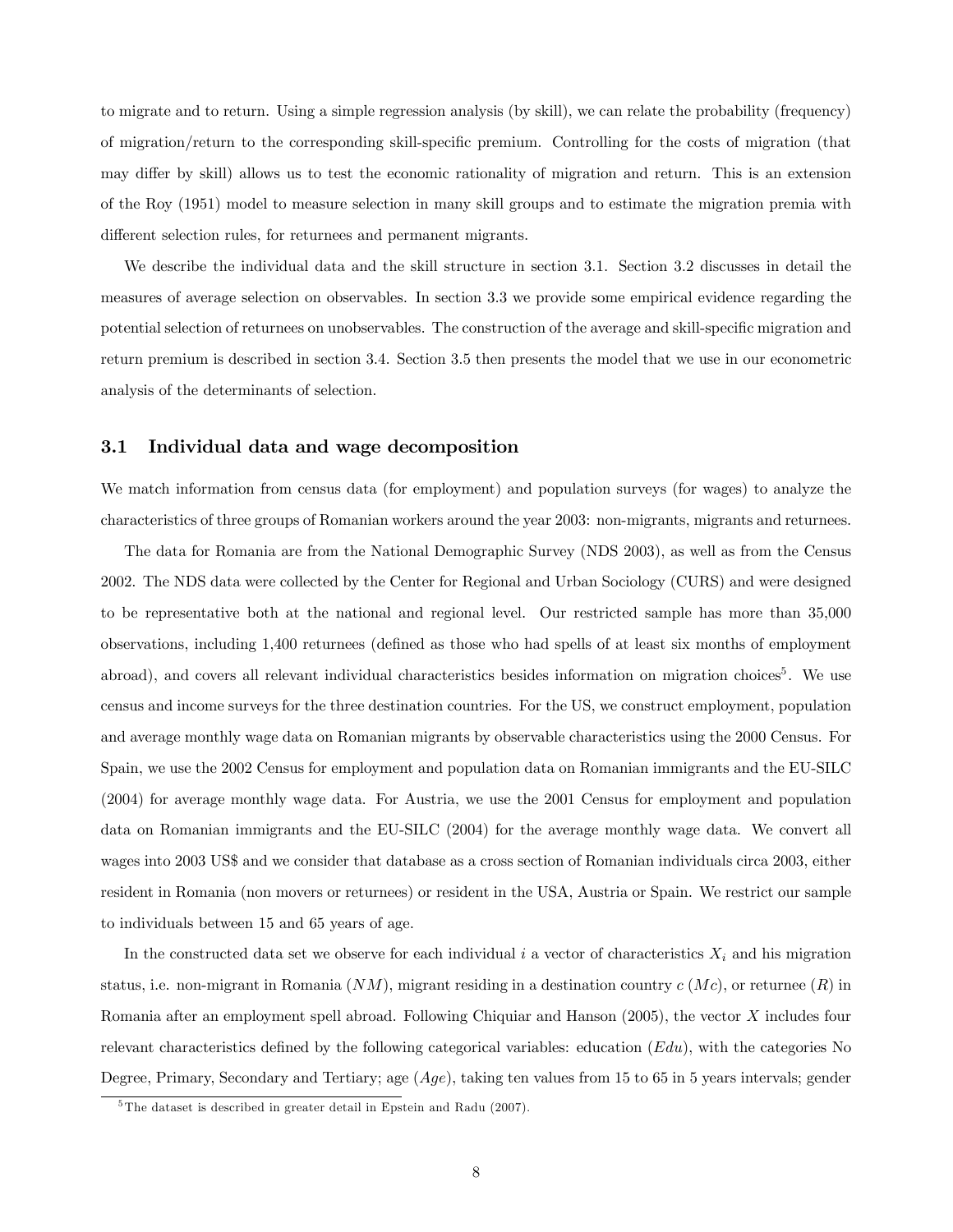$(Gen)$ , with the two categories M and F; and family-size  $(Fam)$ , with four categories: Single with no children, Married with no children, Single with Children and Married with Children. These characteristics identify the observable features of an individual in our dataset. We use the notation  $x_i = (E du_i, A g e_i, G en_i, F am_i) \in X$ to denote the vector of characteristics of individual  $i$ . We allow for the fully saturated model in observable characteristics, so individuals can be put in one of 320 cells spanned by  $x_i$  (= 4 education by 10 age by 2 gender by 4 family groups). Each individual also has a "migration status"  $k_i$  attached to herself as she can be a non-migrant in Romania, a migrant residing in country  $c$  (USA, Spain or Austria) or a returnee, hence  $k_i$  $\in \{NM, M_{US}, M_{AUT}, M_{SPA}, R\}$ . Our dataset also allows us to actually observe (for Romania and USA) or to impute (for Spain and Austria) based on their occupation and industry, the wage of each individual  $w_i^6$ .

We decompose the log wage of individual  $i$  working in country  $j$  into four components as follows:

$$
\ln(w_{ij}) = \ln w(x_i) + \ln p_j(x_i) + I(k_i = R) * \ln r_j(x_i) + \varepsilon_{ij}
$$
\n(1)

The term  $\ln w(x_i)$  is the mapping from individual observable characteristics  $x_i$  into log wages in Romania (2003). Assuming that the observable characteristics  $x_i$  are the main determinants of wage-earning abilities of individuals, the function  $\ln w(x_i)$  translates the characteristics into a wage earning potential in Romania. The term  $\ln p_i(x_i)$  is the migration premium (or "location" premium as defined by Clemens, Montenegro and Pritchett 2008). It represents the extra wage (in log points) obtained by individual  $i$  from working in country  $j$ as migrant. The base country, Romania, will be identified as  $j=0$  and we set, by definition,  $\ln p_0(x_i)=0$ . We allow this premium to vary with individual characteristics across skill groups. The term  $\ln r_i(x_i)$  is the "return" premium. It is the premium (positive or negative) from being a returnee  $(k_i = R)$  relative to being a nonmigrant NM. Finally,  $\varepsilon_{ij}$  are the idiosyncratic effects on the earning abilities of individual i in country j, which we first assume to have zero-mean in each cell  $x_i$  of the set X and to be uncorrelated with  $x_i$ ,  $E(\varepsilon_{ij}/x_i)=0$ . Unobservable wage-earning characteristics of individuals within an observable skill-cell  $x$  are thus assumed to be independent and identically distributed with zero average. We will discuss later the possibility of non-random unobservable characteristics and its implications for selection issues.

#### 3.2 Measures of selection

We define two sets of concepts that are crucial to characterize the process of migration and return and, in an economic theory of migration, should be related to each other. The first concept is the selection of migrants

<sup>&</sup>lt;sup>6</sup>As we do not observe individual wages in the Spanish and Austrian census (and the EU-SILC is too small to have representative wages for Romanian migrants in Austria and Spain), we attribute the average wage based on occupation-industry (from the respective population surveys). The basic idea is that observable characteristics affect the type of occupation-industry in which a person works and the wage is determined by those attributes. In the rest of the paper we will call individual wages the wages constructed following this procedure for Austria and Spain residents. For residents of Romania and US we have the actual individual wages.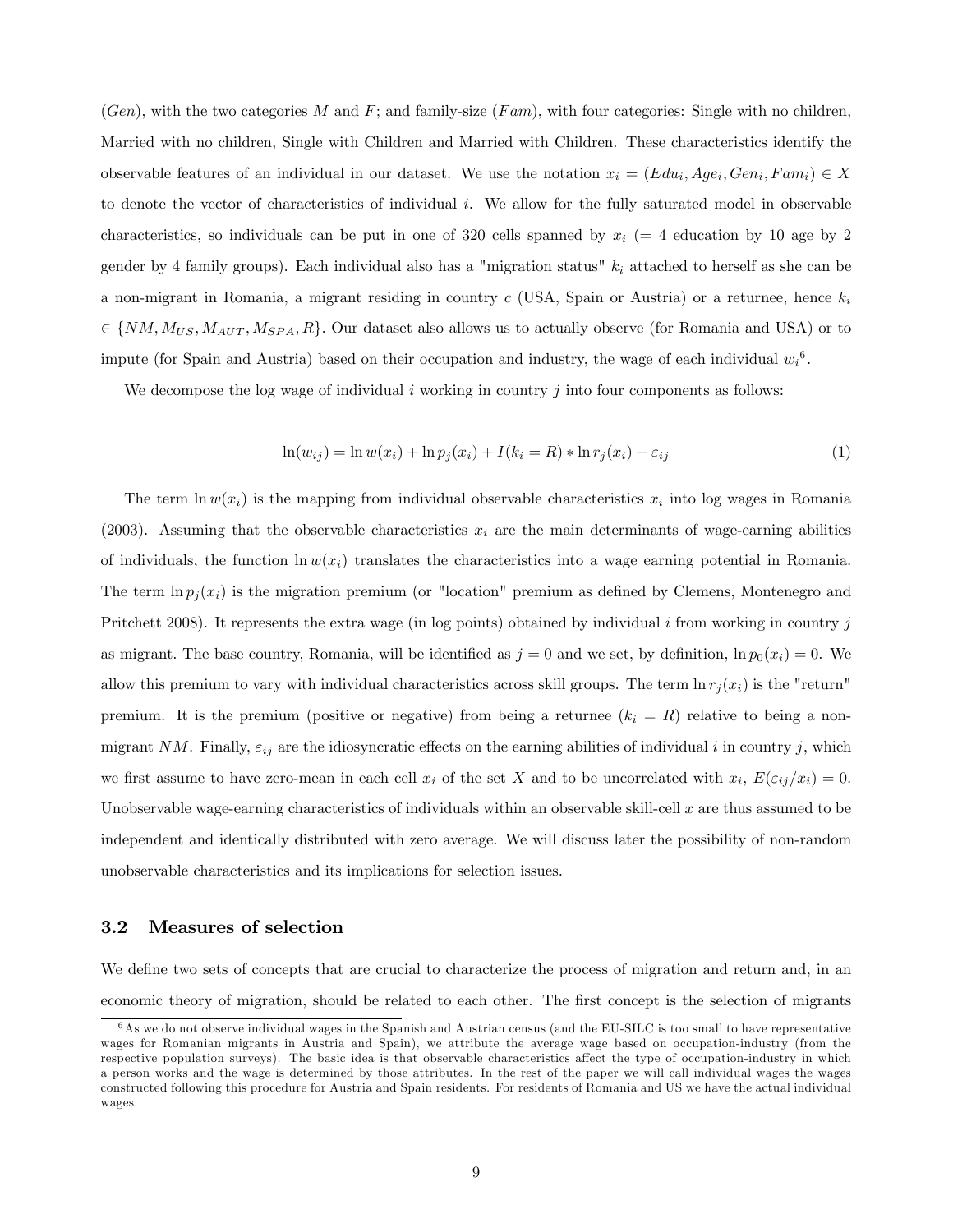(relative to non-migrants) and the selection of returnees (relative to non-migrants) along the wage-earning ability (skill) dimension. Are migrants (and returnees) selected, on average, among individuals with higher earning abilities (positive selection) or lower earning abilities (negative selection) than the average non-migrants? We will primarily characterize the selection of migrants along the observable wage-earning abilities, following the argumentation in Hartog and Winkelmann (2003) against correcting for selectivity when the sample of migrants is small relative to the sample of non-migrants. We will discuss, in light of the existing literature the potential selection of migrants along unobservable skills and for returnees we will use some identifying assumptions to distinguish selection on unobservables from the return premium.

The second set of concepts are the "premia" from making a migration decision; in particular the premium for being a "migrant" and that for being a "returnee". For given observable characteristics (hence accounting for wage-earning ability selection) migrants should earn more than non-migrants. This would be needed to justify the paying of migration costs in any economically motivated theory of migration. However, how does this premium vary with skills and country of destination? Even more interesting would be to know if, for given observable skills, returnees earn more or less than non-migrants. If there is a premium for returnees, then temporary migration has a permanent positive effect on earning abilities. Hence migration and return can be part of a strategy to increase the living standards and returnees are not, on average, those who failed abroad. Like for the migration premium, it is also very relevant to understand how the return premium depends on skills.

#### 3.2.1 Average Selection

The average (logarithmic) wage-earning ability of a non-migrant  $(NM)$  with observable characteristics  $x$ , call it ln  $\hat{w}(x)$ , is summarized by the average individual wage of all non-migrant individuals in observable cell x. Hence  $\ln \hat{w}(x) = (1/NM_x) \sum_{k} \ln w_{i,NM}$  where  $NM_x$  is the observed total employment in cell x. The variable  $\ln \hat{w}(x)$  can be called (wage-earning) skill of group x. The average observed skill of the non-migrants in Romania ("country 0"), corresponds therefore to their average log wage based on observables:

$$
\ln w_{NM,0} = \sum_{x \in X} \ln \widehat{w}(x) f_{NM}(x) \tag{2}
$$

The term  $f_{NM}(x) = NM_x / \sum NM_x$  is the observed relative frequency of non-migrant workers, NM in cell x. If,  $z \in X$ conditional on x, the idiosyncratic wage residuals in 1 converge in probability to 0,  $(1/NM_x)\sum_{i} \varepsilon_{io} \xrightarrow{p} 0$ , then with a large enough sample, such as the census, the value  $\ln \hat{w}(x)$  calculated from the sample would converge to  $\ln w(x_i)$ . In order to identify how migrants compare to non-migrants in their observable skills (wage earning abilities) we construct the counter-factual wage distribution based on the observable characteristics of migrants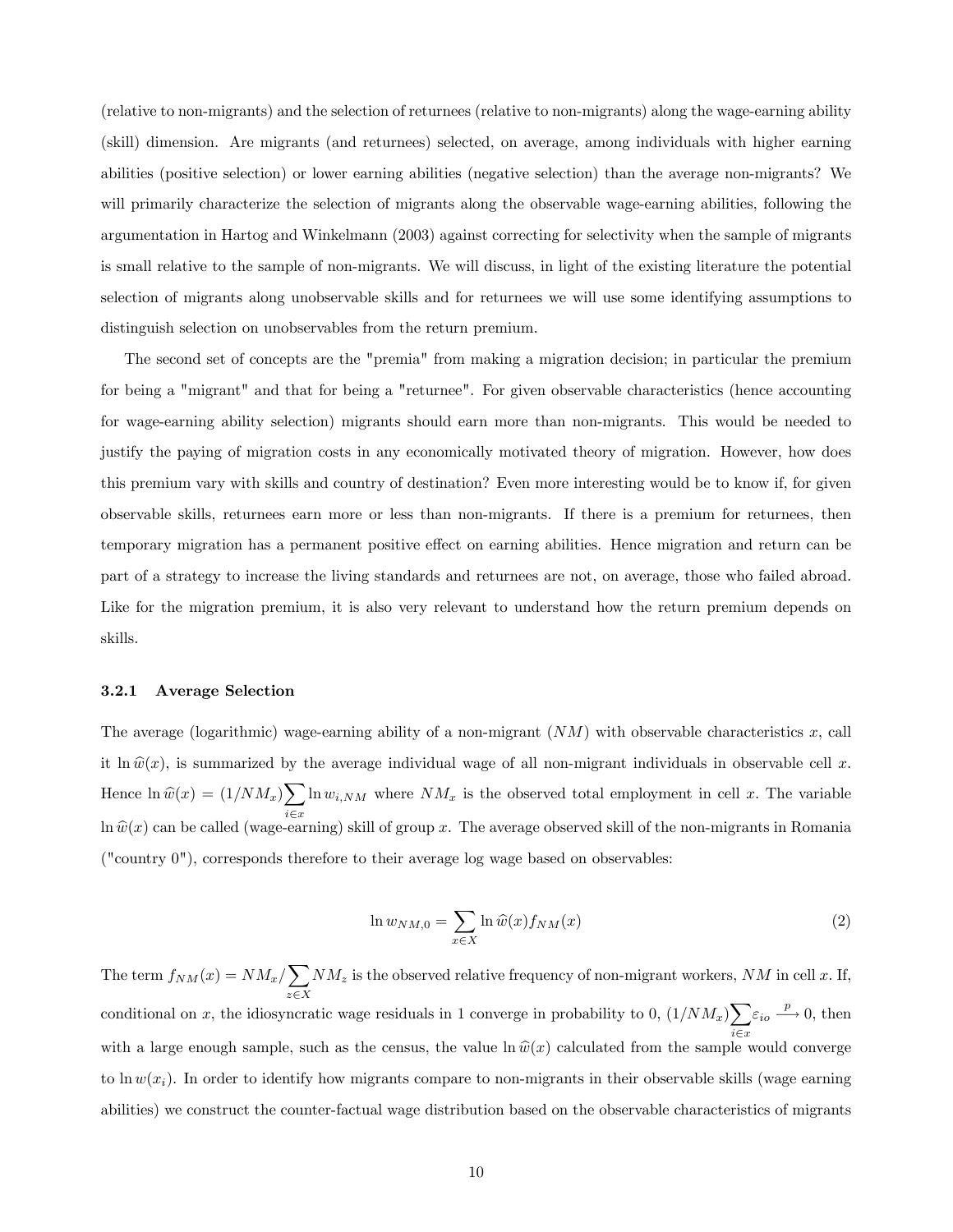and the corresponding observed wage of non-migrants for each cell x. In particular we define the average skills of migrants to country  $c$ , based on observables, as:

$$
\ln w_{Mc,0} = \sum_{x \in X} \ln \widehat{w}(x) f_{Mc}(x) \tag{3}
$$

The term  $f_{Mc}(x) = Mc_x / \sum$  $z \in X$  $Mc_z$  is the relative frequency of migrants to country c,  $Mc$ , observed from the census of country c. This method accounts in a fully non parametric way for the fact that migrants are nonrandomly selected from the original population and uses the relative frequencies of migrants to non-migrants to correct for this. Moreover, the differences in wage earning abilities (skills) between migrants and non-migrants are evaluated at home wages, assigning thus to each skill its domestic price (in Romania).

Similarly, to identify how returnees to Romania compare to non-migrants we construct the average wageearning ability of returnees, based on the observable characteristics of returnees and the log wage of non-migrants  $\ln \widehat{w}(x)$ :

$$
\ln w_{R,0} = \sum_{x \in X} \ln \widehat{w}(x) f_R(x) \tag{4}
$$

Analogous to (3) the term  $f_R(x) = R_x / \sum$  $z \in X$  $R_z$  is the relative frequency of returnees in skill cell x. Given the definitions provided above, we define the average "selection"(S) based on observables (O) of migrants to country  $c$ , relative to non-migrants as:

$$
OS_{Mc, NM} = \ln w_{Mc,0} - \ln w_{NM,0}
$$
\n(5)

If expression  $(5)$  is positive, migrants to country c are selected on average above the mean of wage-earning observable characteristics of non-migrants. This is exactly the definition of positive selection. Vice-versa, if it is negative, migrants to country  $c$  are selected, on average, below the average wage-earning ability of non-migrants. Moreover, quantitatively, as the expression is in log differences, it approximates the difference in wage earning abilities as a percentage of the average non-migrant wage. Similarly, we define the selection of returnees (on observables) relative to non-migrants as:

$$
OS_{R,NM} = \ln w_{R,0} - \ln w_{NM,0}
$$
 (6)

Like above, a value of  $OS_{R,NM} > 0$  implies a positive selection of returnees relative to people who did not migrate.

There are two issues that may bias the selection of migrants and returnees according to observable charac-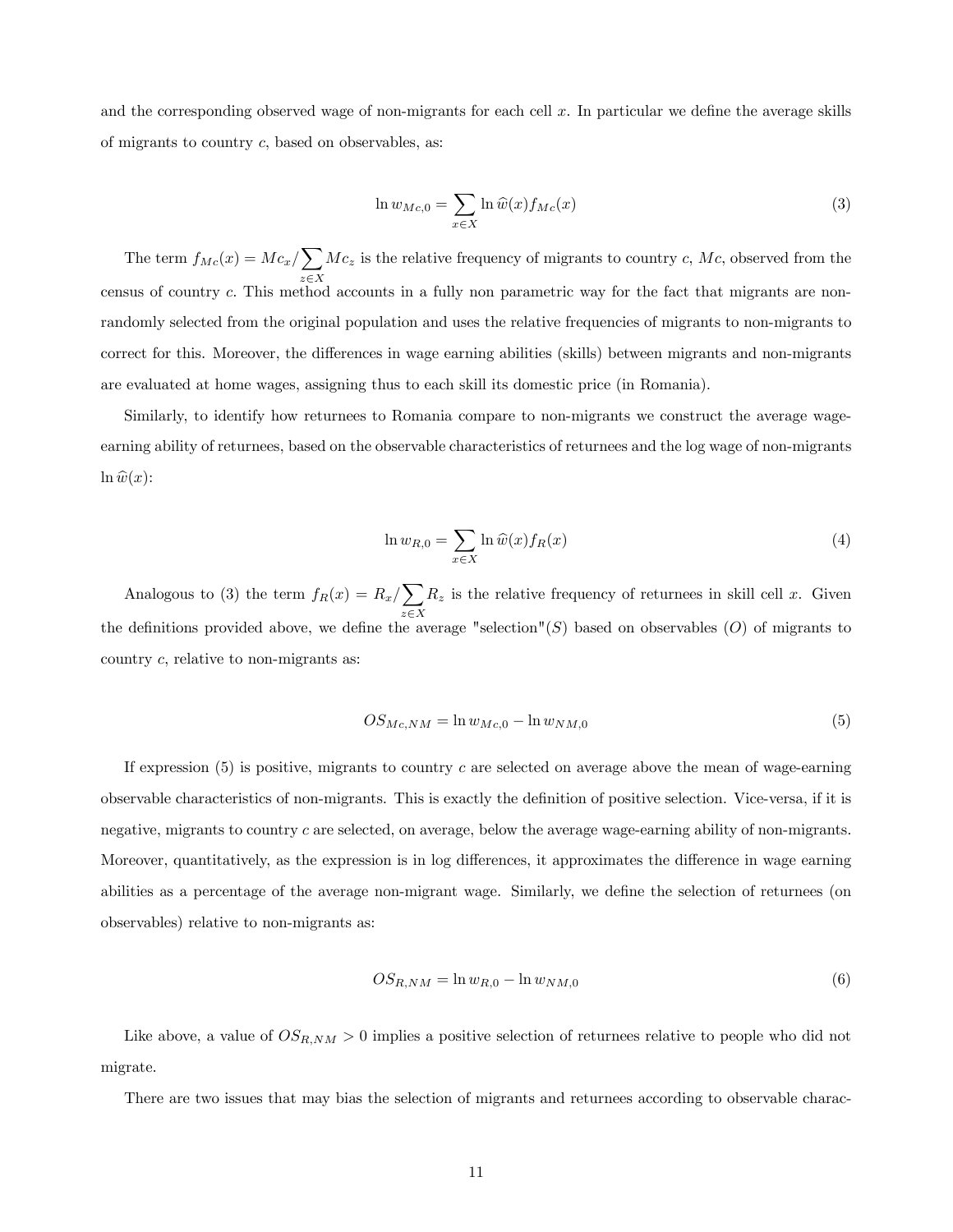teristics, produced by (5)-(6). Those biases may produce the appearance of positive or negative selection when there is none or vice versa. The first issue is that for given observable characteristics participation rates into employment in Romania may be systematically different from participation in the labor market of country c. The second is that there may be unobserved characteristics correlated with the  $x$  (hence not random and not zero-mean within group  $x$ ) and those may differ between migrants and non-migrants. We will discuss them in turn.

#### 3.2.2 Participation into employment and observable characteristics

The rate of participation into employment for a group with characteristics  $x$  can be different at home and abroad. It is easy to think that if a skill group  $x$  is paid a higher wage in a country this may attract workers of that skill and push a larger fraction of them to work. This may affect the calculated skill selection, if we base our evaluation of formulas  $(5)$  to  $(6)$  on employment data. For instance, if migrants to country c have characteristics that are identical to non-migrants but, once in the labor market of country  $c$ , their participation to employment is relatively larger in the high wage-potential groups compared to their participation in Romania, the method above will produce the appearance of positive selection, when there is in fact no selection. Had those migrants stayed in Romania, they would have earned, on average, as much as non-migrants. To avoid this problem, we should correct the relative frequency of migrants in constructing their average wage earning ability  $\ln w_{Mc,0}$ . In particular, rather than the frequency of characteristic x in employment we can use its frequency in the population of migrants and correct those population frequencies by the participation rates of each group  $x$  in Romania. Such correction allows us to compare the average wage-earning ability of migrants, had they stayed in Romania, with that of non-movers. Formally we can define the "participation-corrected" average wage earning ability of migrants to country  $c$  as follows:

$$
\ln w_{Mc,0}^{PART_0} = \sum_{x \in X} \ln \widehat{w}(x) f_{Mc}^{PART_O}(x)
$$
\n(7)

where  $f_{Mc}^{PARTO}(x) = \theta_x^0 Mc_x^{POP} / \sum$  $z \in X$  $\theta_z^0 M c_z^{POP}$  and  $M c_x^{POP}$  is the total population (rather than workers only) with characteristic x who migrated to country c, while  $\theta_x^0$  is the employment-population ratio for workers of characteristic x in Romania  $(\theta_x^0 = NM_x/NM_x^{POP})$ . We will use the empirical participation rate of nonmigrants in each cell from the Romanian Census 2002 as a non-parametric estimate of  $\theta_x^0$ , and the data on the population  $Mc_x^{POP}$  of migrants in group x in country c from the Census of country c. The "double selection" into migration and into employment that is considered in many recent papers (e.g. Chiquiar and Hanson 2005, Fernandez-Huerta Moraga 2008, Piracha and Vadean 2009) is addressed here in a completely non-parametric way. Assuming that we have identified the relevant observable characteristics that determine the probability of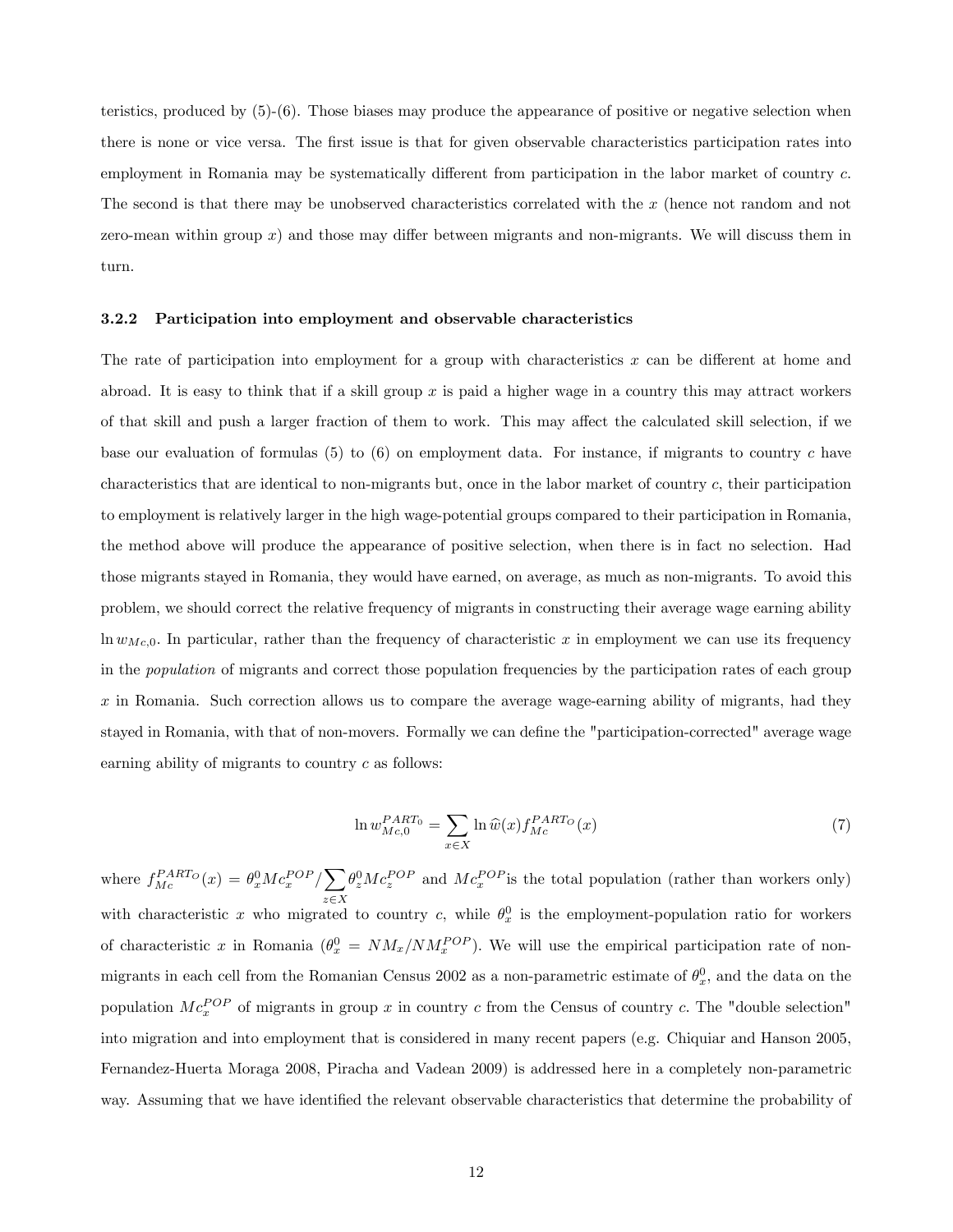migrating and of participating into the labor force, we use a fully non-parametric relation between those and the migration probability, and between those and participation at home, to identify the selection on wage-earning abilities. In particular, the variable:

$$
OS_{Mc,NM}^{PART_0} = \ln w_{Mc,0}^{PART_0} - \ln w_{NM,0}
$$
\n(8)

identifies the difference in wage-earning ability of migrants had they remained at home relative to the wageearning abilities of non-migrants. This is the cleanest comparison possible to identify the type of migrant selection on observable wage-earning abilities. Similarly, we can correct the skill selection of returnees by imputing to them the employment-population ratio of non-migrants.

#### 3.2.3 Unobservable characteristics

The unobservable individual characteristics denoted as  $\varepsilon_{ij}$  in expression (1) have been assumed to be uncorrelated with x so that  $E(\varepsilon_{ij}/x)=0$ . However, it is possible that some unobservable characteristics are correlated with x so that  $E(\varepsilon_{ij}/x) = g(x)$ . For instance, if unobserved wage-earning abilities are larger, on average, for groups with larger observable wage earning ability, then  $g(x)$  can be systematically positively correlated with  $\ln w(x)$ . Under these circumstances the term  $(1/N_x)\sum$ i∈x<br>™  $\varepsilon_{io}$ does not converge in probability to 0 and hence cannot be approximated to 0 using the Census sample. In fact, if different selection processes operate on the unobservable characteristics it may even be possible that:  $E(\epsilon_{io}^{M_c}/x) = g^{Mc}(x) \neq E(\epsilon_{io}^{NM}/x) = g^{NM}(x)$  which means the conditional average of unobservable wage earning ability for a group  $x$  is different between migrants and nonmigrants.

This departure from the original assumptions implies that the total average skill selection indicator  $S_{Mc,NM}$ will equal:

$$
S_{Mc,NM} = OS_{Mc,NM} + US_{Mc,NM} =
$$
  
\n
$$
\ln w_{Mc,0} - \ln w_{NM,0} + \sum_{x \in X} g^{NM}(x) f_{NM}(x) - \sum_{x \in X} g^{Mc}(x) f_{Mc}(x)
$$
\n(9)

where the term  $OS_{Mc,NM}$  is constructed as in expression (5) and is the selection based on the observables, while the term  $US_{Mc,NM} = \sum$  $\sum_{x \in X} N M = \sum g^{NM}(x) f_{NM}(x) - \sum_{x \in X}$  $g^{Mc}(x) f_{Mc}(x)$  is capturing the selection of migrants over the unobserved wage earning abilities. The term  $US_{Mc,NM}$  cannot be constructed with our data. To do this one would need information on the wage paid to migrants in Romania before they migrated. Some recent studies on Mexican data (Fernandez-Huertas Moraga 2011, Kaestner and Malamud 2010) have used data on pre-migration wages and have evaluated such a term for Mexican migrants. Clemens et al. (2008) also evaluate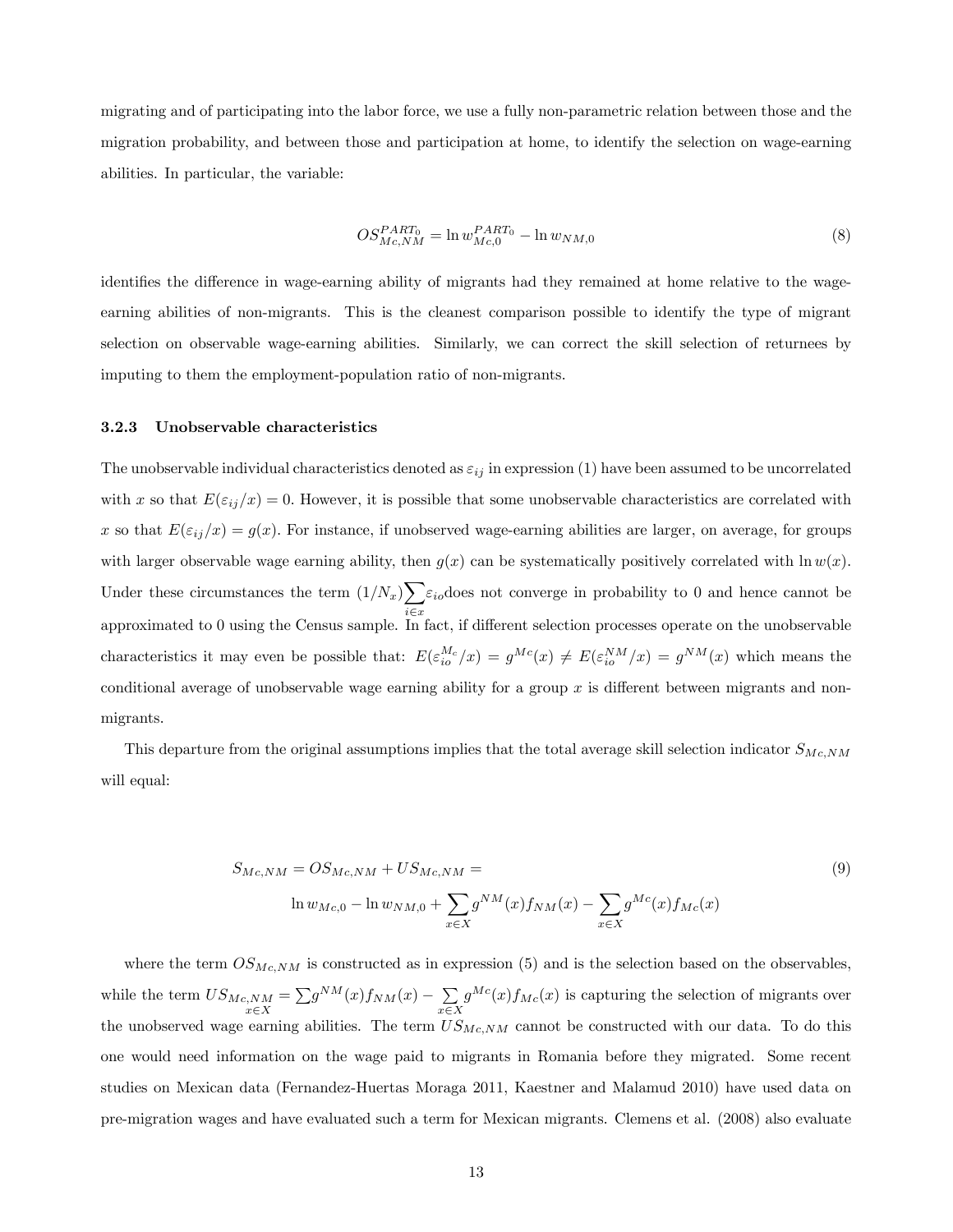this for the Philippines, South Africa and Mexico. These are countries not too far from the income level of Romania, hence we can look at the average selection of migrants on unobservable skills there, especially relative to selection on observables, to gather an idea of how large that phenomenon could be. While it is hard to have a clear theoretical expectation on the sign and magnitude of the selection on unobservables, one consideration may help. A country that rewards wage-earning skills would attract more skilled workers along the observable and unobservable dimension. In accordance with this intuition most of the existing estimates of observable and unobservable selection either find no relevant selection on unobservables (Kaestner and Malamud 2010) or find selection on unobservables of the same sign and smaller scale than selection on observables (Budnik 2009, Fernandez Huertas-Moraga 2011 and the relevant cases in Clemens et al. 2008). It is likely, therefore, that selection on unobservable is in the same direction and smaller than selection on observables.

#### 3.3 Selection bias and return migration

The selection problem is somewhat different for the case of return migrants. Our main concern is that a considerable part of the observed returns to work experience abroad might result from the fact that return migrants are not randomly selected with regard to their unobservable characteristics. Unlike the evidence on the selection of migrants, for returnees the literature provides no clear relationship between the types of selection generated in observed and unobserved characteristics (Borjas 1987, Borjas and Bratsberg 1996): positive selection in observables might co-exist with negative selection in unobserved characteristics, or vice versa.

If being a return migrant is endogenous in the wage function, i.e. if the return migrant status is correlated with the wage residuals in (1), the selection bias might completely mask the effect of work experience abroad. However, here the richer data we have available on non-migrants and returnees from NDS allow us to characterize the selection bias under some identifying assumptions.

Our identification strategy uses the variation in migration choices across different religious groups as well as due to the availability of migrant network ties. Network ties are defined by the presence of family members or friends abroad while religious groups are constructed using the self-reported religious affiliation. Having connections to family members or friends abroad significantly increases the propensity to migrate temporarily (relatively to no-migration) without affecting individual wages (our measure of earnings excludes remittances from family members abroad). The same holds true for being affiliated to a minority religious group. Sociological research (e.g. Badescu 2004, Sandu 2005) already documented the fact that members of protestant communities (Baptists, Pentecostals, Adventists) have a much higher propensity to migrate than the Orthodox majority. Cross-border community networks established around these churches (an estimated 20 per cent of Romanian migrants in the US and Spain are neo-protestants, compared to just about 5 per cent among non-migrants reported both in the 2002 census and in our data) play an important role in facilitating temporary migration for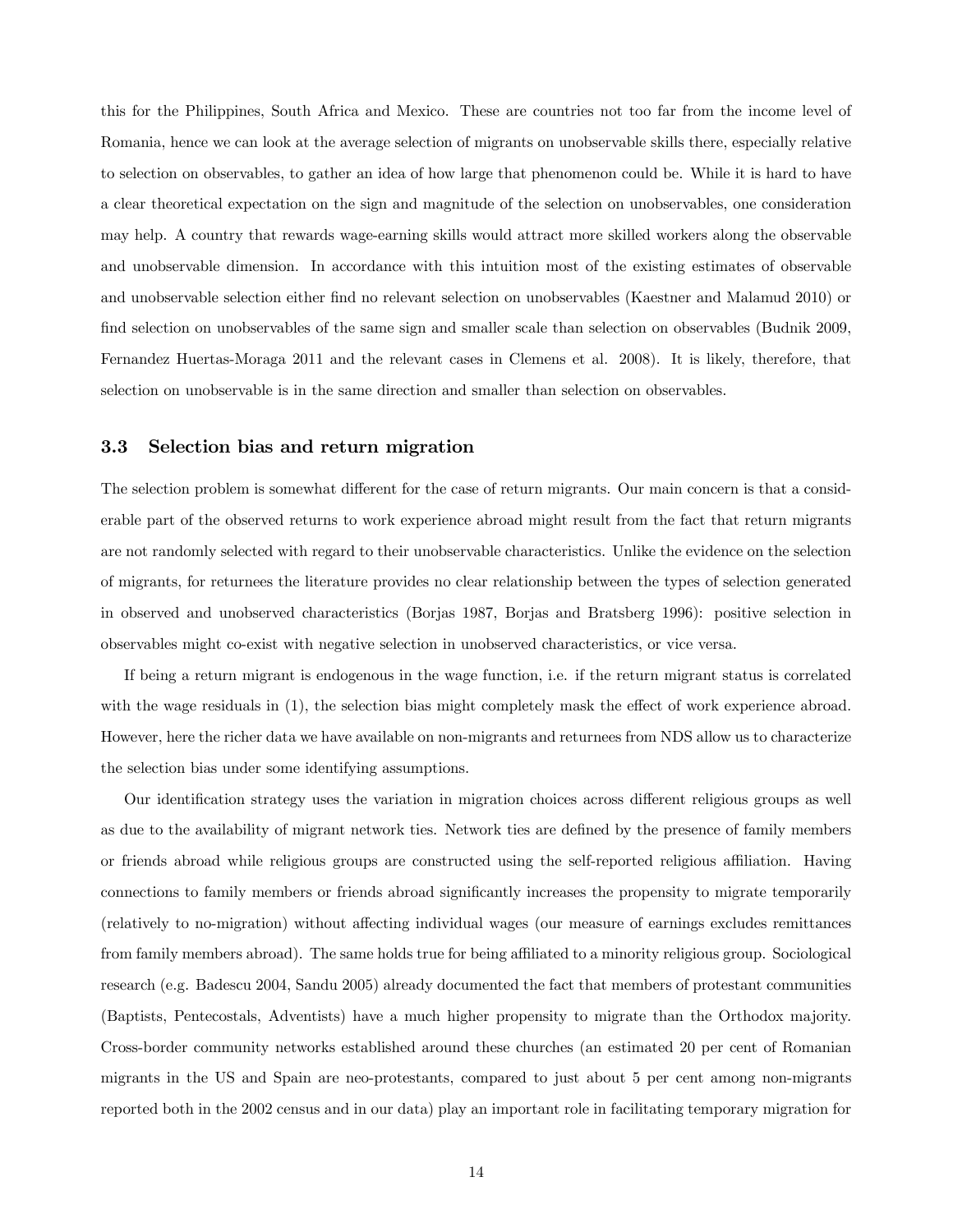work abroad. Members of the other main minority religious groups (Catholic and Protestant) also have a higher propensity to migrate and return compared to non-migrants. Overall, in our sample just under 10 per cent of non-migrants belong to a minority religious groups, compared to more than 21 per cent among returnees<sup>7</sup>.

Using this strategy, we estimate various models to identify the selection on unobservable characteristics for return migrants compared to stayers. Table 5 reports the estimates of the return to work experience abroad. Column 2 shows the unconditional differences in mean wages between non-migrants and returnees. The OLS estimates in column 3 add controls for age, gender, education and family characteristics. In order to account for the endogeneity of return migration we estimate first a full maximum likelihood model (Maddala 1983) in which we add some structure by explicitly considering the binary nature of the return migrant status in a first-stage Probit model. We use the two variables indicating the availability of migrant network ties and the religious affiliation as instruments in the first stage. The estimated corrected return premium shown in column 4 is significantly higher than the OLS estimate indicating that returnees are negatively selected in terms of unobserved characteristics. This negative selection is confirmed by the IV 2SLS regression reported in column 5 which uses the same two variables to instrument for the endogeneity of return migration. Under all specifications of the IV model, the first-stage F-statistics are high (above 20) and both network ties and religious affiliation are strong predictors of migration and return. Column 6 shows the matching estimates based on common support by the same variables as the covariates in the other models.

The conclusion from these models is that, if at all, return migrants are likely to be negatively selected on unobserved characteristics. This is also in line with findings of other studies on return migration in Eastern Europe (e.g. Hazans 2008, De Coulon and Piracha 2005, Co et al. 2000) who usually find returnees to be negatively selected on unobserved characteristics. Hence we can safely assume that our uncorrected estimates represent a lower bound for the return premium.

#### 3.4 Income premia and selectivity patterns of migration

A non-parametric method can be used to identify, under some assumptions, the average premia, both for migrants and for returnees. Consider the counter-factual wage (4) that returnees would earn if they were paid as non-migrants, with the same characteristic  $x$ , and the difference between this and their actual average wage. This difference represents exactly the average premium to returnees (call it " $PR_{R,0}$ ") plus a term representing the selection of migrants on unobservables:

<sup>7</sup>While those variables may also affect selection of permanent migrants relative to non-migrants we do not have them available for Romanians who live abroad. Hence we cannot do the same exercise for selection of migrants.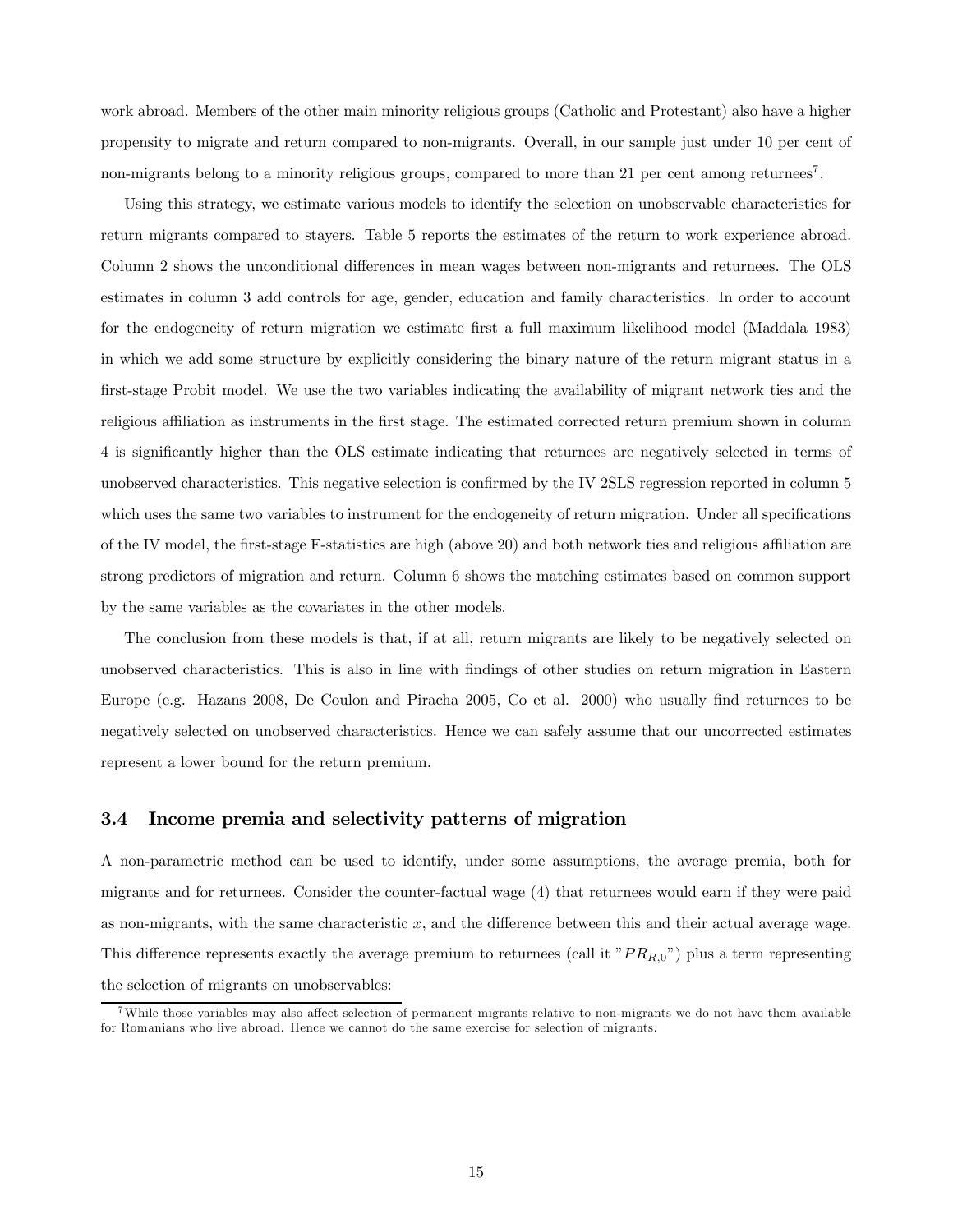$$
\sum_{x \in X} \ln w_R(x) f_R(x) - \sum_{x \in X} \ln w_{NM}(x) f_R(x) = \sum_{x \in X} \ln r(x) f_R(x) + US_{R,NM} =
$$
  
=  $PR_{R,0} + US_{R,NM}$  (10)

The term  $\ln r(x)$  (from the decomposition of individual wages in expression 1) is the "return" premium for being a returnee and may depend on x. In addition, if returnees differed systematically on unobservables from non-migrants, then there would be an extra term  $US_{R,NM}$  capturing the selection on unobservables. If this term is negative as indicated by our results in the previous section, then  $PR_{R,0}$  represents a lower bound of the true return premium.

Finally, we can compute the wage premium that the average migrant to country c will receive relative to what she would have earned at home. This is the "migration" or "location" premium, i.e. the fact that the receiving country pays more for given observable characteristics than the home country Romania. The average premium to migrate to country (plus the selection on unobserved characteristics) is calculated using the observable characteristics of migrants to that country as:

$$
\sum_{x \in X} \ln w_{cM}(x) f_{Mc}(x) - \sum_{x \in X} \ln w_{NM,0}(x) f_{Mc}(x) = \sum_{x \in X} [\ln p_c(x)] f_{Mc}(x) + US_{Mc,NM} =
$$
\n(11)

Notice that the term  $\ln w_{cM}(x)$  is the wage earned in country c by Romanian immigrants of skill x. Using the individual wage definition in  $(1)$ , the difference in the wage of an individual with characteristic x earned at home 0 or abroad c is the sum of the individual location (migration) premium  $\ln p_c(x)$  weighted by the frequency of Romanian migrants to country  $c$  plus the unobserved selection of migrants to country  $c, US_{Mc,NM}$ . Given the lack of information on  $US_{Mc,NM}$  we will consider it as relatively small, vis-a-vis  $PR_{M,c}$  so that we can neglect it and the expression 11 will be considered as identifying the average migration premium.

#### 3.5 Skill premium and skill selection

Being based on the partition of the population into cells  $x \in X$ , the method described above defines the selection and the premium for each value x. Even more conveniently, as the function  $\ln \hat{w}(x)$  transforms the multidimensional set of characteristics X into a unidimensional skill, ln w, we can invert the mapping  $(x^{-1}(\ln w))$  and define selection and premia for each level of the skill variable  $\ln w$ . In particular, using the notation introduced in section 3.4, the selection of migrants relative to non-migrants is measured as a function of the wage level by the relative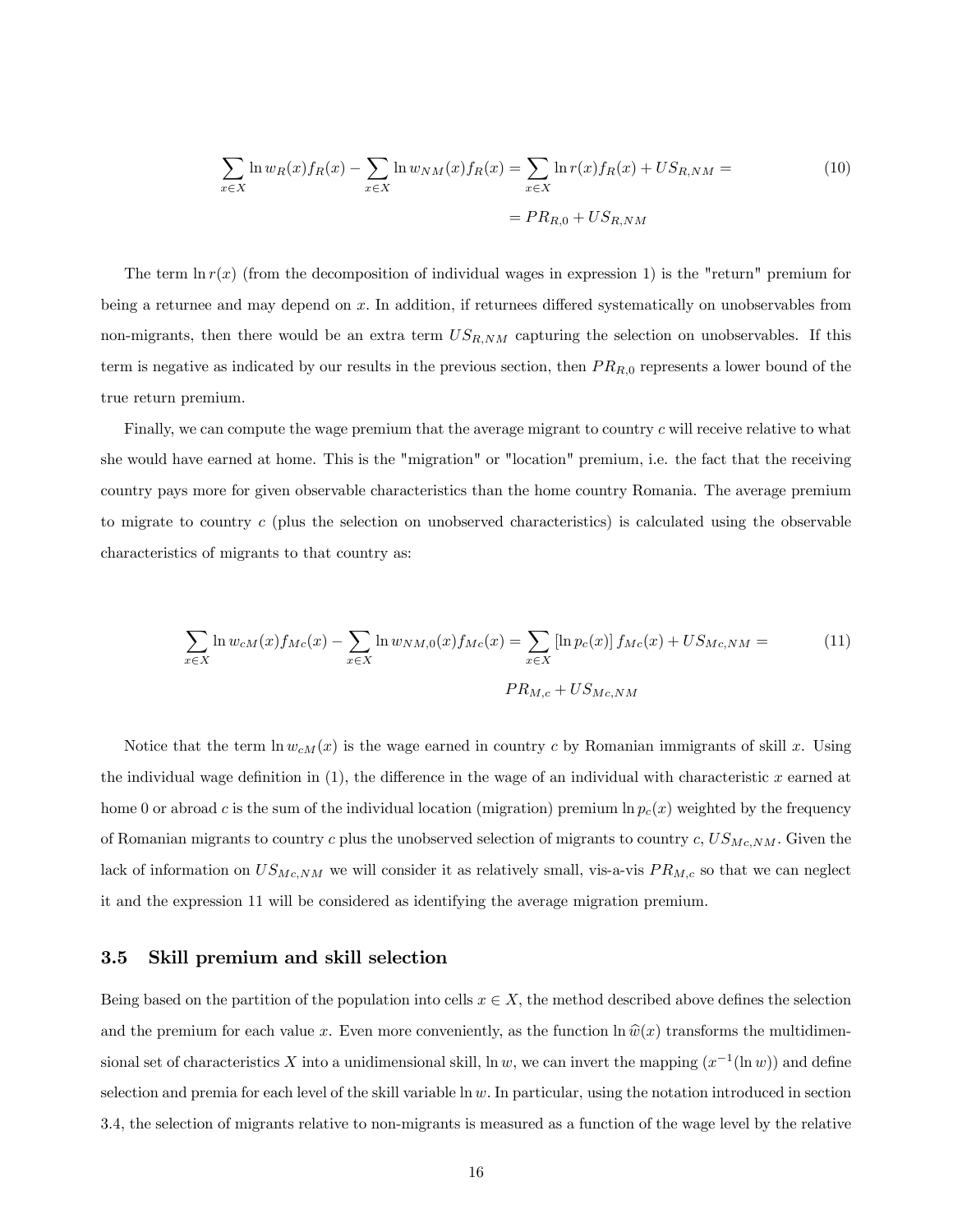density:  $(f_{Mc}(x^{-1}(\ln w)/f_{NM}(x^{-1}(\ln w)))$ . For instance, a value of this relative frequency for a cell equal to 1.3 implies that in this cell people are 30% more likely to migrate relative to staying, than in the average cell. A value of 1 implies that in the cell people have the average probability of migrating to . Similarly, the selection of returnees relative to non-migrants over the skill spectrum  $\ln w$  is given by:  $(f_R(x^{-1}(\ln w)/f_{NM}(x^{-1}(\ln w)))$ . The logarithmic premium for migrants at each level of skill can be written as:  $PR_{Mc}(x^{-1}(\ln w)) = \ln w_{cM} - \ln w_{NM}$ and, similarly,  $PR_{R0}(x^{-1}(\ln w)) = \ln w_R - \ln w_{NM}$  where the wage differences are taken for workers of the same skill  $x$ .

The representation of selection (relative frequency) as a function of skills is helpful to illustrate the whole profile (kernel distribution) of each group (non-migrants, migrants and returnees). Similarly, the characterization of the premia as a function of skills  $\ln w$  allows us to analyze more systematically how they are related.

In a very simple theory of migration, however, it is also useful to consider each skill cell  $x \in X$  as an observation on a group of workers (whose number is equal to population in the cell) who have specific characteristics. Assuming each group as having a random distribution of migration costs to each country and a common return from migration to country c which is given by the common linear premium  $LPR_{Mc}(x) = w_{cM}(x) - w_{NM}(x)$ under general assumptions on the distribution of costs, the odds of migrating to that country relative to not migrating are an increasing function of the linear premium. Allowing for a measurement error  $u(x)$  in the relative frequencies, this can be approximated by the following linear relation:

$$
f_{Mc}(x) / f_{NM}(x) = a(x) + b * LPR_{Mc}(x) + u(x) \text{ for } x \in X
$$
 (12)

The relative selection in group x indicates by how much the migrants are over  $(1)$  or under  $(1)$  represented in that skill group relative to non-migrants. Two qualifications are needed. First, under the assumption of idiosyncratic costs distributed as an extreme value Gumbull distribution the standard utility maximization in the Logit model implies that there is a linear relation between log odds and wage differentials (see for instance Ortega and Peri 2009). Expression (12) is simply a linear approximation of that exact equation Second, the coefficient *b* captures whether the selection, consistently with utility maximization, would be increasing in the linear returns to migration. The term  $a(x)$  introduces the possibility that the selection is affected also by migration costs that are systematically different by skill group. Regression (12) will be estimated for each country of emigration to see if the implication that  $b > 0$ , derived from a model of rational migration, is supported in the data. In testing the equation for each country of emigration we are assuming independence from irrelevant alternatives. Similarly, as we have an independent measure of the return premium  $LPR_R(x) = w_R(x) - w_{NM}(x)$ for each skill group, we can test whether the data support a theory of return motivated by economic benefits. We will run the regression: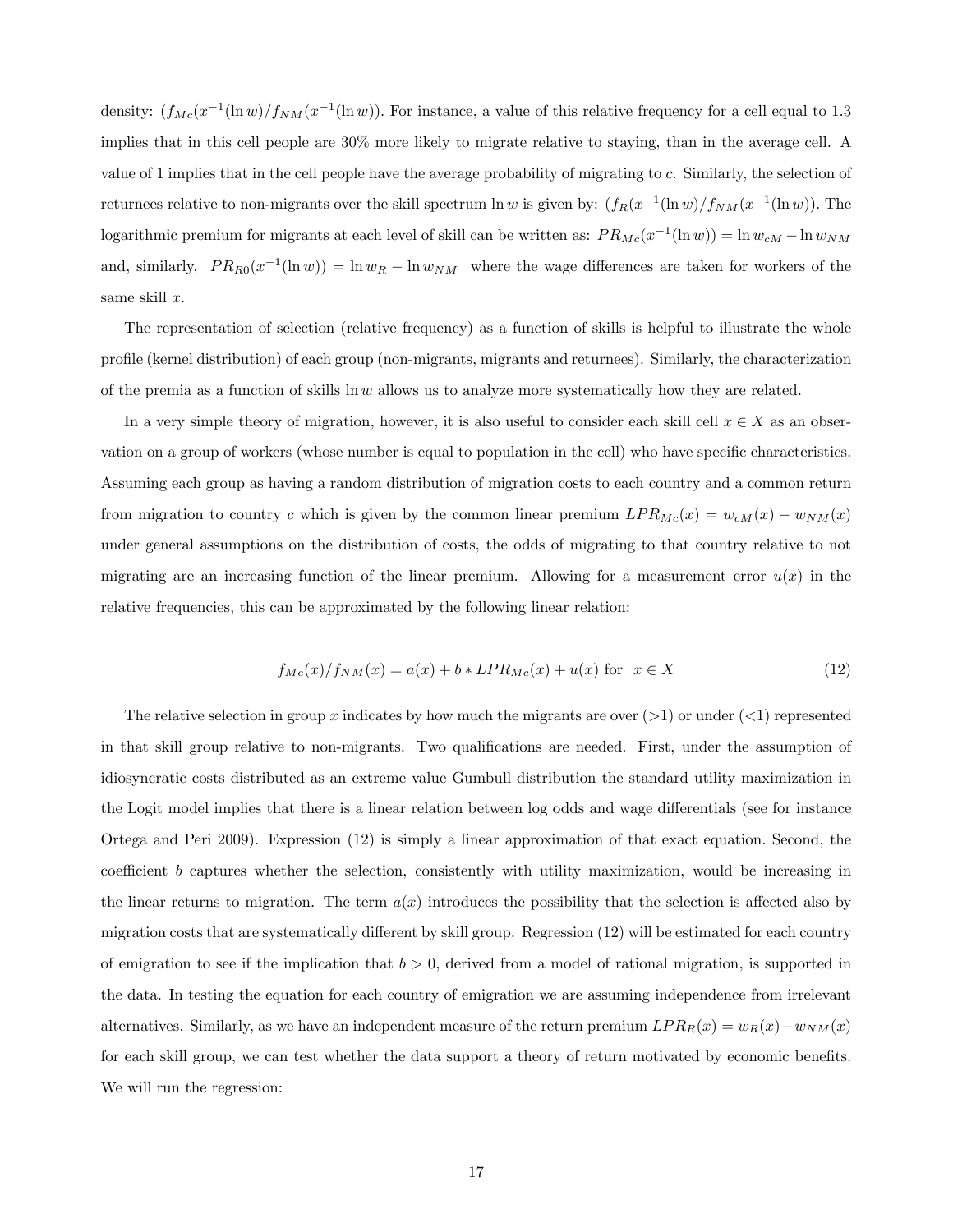$$
f_R(x)/f_{NM}(x) = \alpha(x) + \beta * LPR_R(x) + v(x) \text{ for } x \in X
$$
\n(13)

and test for  $\beta > 0$ . People need not return to a wage equal to that of similar non-migrants. In this perspective migration and return can be the optimal choice, even with no uncertainty (or unexpected shocks) for some people, as we will see in section 6.

### 4 Evidence on selection and premia

To analyze the evidence on selection and premia for Romanian individuals in the year 2003, we first show some simple graphs of selection for migrants and returnees over education and age. We will then present the values of the average skill selection on observables as well as the whole distribution of skills for migrants and returnees relative to non-migrants. Finally, we will show the average migration and return premium and their distribution by skill for migrants and returnees.

#### 4.1 Simple selection on education and age

Figures 2-3 present in a very simple form some evidence on the selection of returnees and migrants to each of the three destination countries over education and age groups. In Figure 2, each panel shows the distribution of non-migrants and one other group (in turn returnees and migrants) in the form of histograms over four education groups (no degree, primary, secondary and tertiary). The wider bars represent the distribution of non-migrants, always the comparison group, and the thinner ones the distribution of the other group. Figure 3 does the same for the distribution across age groups. In both Figures 2 and 3, Panel 1 reports the comparison with returnees, Panel 2 with migrants to the US, Panel 3 with migrants to Austria and Panel 4 with migrants to Spain. In each panel the distribution, which is relative to working individuals (male and female), has been constructed using census data. Some tendencies are clear from these figures and anticipate some of the regularities that we will unveil later. First, returnees are clearly positively selected among education groups vis-a-vis non-migrants. Their relative distribution is much more skewed towards workers with tertiary education at the expenses of workers in any other education group. In terms of age, returnees are much less differentiated from non-migrants, however they tend to be slightly over-represented among groups with intermediate and old age rather than among young workers (below 25). Migrants to the US tend to be better educated as well as older relative to non-movers. Both features contribute to their earning abilities. The largest share of migrants to the US is among workers with secondary schooling and above, and they are significantly over-represented among workers older than 50. Migrants to Austria seem the group with the more "average" selection relative to non-movers. Their education distribution is not very different from that of non-movers (except for a slightly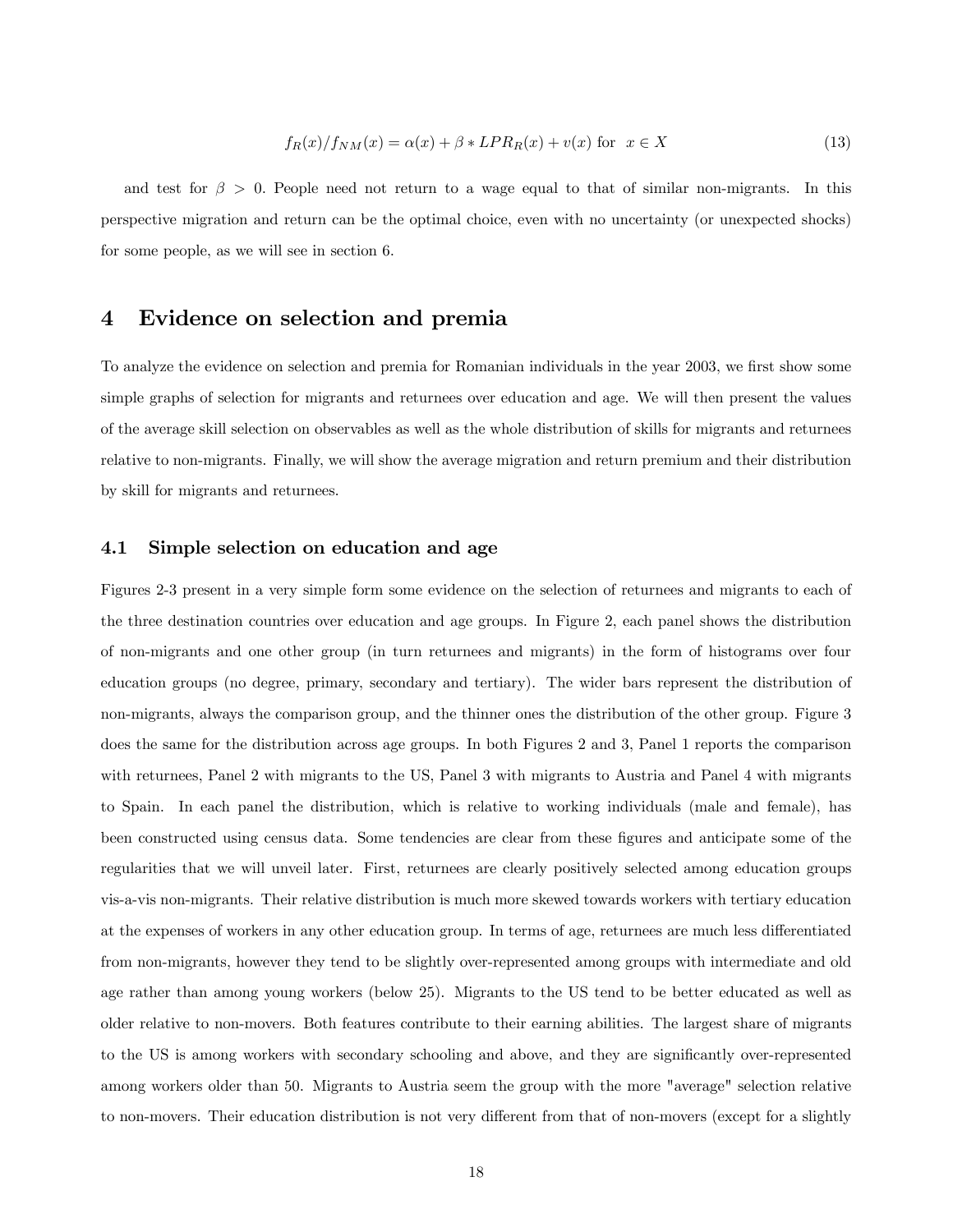larger share of secondary educated and a smaller share of those with no degree). The age distribution is only slightly more concentrated in the group 30 to 50 relative to non-migrants. Finally, migrants to Spain show a clear negative selection, being much more concentrated than non-migrants among workers with only a primary degree (across education groups). Also, they are over-represented in the groups of less than 30 years of age (among age groups).

To summarize, the observable features of returnees look similar to those of migrants to the US, who show the strongest educational distribution. Migrants to Austria, on the other hand, are the most similar to non-movers and show a concentration in intermediate education and age groups. Finally, migrants to Spain seem the group with lowest earning potential skills, as they are concentrated among low education and young age groups. We will test more formally in the next section whether these stylized facts match the more structural measures of average selection.

#### 4.2 Selection on observable wage-earning skills

Table 6 shows the values of the average skill selection of returnees and migrants to the US, Austria and Spain relative to non-migrants. The entries in Column (1) of Table 6 are (respectively from the first to the last row) the statistics  $OS_{R,NM}$ ,  $OS_{MUS,NM}$ ,  $OS_{MAut,NM}$ ,  $OS_{MSpa,NM}$  defined as in section 3.2. In column (1) we construct the frequencies for the group of non-migrants  $f_{NM}(x)$  using the Census 2002 data. In column (2) we evaluate the same statistics when the frequencies  $f_{NM}(x)$  are measured using the NDS 2003. Column (3) shows the average selection statistics obtained when we correct for participation in the destination country using the observed participation in Romania. Column (4) shows the statistics obtained using only employment and wages of male workers. Column (5) removes from the Romanian sample the ethnic minorities (Gypsies, Hungarian) who may be significantly different in their wage earning ability from the ethnic Romanian. The values can be interpreted as percentage differences in the average wage earning skill of the group and the average wage-earning skills of non-migrants.

The statistics obtained using different methods and samples show only rather small variation. This reinforces the idea that the features of selection that we found are quite robust and stable. First, the group of returnees exhibits a positive average selection between 12 and 14%. This means that when compared to non-movers, returnees have observable skills that allows them to earn domestic (monthly) wages higher by 12-14%. This is a significant positive selection. To give some point of comparison, the Mincerian returns to schooling that we estimated on the Romanian NDS data give a return of around 0.06-0.07 per year of schooling. Hence, the average difference in skills between non-migrants and returnees is equivalent to 2 years of schooling. This value is not very sensitive to the corrections. Importantly, the number obtained when using the NDS employment data and the number obtained when using employment from the Census are very similar, implying that as far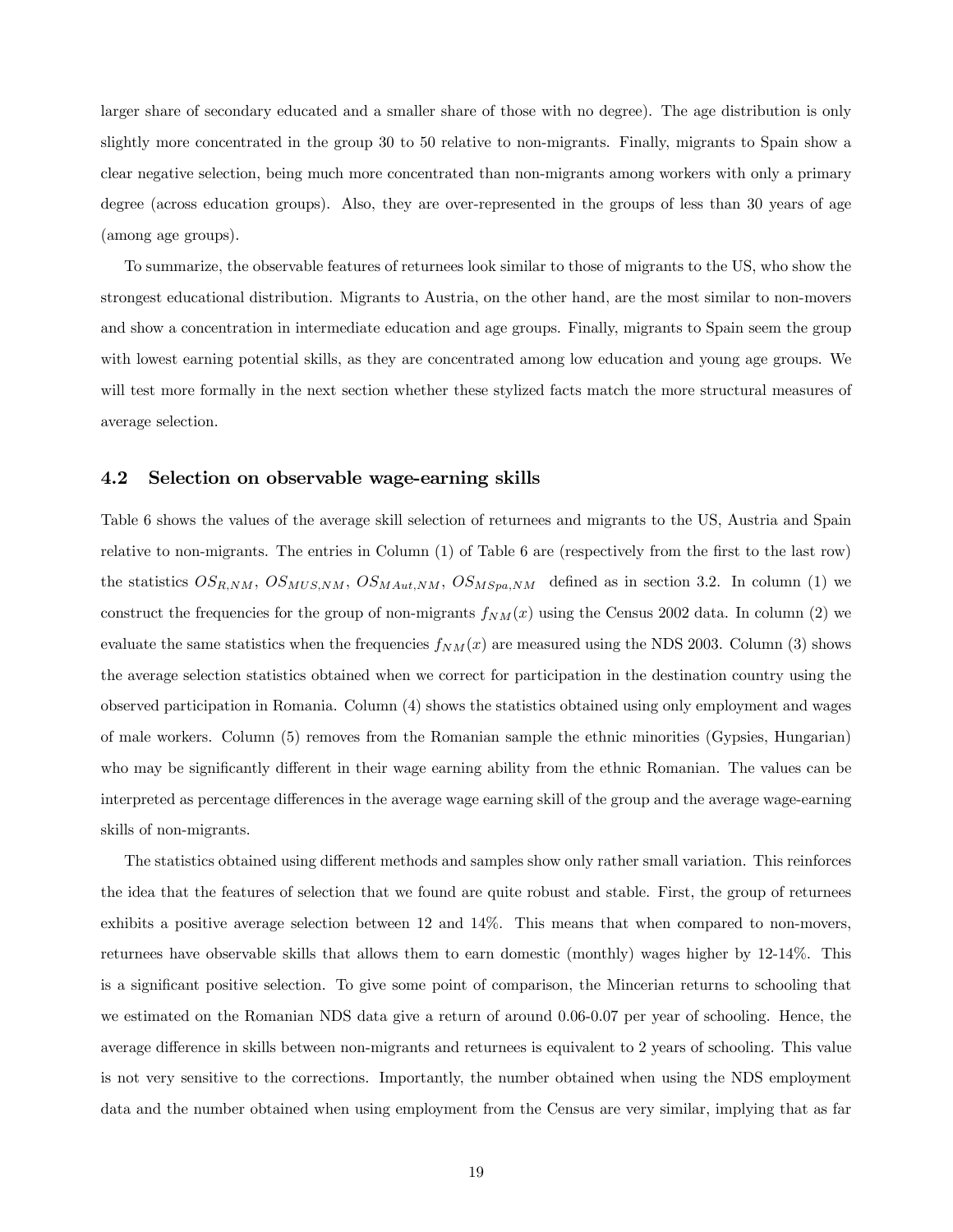as the selection of returnees is concerned the two data sets produce compatible results.

Moving to the average selection of migrants to the US we also find a large and economically significant positive selection ranging between 0.13 and 0.20. The only correction that makes some difference is the one for participation which actually increases the selection, implying that the selection of individuals who migrate to the US is even more positive that the selection of working individuals. This may be due to a lower participation of more educated women to employment in the US if they move e.g. with their highly educated working husband. Again, the pure skill selection among these migrants makes them equivalent to workers with 2-3 more years of schooling than the average non-migrant. Confirming the first impression from the education and age data, the selection of migrants to Austria is essentially zero. The statistic is small implying at most a 2-3% positive selection. Migrants to Austria are selected in a way that is not much correlated with their wage-earning skills. Correcting for participation in Romania and using the NDS rather than the Census data to construct employment frequencies does not make much difference. Finally, the migrants to Spain exhibit indeed a significant negative selection. Confirming the evidence from the education and age data, their average skill selection ranges from -0.07 to -0.13. Using participation rates in Romania (column 3) reduces slightly the negative selection, which implies that Romanian migrants to Spain also have lower employment participation in higher skill groups. Migrants to Spain have skills equivalent to one to two fewer years of schooling relative to Romanian non-migrants.

The average values of the selection variable conceal a whole distribution of skills for each group relative to non-migrants. Figures 4 and 5 show the comparison for the whole density distribution of non-migrants and other groups. Figure 4 shows the comparison between non-migrants and returnees. We show the distribution of the two groups by skill (logarithmic monthly wages). Two differences are clear even to a cursory visual inspection. First, the density of returnees is consistently lower in the skill range corresponding to 400\$ to 1000\$ (monthly). On the other hand, the density of returnees is larger for wages above 1000\$ and has a particular peak of density around 1600\$. These workers are likely to be the college educated in some intermediate age groups. Overall we can reject the hypothesis that the two distributions are equal by doing a Kolmogorov-Smirnov test, which rejects equality at 0.1% significance. Figure 5 shows the kernel density estimator for non-migrants and migrants in each of the three destinations using both employment distribution by skill (Panel 1) and population distribution (Panel 2). The solid line represents non-migrants, the short dashed line is for migrants to Austria, the long dashed line for migrants to Spain and the dotted line for migrants to the US. As expected, relative to the non-migrants the distribution of migrants to Spain shows a significant density mass below the average skill level of non-migrants (about 882 \$) with a peak near 700 \$. On the other hand the distribution of migrants to the US shows a significant mass of density above the average of non-migrants reaching high and very high wages (up to 1800 \$). The density of migrants to Austria is not too different from that of non-migrants. A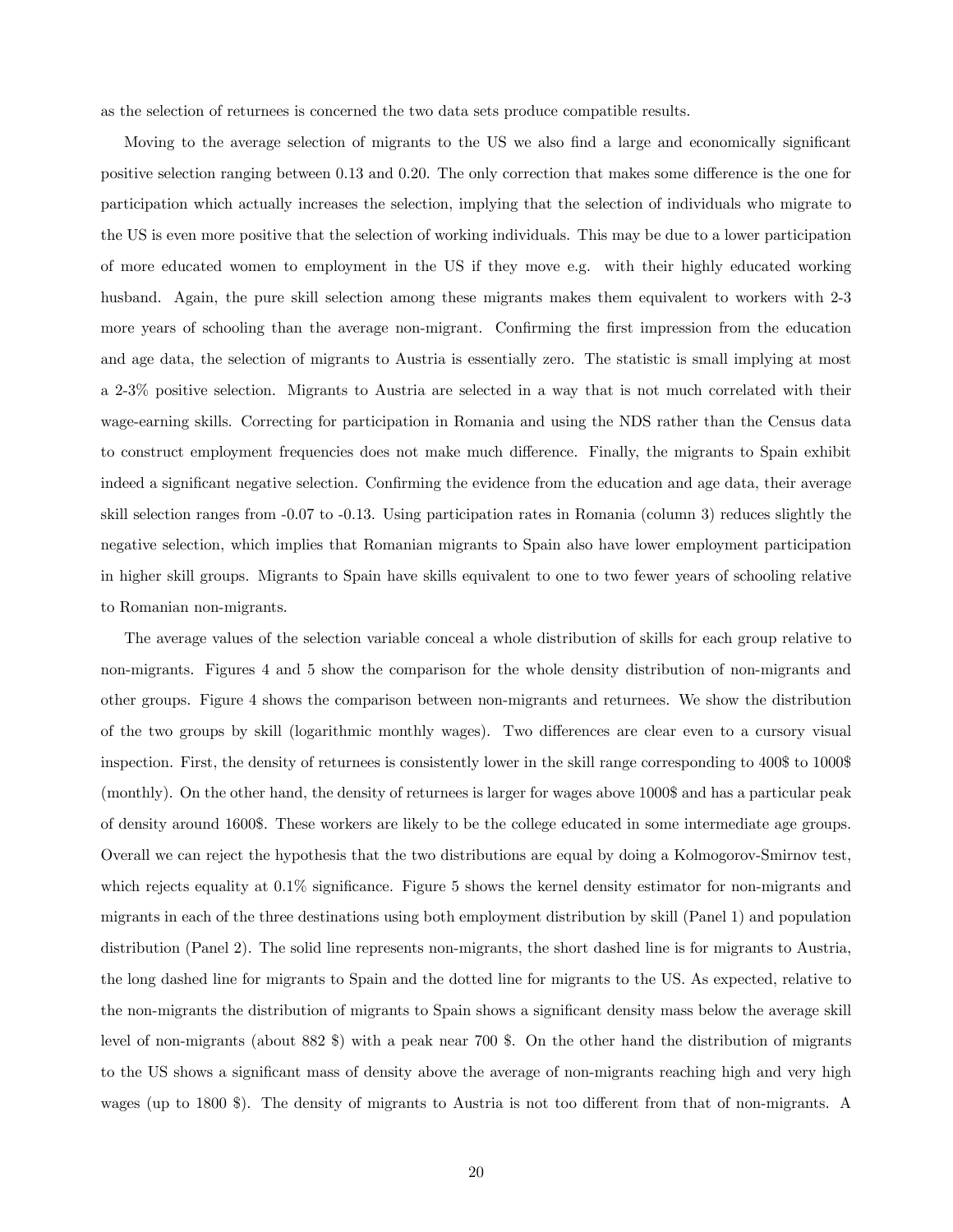Kolmogorov-Smirnov test of distributional equality between non-movers and migrants to Austria cannot reject the null at 5% confidence.

Overall the average skill selection on observables ranges from  $-13\%$  for migrants to Spain to  $+20\%$  for migrants to the US averaging around 0 for migrants to Austria. There could also be selection on unobservables. Our results on returnees indicate that they may be negatively selected on unobservables. Any estimate of a return premium based on observables would, therefore, represent a lower bound of the true return premium. Regarding migrants, Fernandez-Huertas Moraga (2011) estimates negative selection for migrants from Mexico to the US and reports that selection on unobservables is also negative and about 30% of the one on observables. Kaestner and Malamud (2010) do not find any significant selection either on observables or on unobservables for the same Mexican migrants to the US. Clemens et al. (2008) report a selection on unobservables for migrants from the Philippines equal to 8% and for South Africa they report an even more positive selection on unobservables (around 20%). The few other estimates available are for much poorer countries. In general, previous studies have either found an average selection on unobservables of the same sign as the selection of observables but much smaller or no selection at all. With this caveat in mind, we interpret the average observed selection as a correct measure of the skill selection of migrants and a possibly upward biased measure of the skill selection of returnees and proceed to identify the migration and return premium.

#### 4.3 Migration and return premium

The largest economic benefit of international migration is in form of a "migration premium" for migrants. Individuals with given skill characteristics increase substantially their wage and income by moving to countries where their skills are paid much more. The average wage premium for migrants varies across countries of destination, but so does the skill-profile of migrants, which depends on how the labor market at destination prices their skills. In general, for a given average wage differential, the influential Roy (1951) model (applied for instance in Borjas 1987 and Borjas and Bratsberg 1996) implies that countries with large skill compensation (namely larger than in the country of origin) attract more skilled workers. Those countries typically exhibit larger wage inequality driven by skill differences. To the contrary, given average wage differentials, countries with low skill compensation (lower than in the country of origin) would attract instead less skilled workers. Such differential behavior essentially depends on the fact that in the first case the migration premium is increasing, while in the second case it is decreasing with skills.

A simple way of characterizing such migration premia across skills is to report the distribution of the log wages earned by migrants abroad and those they would receive at home (imputed based on their observable characteristics). Averaging those two distribution using the density of skills of migrants and taking their difference would generate the average migration premium. The distributions of wages in the country of emigration together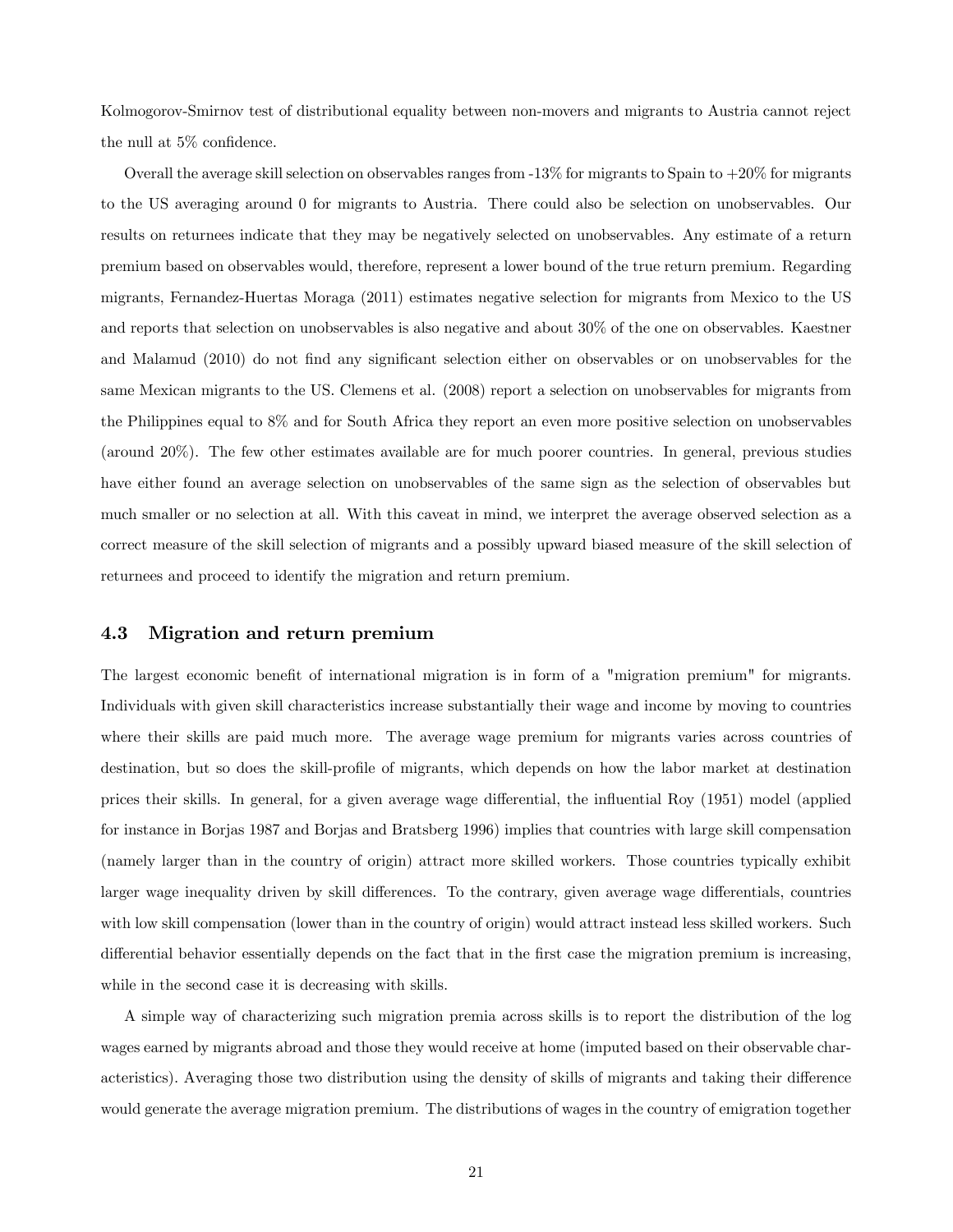with what those individuals would earn in Romania is shown in Figure 6. The difference in the average wages between the two distributions represents the average migration premium and is reported in 2003 US\$ below each panel. Panel 1 reports the wage distribution for migrants in the US and their counter-factual distribution had they worked in Romania. Panel 2 shows the same comparison for migrants to Austria and Panel 3 for migrants to Spain. Two regularities are apparent. First, relative to their wage distribution in Romania, migrants have a wider wage dispersion in the US, an intermediate one in Austria and the smallest one in Spain (smaller than in Romania). This is an indication that returns to skills are highest in the US and lowest in Spain. Second, while significant in each case, the average migration premium is much more substantial for migrants to the US (990\$) per month) than for migrants to Spain (300\$ per month). This is consistent with the significant migration flows to the US, and it partly compensates for the large costs of migration. More interestingly, however, is the fact that for migrants to Spain the figure suggests that the largest benefits would accrue to those who are likely to be in the long left tail of the counter-factual Romanian wage distribution (hence the low skilled). To the contrary, for the migrants to the US, the more likely to gain are those from the right tail of the wage distribution. A more systematic analysis of premium and skills is needed here, although the simple wage distribution already indicates the main driver of migration incentives between these countries.

### 5 Migration and return driven by skill-specific premia

In this section we analyze whether differential migration rates to specific countries (or return rates) across skill cells are consistent with a rational response to wage premia. Table 7 shows the estimates of coefficients b and  $\beta$  from equations (12) and (13) in its first three rows. A positive value of the estimated coefficient implies that that migrants and returnees respond to larger premium by migrating (returning) in larger shares proving the rationality of their behavior. Each cell in Table 7 corresponds to the estimates of the parameter  $\beta$  (column 1) or  $b$  (columns 2, 3 and 4) from a different regression. In the first row we measure migration and return rates including total population in the cells, in the second row including only workers in each cell. In the third row we include in regressions (12) and (13) dummies to control for age groups and for family type (married or not and with children or not) meant to capture differential migration costs for individuals of different age groups and different family structure. Young, unmarried individuals with no children are the most mobile, hence one can expect that in these groups we observe the most migrants and returnees beyond the effects of a wage premium. This would be due to a systematic difference in costs rather than in the return to migration. The estimated b and  $\beta$  coefficients are positive and significant in 11 cases out of 12. Their values range between 0.1 and 0.6 with most estimates between 0.2 and 0.4. Taking 0.25 as the median estimate, this coefficient implies that an increase in the migration premium for a skill group by 1,000\$ per month would increase the frequency of migrants relative to non-migrants in that skill group by 25%. The stability of the coefficient across countries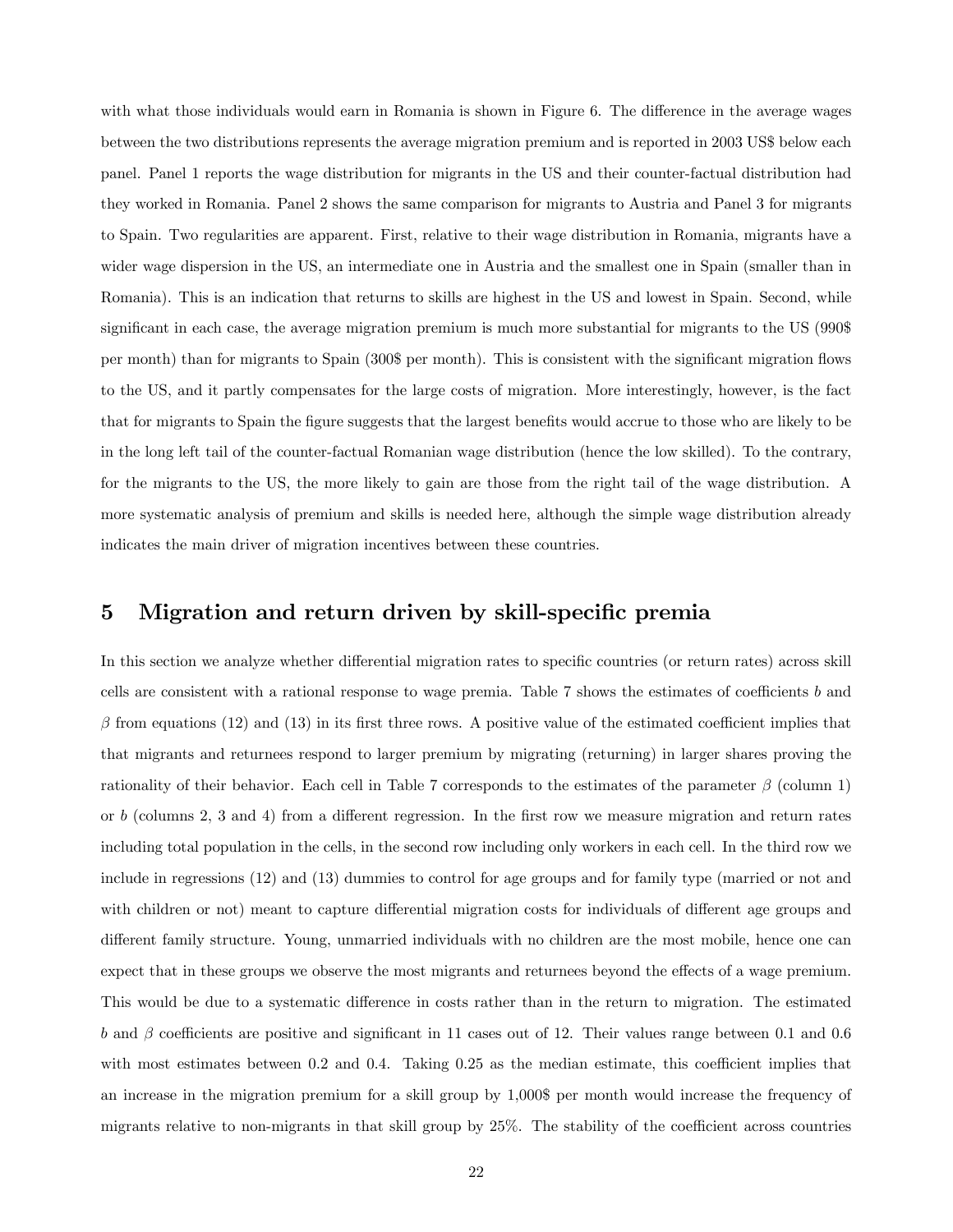and even between migrants and returnees implies that we can think of a common explanation for the skill selection of migrants and returnees, namely their response to the wage premium, i.e. to economic incentives. The different skill composition of migration to different countries and the skills of returnees can, therefore, be explained simply by the common tendency to migrate where and to return when the premium is larger. This common response to incentives is consistent with a positive skill-selection for returnees and migrants to the US (where premia are higher for highly skilled), with a negative selection for migrants to Spain (where premia are higher for less skilled), but also with the random selection of migrants to Austria. These migrants too respond to wage premia, only those premia do not have a clear correlation with skills.

#### 6 Long-run simulated effects on wages and schooling

Two interesting results emerge from the empirical analysis. First, returnees to Romania are positively selected relative to non-migrants on observables. As their positive selection is similar to the selection of migrants to the US, which are among the most skilled of migrants, returnees are likely to be positively selected also among migrants overall. Second, returnees earn wages significantly higher than non-migrants and this difference increases with their skills. Interpreting the wage premium as a productivity difference due to skills accumulated abroad, there are two potentially important effects of migration and return for the sending country. First, this process may increase the expected overall returns to skills, possibly inducing the positive brain gain incentives emphasized by Docquier and Rapoport (2008). Second, it may increase the productivity of returnees (who have learned new skills and enhanced their human capital) with positive effects for the domestic economy.

The evidence is also consistent with rational behavior, driven by migration and return premia. Hence we use the model developed in Mayr and Peri (2009) to analyze the long-run implications of these two effects for Romania. Disciplining the model with the parameters and averages calculated for Romania, we quantify the effects of migration in terms of years of schooling and average wages and simulate the effects of relaxing migration constraints. We provide the key description and intuition of the model below and in the Appendix A. The details of the solution and of the parameterization of the model can be found in Mayr and Peri (2009). The intuition of the model is simple and will guide us to identify the simulated effects of freer migration on schooling and wages in Romania once we account for return.

#### 6.1 Key assumptions and results of the model

We consider the Romanian economy as the home country  $(H)$ . Romanians live two periods. In the first they pursue education and then decide whether to migrate and work abroad. In the second period they return or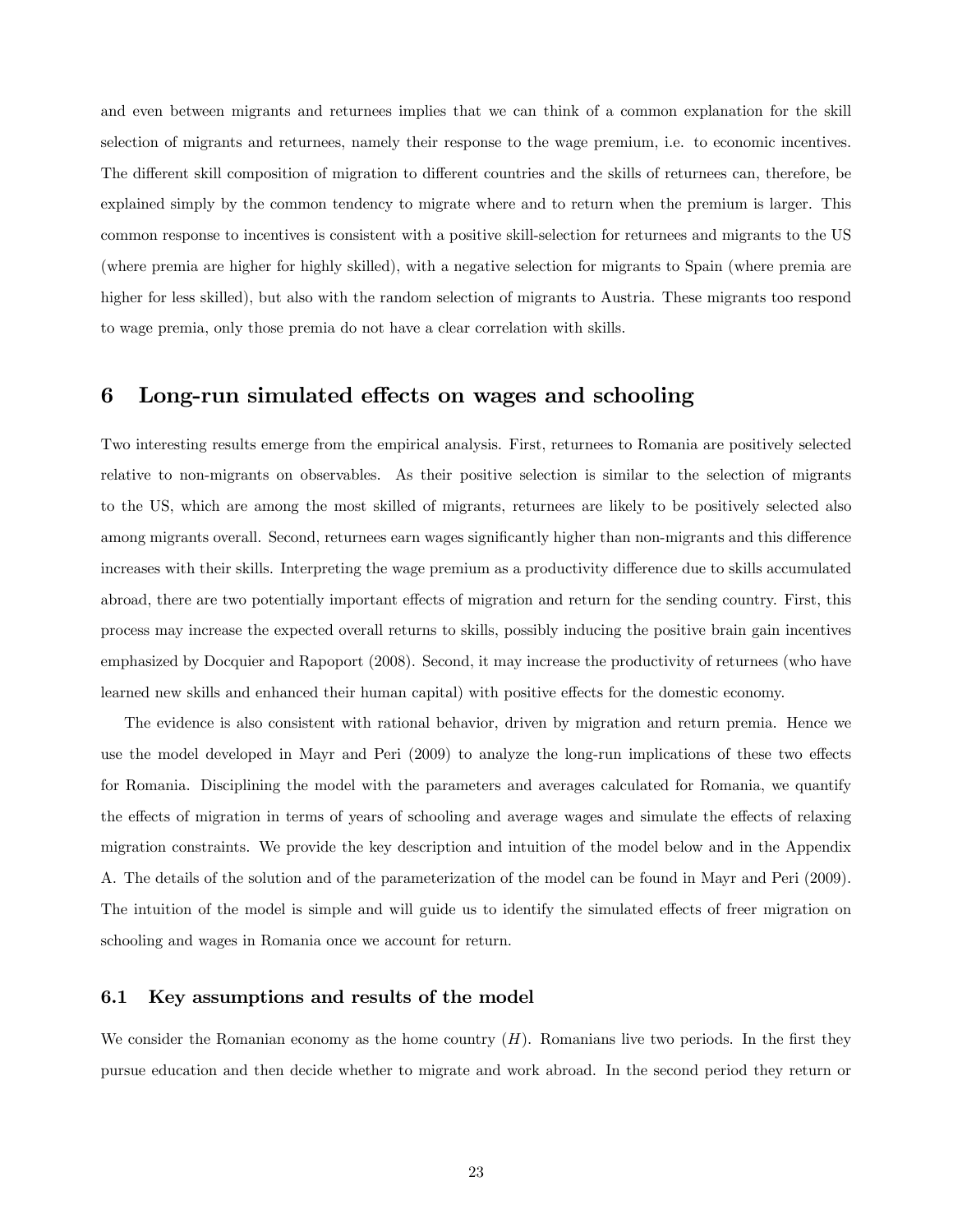stay abroad. The wage of a Romanian with schooling  $h_i$  at home, in the first period is:

$$
\ln(w_{Hi}^1) = \ln(w_{H}^{NS}) + \eta_{H} h_i \tag{14}
$$

where  $\ln(w_H^{NS})$  is the domestic wage of workers with no schooling  $(NS)$ . We assume that the agent's utility function is separable over time and it is logarithmic in each period's income so that expression (14) also represents the period utility from working and living at Home. If the individual migrates to a Foreign country  $(F)$  his wage is  $ln(w_F^{NS}) + \eta_F h_i$ . At the same time we assume that there are costs of living abroad (material as well as psychological) and that those costs are specific to the period of the individual's life. We express these costs in utility units and denote them by  $M_1$  and  $M_2$  where the subscripts refer to the period in which they are incurred. Hence, the utility abroad (logarithmic wage net of costs of living abroad) for individual  $i$  when young is:

$$
\ln(w_{Fi}^1) - M_1 = \ln(w_F^{NS}) + \eta_F h_i - M_1 \tag{15}
$$

If the individual chooses to remain abroad in the second period, she will receive the following utility (logarithmic wage net of costs of living abroad):

$$
\ln(w_{Fi}^2) - M_2 = \ln(w_{F}^{NS}) + \eta_F h_i - M_2 \tag{16}
$$

As Romania is poorer than the average country of emigration, we have  $\ln(w_F^{NS}) > \ln(w_H^{NS})$ . In the case of migration to a country as the US, in which the returns to schooling are higher, we also have  $\eta_F > \eta_H$ .

Romanians who live abroad for one period "enhance" their human capital by learning new skills. If they decide to return, this increases their earnings per unit of initial human capital (as an augmentation of their human capital). Moreover this premium, according to the evidence in the previous sections, is increasing with skills. Hence, the (logarithmic) wage of a person who returns to the home country in the second period of her life after having been abroad is:

$$
\ln(w_{FHi}^2) = \ln(w_H^{NS}) + \eta_H h_i + \kappa h_i \tag{17}
$$

where  $w_{FH}^2$  indicates the wage in the second period of life (superscript) for individual j who has been abroad and returned. The parameter  $\kappa > 0$  is the extra return for human capital associated with the experience abroad. Finally, the utility of workers who stay at home is identical (for simplicity) in the first and second period and is given by the following expression:  $\ln(w_{Hi}^2) = \ln(w_{H}^{NS}) + \eta_{H} h_i$ .

The individual decisions are as follows. At the beginning of the first period (youth) individual  $i$  chooses how much schooling to get,  $h_i$ , and simultaneously pays the cost,  $k_i$ , for this education. We assume that this cost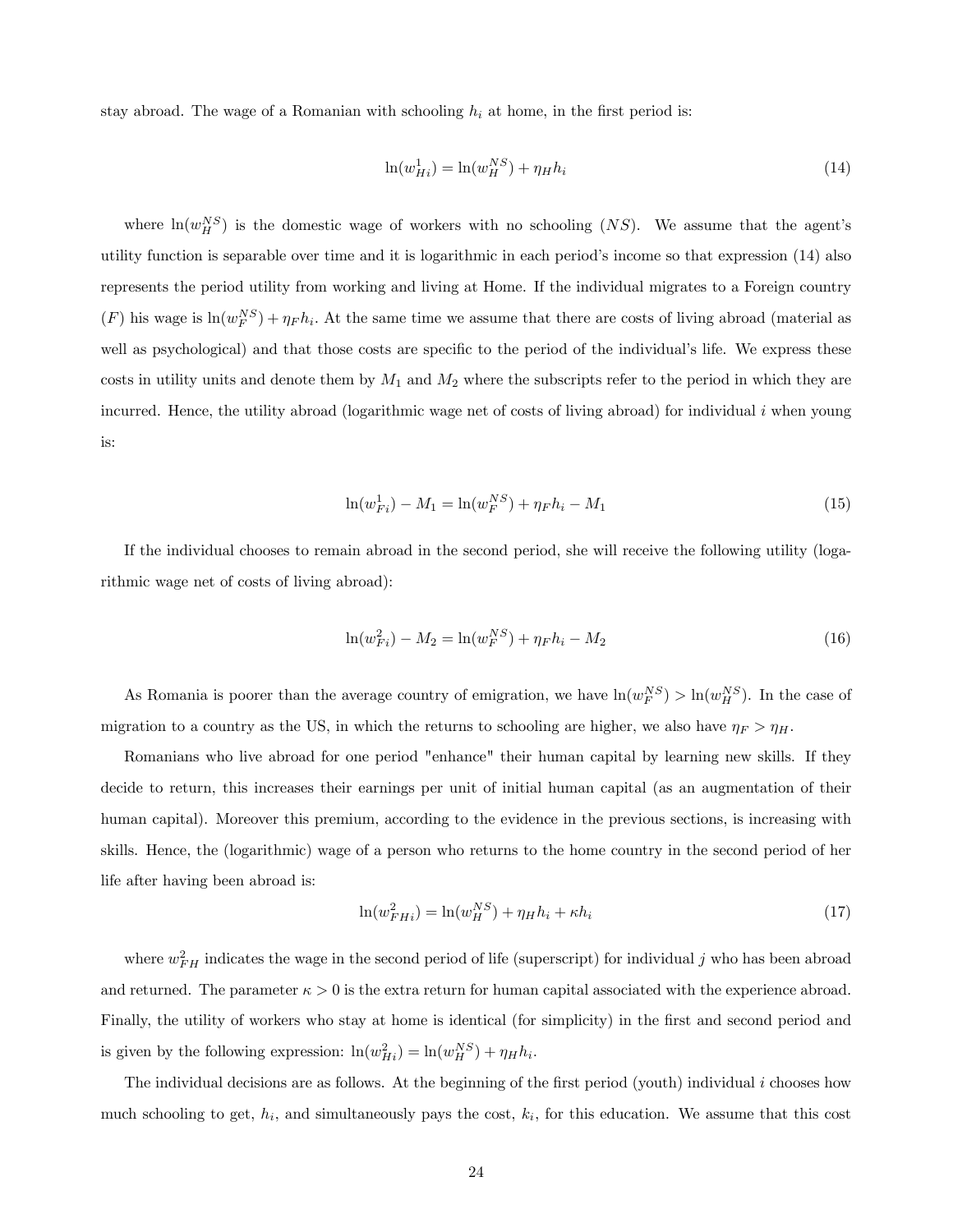of education is positively related to the amount of schooling achieved,  $h_i$  and inversely related to individual ability  $\nu_i$ , so that  $k_i = \frac{\theta h_i^2}{\nu_i}$  and  $\theta$  is a common cost of getting education. In equilibrium the optimal amount of schooling  $h_i$  is monotonically increasing in the skill  $\nu_i$  and schooling reveals individual skills. Immediately after their schooling decision (still at the beginning of period 1) the individual chooses to migrate or to stay. Migration is treated as a lottery and the decision to participate in the lottery is voluntary. Once an individual has entered the lottery she faces the same probability of migrating as any other participant  $p \in [0,1]$ . This lottery is our way of capturing migration openness. The probability p has to do with a rationing of migrants from the receiving country point of view. A policy of open borders on the side of the receiving country would result in  $p = 1$ . A country that prevents its citizens from leaving (such as North Korea) would correspond to  $p = 0$ . At the beginning of the second period people who remain at Home continue to earn wage  $w_{Hi}$ . We assume that the cost of moving in the second period is too high to make it profitable (or that the receiving country has a policy which significantly penalizes the immigration of older workers), while emigrants living abroad can decide whether to stay in Foreign or to return.

The solution of the model<sup>8</sup> identifies the selection of migrants and returnees, in terms of their schooling  $h_i$ (and the underlying skill parameter  $\nu_i$ ). This simple (log linear) structure of wages, utility and costs implies that the model produces some "threshold" skill levels.<sup>9</sup> The key parameter condition is as follows. If  $\kappa + \eta_H > = \eta_F >$  $\eta_H$  the returns to migrating are higher for the highly educated, hence migrants are relatively more educated. All workers with skills (schooling level) above a threshold  $h_M$  will enter the migration lottery (and only a fraction  $p$  of them will actually migrate). The returns to returning are higher for the highly educated and hence the most educated of all choose to migrate and return. In particular, there will be a higher schooling threshold  $h_R$ above which all individuals, if they migrated in the first period, would return in the second period. Those with intermediate schooling (between  $h_M$  and  $h_R$ ) choose to migrate and stay abroad (if they succeed to migrate), and the least educated (below  $h_M$ ) stay at home. The model has one important implication. If the probability of migrating  $p$  increases under positive skill selection of migrants (as observed), more intermediate and highly skilled will migrate. However, two effects may balance this brain drain. First, as education is a choice, more individuals will choose higher education as the expected returns to schooling increase. A higher probability to migrate (and return) increases the expected returns to education and induces more individuals to get higher education.10 Second, more migrants means more returnees and each one of them will benefit from the extraproductivity (wage) effect due to the accumulated skills abroad. These two positive effects on skills and wages can offset the negative effect of a positive selection of migrants.<sup>11</sup>

The migration and return costs are set to match the share of returnees in total (always measured to be

<sup>8</sup>For the details of the solution see the Appendix A and Mayr and Peri (2009).

 $^9\mathrm{The}$  expressions for the thresholds are in Appendix A.

 $10$ The response of education depends on the assumed costs of education and distribution of skills that we have set to match the initial distribution of Romanian population by schooling level (from the Barro-Lee 2000 data).

<sup>&</sup>lt;sup>11</sup>The expression of wages and skills in  $H$  as a function of  $p$  the "openness of migration" can be found in the Appendix A.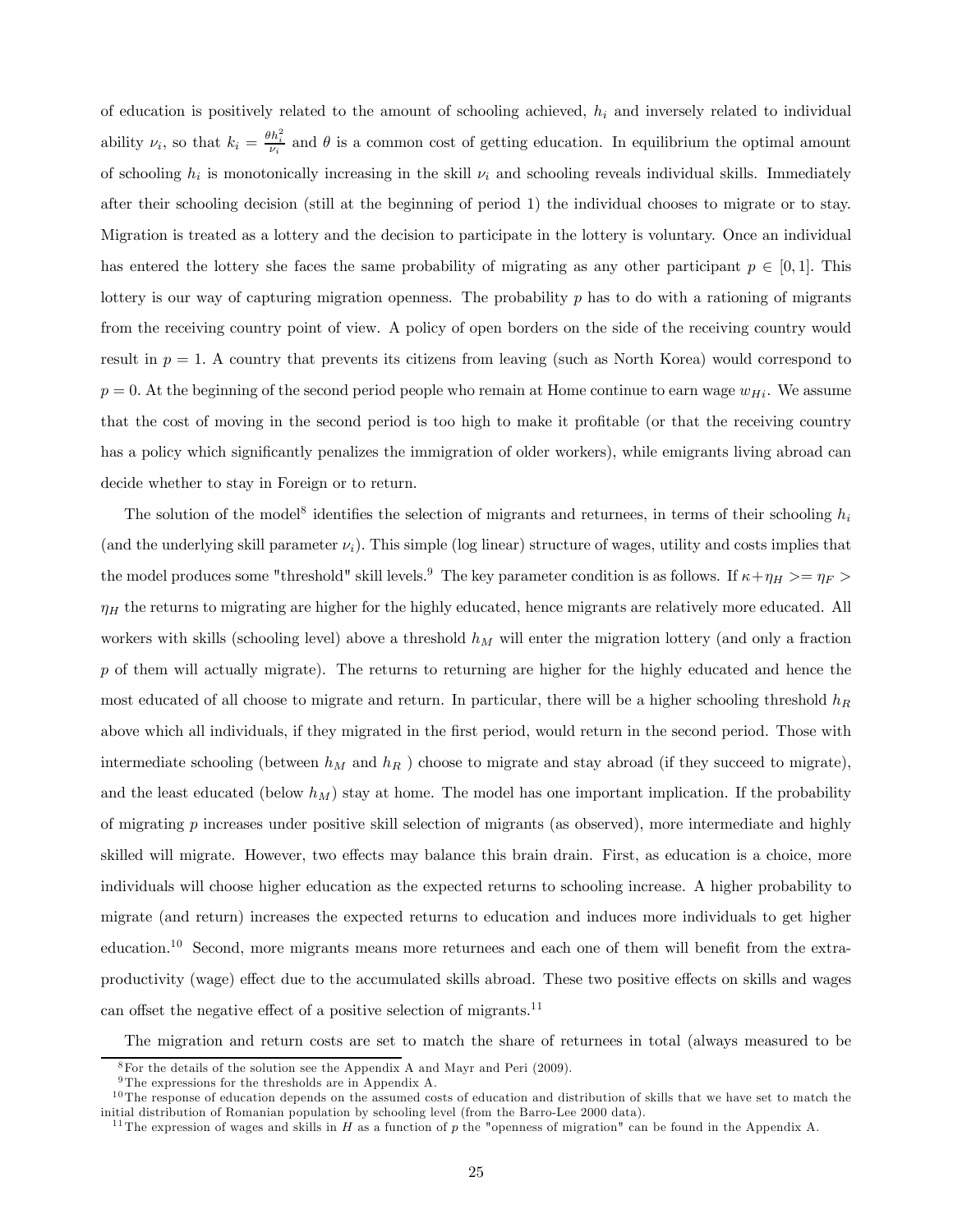around 0.4-0.5). The wages for no schooling  $\ln(w_F^{NS})$ ,  $\ln(w_H^{NS})$  are set at the level observed from our Romanian data and the average of the three migration countries. The parameters  $\eta_F$  and  $\eta_H$  are the returns to schooling estimated using a Mincerian equation for Romania (around 0.06) and for the average European country (around 0.08). The parameter  $\kappa = 0.025$  is chosen to match the return premium obtained by college educated returnees in section 4.3 (around 28% above non-migrants). The other parameters of the model are kept as in Mayr and Peri (2009) to match an average Eastern European country.

#### 6.2 Migration, return and average wages in Romania

Table 8 shows the simulated effects on years of schooling and wages (standardizing to 1 the wage with no migration) of the young and old generation when changing the probability of migration  $p$  from 0 to 0.30 by increments of 0.05. To match the current percentage of Romanians abroad as of 2003, the value of  $p$  should be around 0.10. For that value returnees equal 4.5% of the population in Romania and migrants (still abroad) equal 4.6% of Romanians. These numbers are not too far from the 5% of returnees found in the NDS and the 3.2% of migrants in the Docquier and Marfouk (2006) data. The first result of the simulation, shown in the first three rows of Table 8, is that relative to the case of no migration the schooling of young and old people increases. In spite of having a loss of highly educated young workers due to positively selected migration the incentive effect on schooling more than balances this tendency. The increase in average schooling of young individuals is driven by the schooling incentive effect. The effect on old workers, to the contrary, includes also the positive selection of returnees. As the most educated individuals come back this increases the average education of old relative to the case with no migration. Overall the effect is that average schooling in the population is higher by half a year because of international mobility relative to the case with no migration. With a probability of migration equal to 0.20, which is double the current value, there would be an increase of average schooling of the Romanian population by one year relative to the case with no migration.

The wage effects, reported in the fourth to the tenth row are also interesting. The effect on the young is purely driven by the education incentive. It amounts to a plus  $2\%$  (when  $p = 0.10$ ) relative to no migration and it could be increased to  $+5\%$  for  $p = 0.20$ . The effect on old workers combines the incentive and the return premium and generates an average increase by  $9\%$ , relative to no migration (for  $p = 0.10$ ). That gain increases to  $+22\%$  when doubling the migration flows (by loosening the policy to  $p = 0.20$ ). The rows showing the effect on wages by schooling level also show that all the gains from migration and return accrue to the group with highest schooling, which is the one most affected by the positive incentives and most rewarded by the return premium. The less educated are those who do not migrate in the model, hence there is no effects for them. The intermediate education is the group that migrates but does not return, hence the return premium has no incentive effect on them nor has a direct effect in raising wages. The wage of the highly educated, however,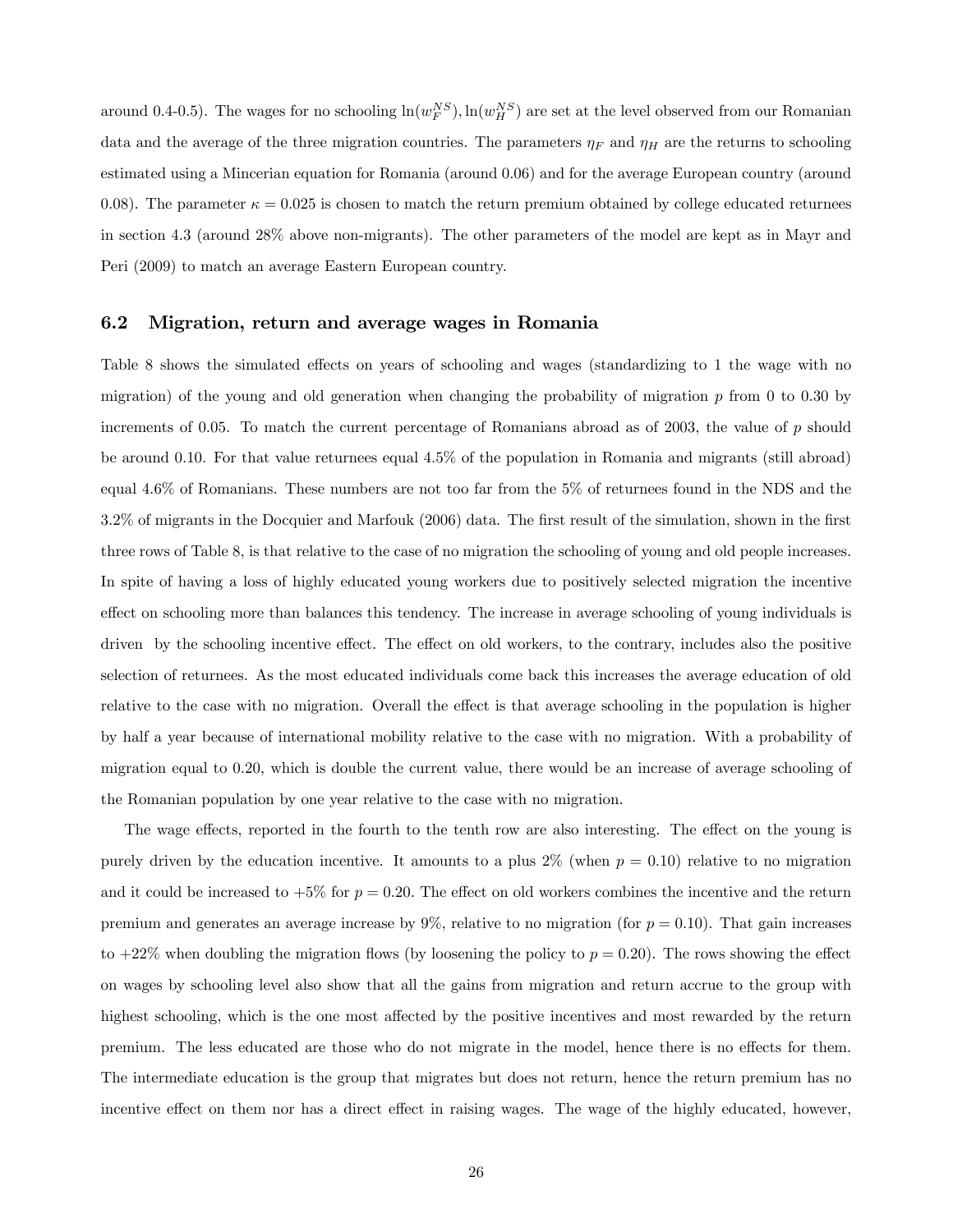rises by 44% for young individuals (due to their much larger education) and by 58% for old individuals, due to higher schooling and the return premium.

If we were to eliminate the schooling incentive effect from the simulation (table available upon request) we would observe a negative schooling and wage effect of migration on the young generation (due to brain drain) but still a positive schooling and wage effect on the old generation (due to brain return and the return premium). The two effects in our model would still give a small positive average wage effect.

### 7 Conclusions

In this paper we measure empirically the magnitude and the selection of migrants and returnees in the case of Romania. After 1990 Romania experienced large emigration flows followed by significant rates of return migration typical of several Eastern European countries. We then characterize the selection of migrants and returnees and find that their motivations to migrate and return are consistent with a utility maximizing framework. We finally used these estimates to assess the effects of migration and return on the level of skills and wages in Romania, using a model of education, migration and return. Our findings emphasize that return migration is a relevant phenomenon: about half of the people who migrate do return. Returnees are strongly positively selected on observables and negatively selected on unobserved characteristics, relative to non-migrants. The selection of migrants depends on the country of destination, being positive for the US and negative for Spain. Returnees are selected in a similar way as migrants to the countries with the highest skill premium (like e.g. the US) and hence are positively selected among migrants overall. Both rounds of selection (first to migrate and second to return) are consistent with the idea that workers move in accordance with the wage premium they receive. Decisions to return may therefore be part of an optimal strategy to maximize lifetime income. Following the idea that people migrate and return to maximize their utility and that selection at each stage is driven by relative compensation to skills we perform a simulation (based on Mayr and Peri 2009) which suggests that increasing freedom of migration would increase average wages and schooling of the Romanian population through incentives to education and the wage-productivity premium to returnees.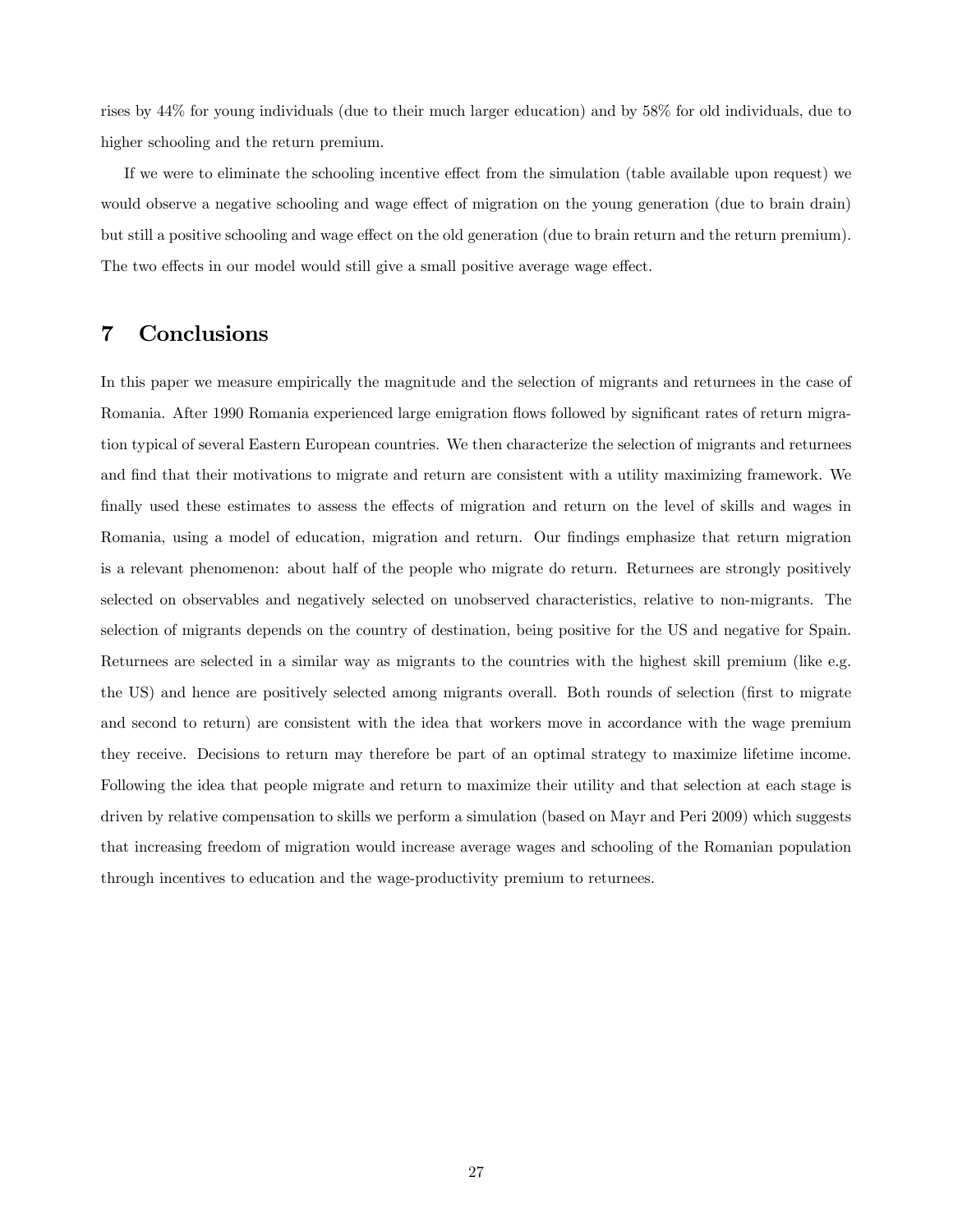# References

Bădescu, Gabriel. (2004): Romanian labor migration and citizenship' in D. Pop (ed.): New patterns of labour migration in Central and Eastern Europe. Cluj-Napoca: AMM.

Baldwin-Edwards, Martin (2007) Navigating between Scylla and Charybdis: Migration Policies for a Romania within the European Union, Journal of South-East European and Black Sea Studies, 7(1), 5 - 35.

Barrett, A and J. Goggin (2010) Returning to the Question of a Wage Premium for Returning migrants, National Institute Economic Review 213: R43-R51.

Barro, R. J. and J.W. Lee (2000) International Data on Educational Attainment: Updates and Implications, CID Working Paper No. 42, Cambridge, Ma.

Batista, C., A. Lacuesta and P. Vicente (2010) Testing the 'Brain Gain' Hypothesis: Micro Evidence from Cape Verde,Journal of Development Economics 97 (1), 32-45.

Beine, M., F. Docquier and H. Rapoport (2001), Brain Drain and Economic Growth: Theory and Evidence, Journal of Development Economics 64 (1), 275-289.

Beine, M., F. Docquier and H. Rapoport (2001), Brain Drain and Human Capital Formation in Developing Countries: Winners and Losers, Economic Journal 118 (4), 631-652.

Bhagwati, J. (1976) The Brain-Drain and Taxation: Theory and Empirical Analysis, New York, North Holland.

Bhagwati, J. and C. Rodriguez (1975) Welfare-theoretical Analyses of the Brain-Drain, Journal of Development Economics 2 (3), 195-222.

Bhagwati, J. and K. Hamada (1974) The Brain Drain, International Integration of Markets for Professionals and Unemployment: A Theoretical Analysis, Journal of Development Economics 1 (1), 19-42.

Borjas G. (1987) Self Selection and Earning of Immigrants, American Economic Review 77 (4) 531-553.

Borjas, G. and B. Bratsberg (1996) Who Leaves? The Outmigration of the Foreign-Born, Review of Economics and Statistics, 78 (1), 165-176.

Budnik, K. B. (2009) Rationality of Post-Accession Migration, Focus on European Economic Integration Q1/09: 57-83.

Chand S. and M. Clemens (2008) Skilled Emigration and Skill Creation: A quasi-experiment, CGD Working Paper 152, Washington, DC: Center for Global Development.

Chiquiar Daniel and Gordon Hanson (2005) International Migration, Self-selection and the distribution of Wages: Evidence from Mexico and The United States, *Journal of Political Economy*, 113(2), 239-281.

Clemens M., C. Montenegro and L. Pritchett (2008) The Place Premium: Wage Differences for Identical Workers across the US border, Center for Global Development Working Paper # 148, July 2008.

Co, C.Y., I. Gang and M. Yun (2000) Returns to Returning, Journal of Population Economics 13: 57-79.

Commander, S., R. Chanda, M. Kangasniemi and A. Winters (2008) The Consequences of Globalisation: India's Software Industry and Cross-Border Labour Mobility, World Economy 31, 2: 187-211.

Constant, A. and D. Massey (2003) Self-selection, earnings, and out-migration: A longitudinal study of immigrants to Germany, Journal of Population Economics 16 (4), 631-653.

De Coulon, A. and M. Piracha (2005) Self-Selection and the Performance of Return Migrants: the Source Country Perspective, Journal of Population Economics, 18, 779-807.

De Coulon, A., and J. Wadsworth (2010): On the relative rewards to immigration: a comparison of the relative labour market position of Indians in the USA, the UK and India, *Rev Econ Household* 8:147-169.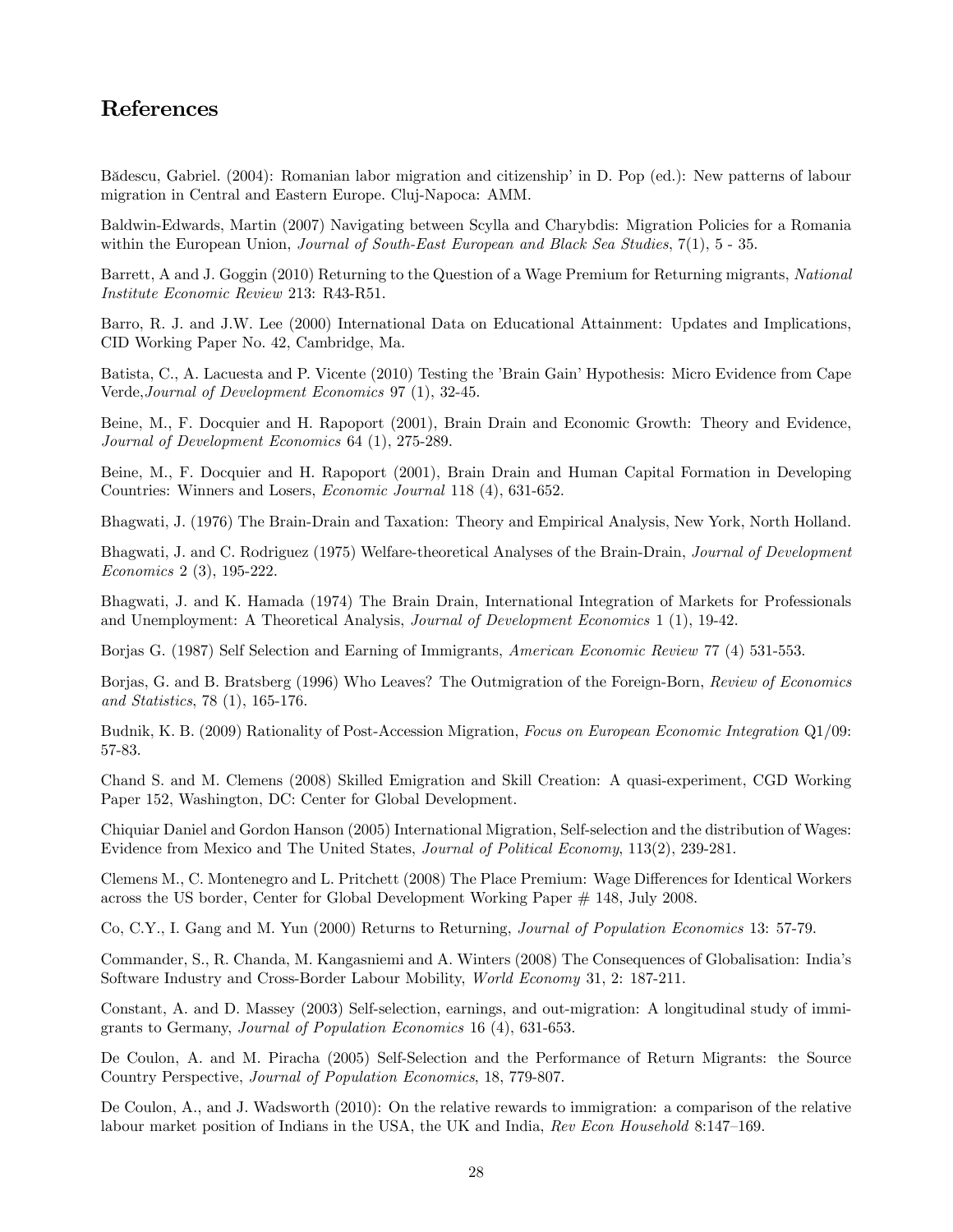Diminescu, D. (ed.) (2003) Visibles mais peu nombreux. Les circulations migratoires roumaines, Editions de la Maison des Sciences de l'Homme, Paris.

Diminescu, D.and S. Lăzăroiu (2002) Circular migration of Romanians after 1989: migrants behavior, institutions and policies, IOM-Study, Bucharest.

Docquier, F. and A. Marfouk (2006) Measuring International Migration by Educational Attainment, 1990-2000, in: C. Ozden and M. Schiff (eds.), International Migration, Remittances and the Brain Drain, Chapter 5, 151-199, Palgrave McMillan, New York.

Docquier, F. and H. Rapoport (2008) Brain Drain and Human Capital Formation in Developing countries: Winners and losers, *The Economic Journal* 118 (528), 631-652.

Dustmann, C. (1995) Savings Behavior of Migrant Workers - A Life Cycle Analysis, Zeitschrift für Wirtschaftsund Sozialwissenschaften, 4: 511-533.

Dustmann, C., I. Fadlon and Y. Weiss (2011) Return migration, human capital accumulation and the brain drain, Journal of Development Economics 95 (1), 58-67.

Dustmann, C. and A. Glitz (2011) Migration and Education, *Handbook of the Economics of Education*, Vol. 4 (forthcoming).

Dustmann, C. and Y. Weiss (2007) Return Migration: Theory and Empirical Evidence from the U.K., British Journal of Industrial Relations, 45 (2), 236-256.

Earle J.S. and C. Pauna (1996) Incidence and duration of unemployment in Romania, European Economic Review 40: 829-837.

Earle J.S. and C. Pauna (1998) Long-term unemployment, social assistance and labor market policies in Romania, Empirical Economics 23: 203-235.

Epstein, G. and D. Radu (2007) Returns to Return Migration and determinants of Subsequent Moves, Manuscript, University of Edinburgh, February 2007.

Elrick, T. and O. Ciobanu (2009) Migration networks and policy impacts: insights from Romanian—Spanish migrations, Global Networks 9 (1): 100-116.

EU-SILC (2004) European Union Statistics on Income and Living Conditions" Eurostat, 2009 available at http://epp.eurostat.ec.europa.eu/portal/page/portal/microdata/eu\_silc.

Fernandez-Huertas Moraga, J. (2011) New Evidence on Immigrant Selection The Review of Economics and Statistics 93 (1), 72-96.

Grubel H. and A. Scott (1966), The International Flow of Human Capital, American Economic Review 56 (1/2), 268-274.

Hartog, J. and R. Winkelmann (2003): Comparing migrants to non-migrants: The case of Dutch migration to New Zealand, Journal of Population Economics 16:683—705.

Hazans, M. (2008): Post-enlargement return migrants' earnings premium: Evidence from Latvia. Paper presented at EALE Conference in Amsterdam, 18-20 September 2008.

Iara, A. (2008): Skill Diffusion by Temporary Migration? Returns to Western European Working Experience in the EU Accession Countries, WIIW Working Paper 46, July 2008, Vienna.

Kaestner R. and O. Malamud (2010) Self Selection and International Migration: New Evidence from Mexico, NBER Working Paper # 15765, Cambridge, Ma.

Kahanec, M. and K. F. Zimmerman, eds. (2010) EU Labor Markets after Post-Enlargement Migration, Berlin: Springer.

Kilic, T, C. Carletto, B. Davis and A. Zezza (2009): Investing back home: Return migration and business ownership in Albania, Economics of Transition 17(3): 587—623.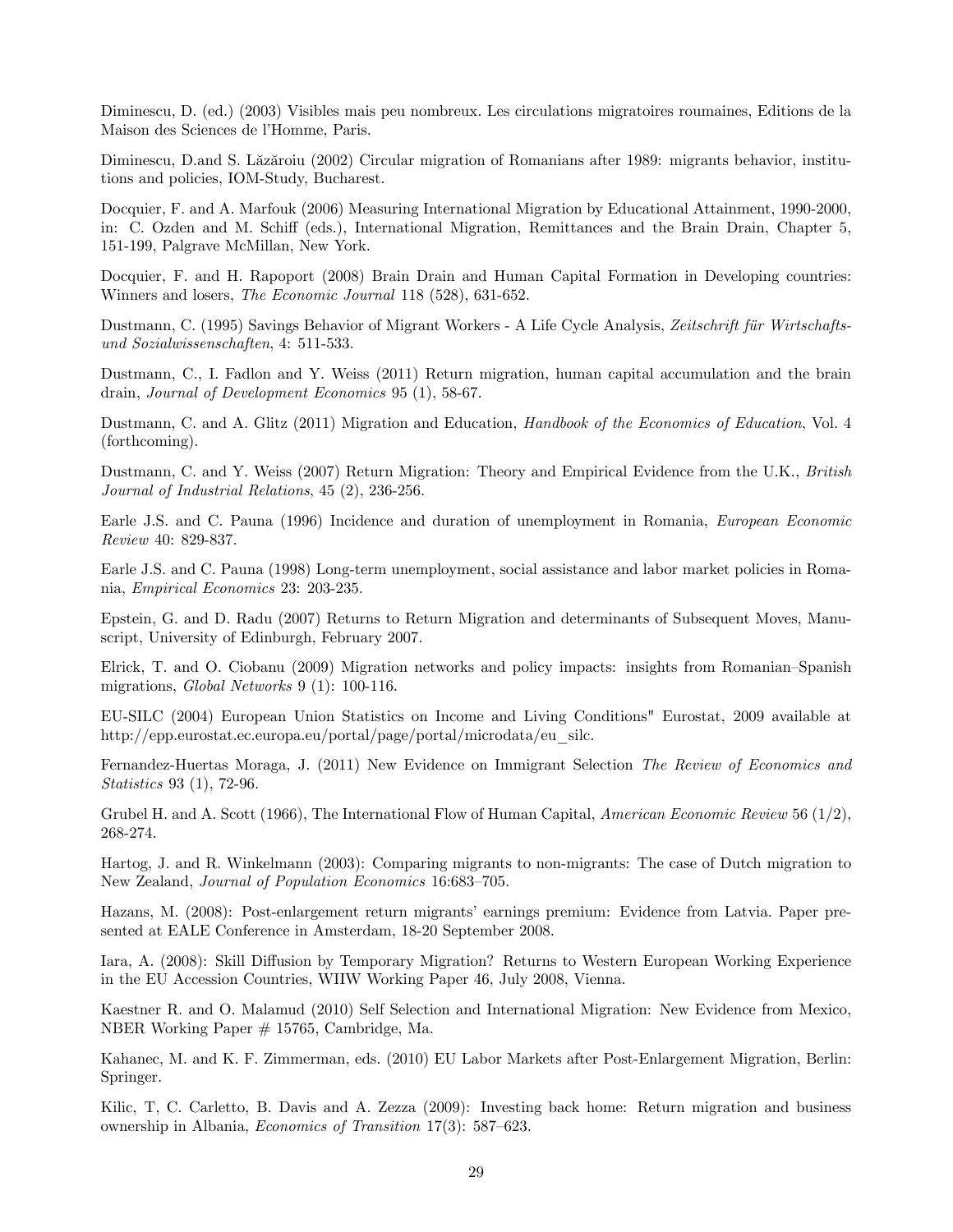Luo Y.L. and W.J. Wang (2002) High-skilled Migration and Chinese Taipei's Industrial Development in: International Mobility and the Highly Skilled, OECD editions, Paris.

Martin, R. And D. Radu (2011) Return Migration: The Experience of Eastern Europe, *International Migration* (forthcoming).

Mayr K. and G. Peri (2009) Brain Drain and Brain Return: Theory and Application to Eastern-Western Europe" in Berkeley Electronic Journal of Economic Analysis  $\mathcal B$  Policy, Contributions. Vol. 9: Issue 1, Article 49.

McCormick B. and J. Wahba (2001): Overseas Work Experience, Savings and Entrepreneurship Amongst Return Migrants to LDC's, Scottish Journal of Political Economy 48 (2), 164-178.

Mountford, A. (1997) Can a brain drain be good for growth in the source economy? Journal of Development Economics 53 (2), 287-303.

National Demographic Survey (2003), Center for Regional and Urban Sociology (CURS), Bucharest.

OECD (2008): International Migration Outlook: SOPEMI, Paris.

Ortega F. and G. Peri (2009) The Causes and Effects of International Migrations: Evidence from OECD Countries 1980-2005 NBER Working Paper #14833, April 2009.

Piracha M. and F. Vadean (2010) Return Migration and Occupational Choice: Evidence from Albania, World Development 38 (8): 1141-1155.

Reinhold, S. and K. Thom (2009) Temporary Migration and Skill Upgrading: Evidence from Mexican Migrants, MEA Discussion Paper No. 182-09, University of Mannheim.

Roy A. (1951) Some Thoughts on the Distribution of Earnings *Oxford Economic Papers*, 3, 135-146.

Sandu, D. (2005) Emerging Transnational Migration from Romanian Villages, Current Sociology, 53 (4): 555-82.

Sandu D. et al. (2006) Living abroad on a Temporary Basis. The Economic Migration of Romanians: 1990-2006, Open Society Foundation, Bucharest.

Santos, M. and F. Postel-Vinay (2003) Migration as a source of Growth: The Perspective of a Developing Country, Journal of Population Economics 16 (1): 161-175.

Serban, M. and B. Voicu (2010) Romanian migrants to Spain  $\colon$  In- or outside the migration networks  $\vdash$  A matter of time?, Revue d'études comparatives Est-Ouest, 41 (4): 97-124.

Stark, O., C. Helmenstein and A. Prskawetz (1997) A Brain Gain with a Brain Drain Economics Letters 55 (2), 227-234.

Stark, O., C. Helmenstein and A. Prskawetz (1998) Human Capital Depletion, Human Capital Formation andMigration: A Blessing or a 'Curse'? Economics Letters 60 (3), 363-367.

United Nations (2009) Trends in International Migrants Stocks: The 2008 Revision, Department of Economic and Social Affairs, The United Nations Population Division. May 2009.

Voicu, A. (2005) Employment Dynamics in the Romanian Labor Market: A Markov Chain Monte Carlo Approach, Journal of Comparative Economics 33(3): 604-639.

Zucker L. and M. Darby (2007) Star Scientists, Innovation and Regional and National Migration, NBER Working Paper No. 13547, Cambridge, Ma.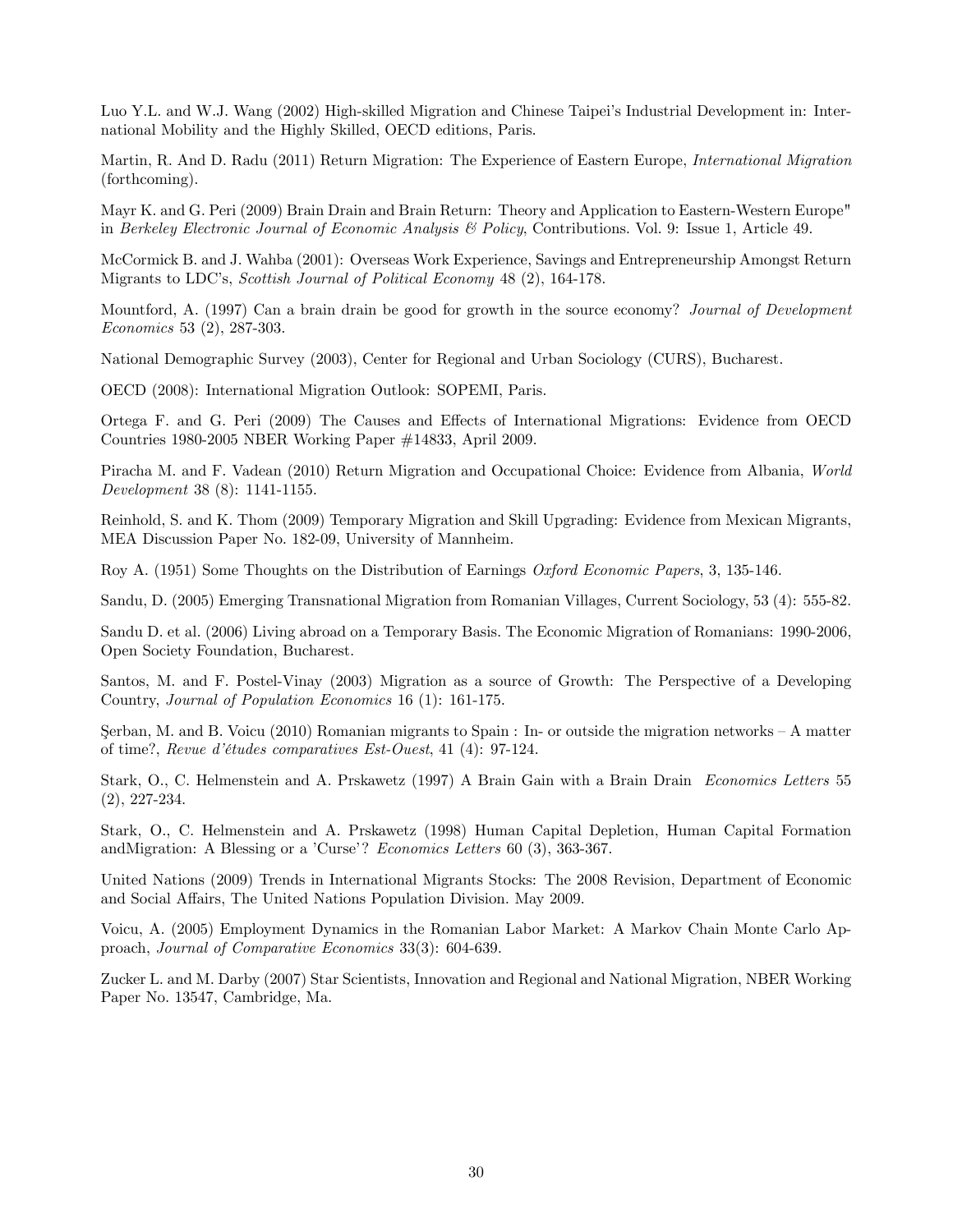# A Model

#### Schooling and skill thresholds

From the expressions for wages at home and abroad  $(14)-(17)$ , we can derive the following schooling thresholds:

$$
h_M = \frac{M_1(1+\delta) + M_2 - (\ln(w_F^{NS}) - \ln(w_H^{NS}))(2+\delta)}{(\eta_F - \eta_H)(2+\delta)}
$$
(18)

and

$$
h_R \equiv \frac{\ln(w_F^{NS}) - \ln(w_H^{NS}) - M_2}{\eta_H + \kappa - \eta_F} \tag{19}
$$

where workers with the lowest schooling,  $h_i < h_M$ , do not enter the migration lottery and stay at home in both periods, workers with intermediate schooling,  $h_M < h_i < h_R$ , choose to migrate and stay abroad (if they succeed to migrate), and workers with the highest schooling,  $h_i > h_R$ , choose to migrate and, if successful, return in the second period.

Since optimal schooling is a function of the optimal decisions to emigrate,  $l_i^* \in \{0,1\}$ , and to return,  $q_i^* \in \{0, 1\}$ , as well as ability  $\nu_i$ :

$$
h_i^* = \left[\frac{2+\delta}{1+\delta}(\eta_H + l_i^*p(\eta_F - \eta_H)) + \frac{1}{1+\delta}l_i^*pq_i^*(\eta_H + \kappa - \eta_F)\right]\frac{\nu_i}{2\theta}
$$
(20)

where  $\delta$  is the discount rate between the two periods, we can derive the following three schooling functions for the different (return) migration decisions:

$$
h_i^{S*} = \frac{1}{2\theta} \frac{2+\delta}{1+\delta} \eta_H \nu_i \quad \text{for} \quad l_i^* = 0
$$
  

$$
h_i^{M*} = \frac{1}{2\theta} \frac{2+\delta}{1+\delta} (\eta_H + p(\eta_F - \eta_H)) \nu_i \quad \text{for} \quad l_i^* = 1, q_i^* = 0
$$
  

$$
h_i^{R*} = \frac{1}{2\theta} \left[ \frac{2+\delta}{1+\delta} (\eta_H + p(\eta_F - \eta_H)) + \frac{1}{1+\delta} p(\eta_H + \kappa - \eta_F) \right] \nu_i \quad \text{for} \quad l_i^* = 1, q_i^* = 1
$$
 (21)

These we can use to translate the schooling thresholds (18) and (19) into the following ability thresholds:

$$
\nu_M \equiv \frac{2\theta}{\frac{2+\delta}{1+\delta}(\eta_H + p(\eta_F - \eta_H))} \frac{M_1(1+\delta) + M_2 - (\ln(w_F^{NS}) - \ln(w_H^{NS}))(2+\delta)}{(\eta_F - \eta_H)(2+\delta)} \tag{22}
$$

$$
\nu_R \equiv \frac{2\theta}{\frac{2+\delta}{1+\delta}(\eta_H + p(\eta_F - \eta_H)) + \frac{1}{1+\delta}(\eta_H + \kappa - \eta_F)} \frac{\ln(w_F^{NS}) - \ln(w_H^{NS}) - M_2}{\eta_H + \kappa - \eta_F}
$$
(23)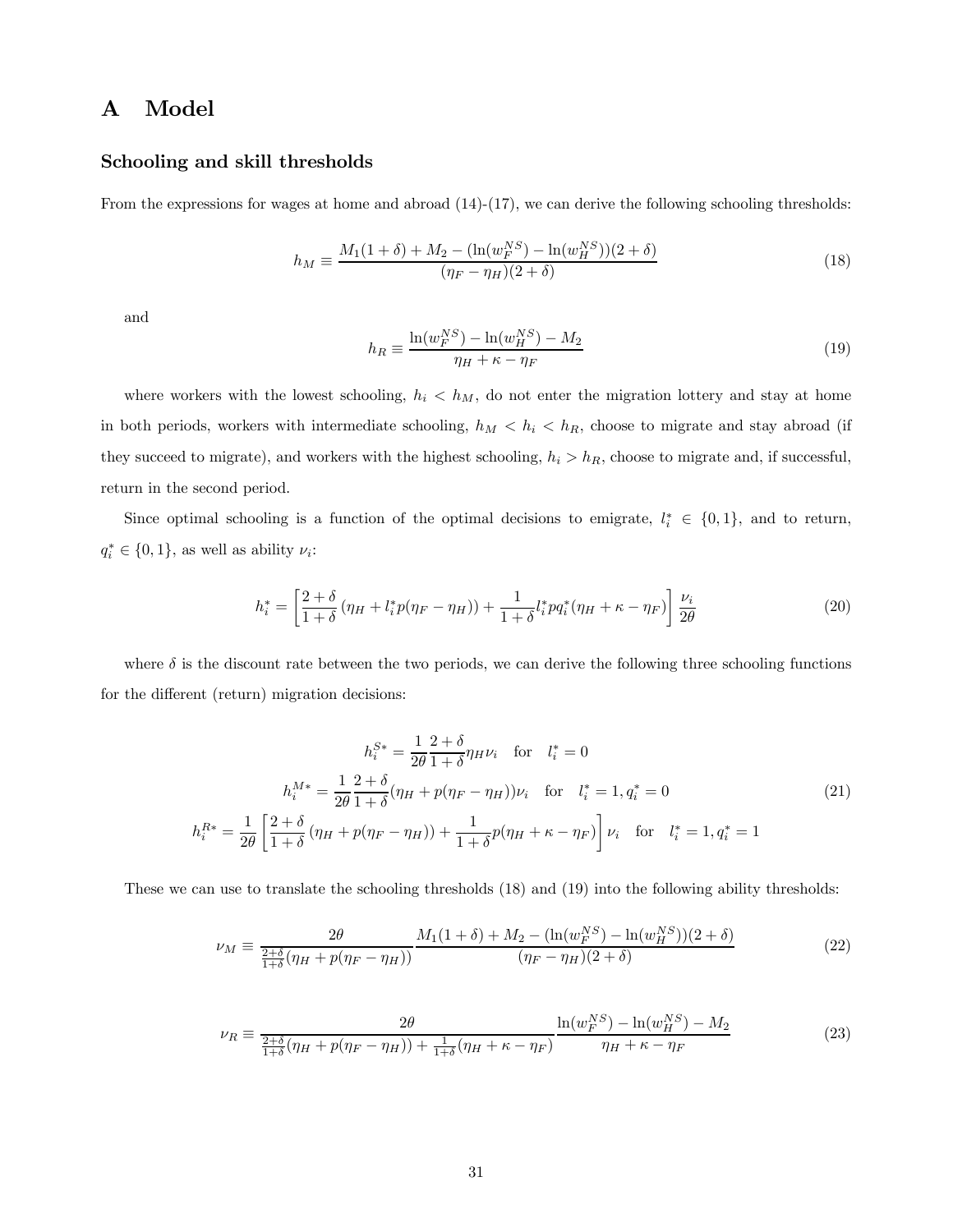#### Average schooling and wages in equilibrium

Assuming that abilities of individuals,  $\nu_i$ , are uniformly distributed over an interval  $[0,\bar{\nu}]$  and using optimal schooling (21) together with the thresholds (22) and (23), we can express average schooling of the young and old as a function of the threshold values  $\nu_M$  and  $\nu_R$  as follows:

$$
\overline{h}_1 = \frac{1}{4\theta} \frac{2+\delta}{1+\delta} \eta_H \frac{\nu_M^2}{(1-p)\nu_M + (\overline{\nu} - \nu_M)} \n+ \frac{1}{4\theta} \left[ \frac{2+\delta}{1+\delta} \eta_H + p(\eta_F - \eta_H) \right] \frac{(1-p)(\nu_R^2 - \nu_M^2)}{(1-p)\nu_M + (\overline{\nu} - \nu_M)} \n+ \frac{1}{4\theta} \left[ \frac{2+\delta}{1+\delta} (\eta_H + p(\eta_F - \eta_H)) + \frac{1}{1+\delta} p(\eta_H + \kappa - \eta_F) \right] \frac{(1-p)(\overline{\nu}^2 - \nu_R^2)}{(1-p)\nu_M + (\overline{\nu} - \nu_M)}
$$
\n(24)

$$
\overline{h}_2 = \frac{1}{4\theta} \frac{2+\delta}{1+\delta} \eta_H \frac{\nu_M^2}{\nu_M + (1-p)(\nu_R - \nu_M) + (\bar{\nu} - \nu_R)} \n+ \frac{1}{4\theta} \left[ \frac{2+\delta}{1+\delta} \eta_H + p(\eta_F - \eta_H) \right] \frac{(\nu_R^2 - \nu_M^2)}{\nu_M + (1-p)(\nu_R - \nu_M) + (\bar{\nu} - \nu_R)} \n+ \frac{1}{4\theta} \left[ \frac{2+\delta}{1+\delta} (\eta_H + p(\eta_F - \eta_H)) + \frac{1}{1+\delta} p(\eta_H + \kappa - \eta_F) \right] \frac{(1-p)(\bar{\nu}^2 - \nu_{MM}^2)}{\nu_M + (1-p)(\nu_R - \nu_M) + (1-p)(\bar{\nu} - \nu_R)}
$$
\n(25)

Furthermore, using expressions (21)-(23) and wage expressions (14)-(17), we can express average wages of the young,  $\bar{w}_1$ , and old,  $\bar{w}_2$ , as:

$$
\overline{w}_1 = \overline{w}_L \left( \frac{\nu_M}{\nu_M + (1 - p)(\overline{\nu} - \nu_M)} \right) + \overline{w}_M \left( \frac{(1 - p)(\nu_R - \nu_M)}{\nu_S + (1 - p)(\overline{\nu} - \nu_M)} \right) + \overline{w}_M \left( \frac{(1 - p)(\overline{\nu} - \nu_R)}{\nu_M + (1 - p)(\overline{\nu} - \nu_M)} \right)
$$
\n(26)

$$
\overline{w}_2 = \overline{w}_L \left( \frac{\nu_M}{\nu_M + (1 - p)(\nu_R - \nu_M) + (\bar{\nu} - \nu_R)} \right) + \overline{w}_M \left( \frac{(1 - p)(\nu_R - \nu_M)}{\nu_M + (1 - p)(\nu_R - \nu_M) + (\bar{\nu} - \nu_R)} \right) + \overline{w}_{H2} \left( \frac{(\bar{\nu} - \nu_R)}{\nu_M + (1 - p)(\nu_R - \nu_M) + (\bar{\nu} - \nu_R)} \right)
$$
\n(27)

where average wages for the low-skilled,  $\bar{w}_L$ , medium-skilled,  $\bar{w}_M$ , and high-skilled (in period 1 and 2),  $\bar{w}_{H1}$ and  $\bar{w}_{H2},$  are given by:

$$
\overline{w}_L = \frac{1}{\nu_S} w_H^{NS} \frac{1}{\eta_H \frac{\eta_H}{2\theta} \frac{2+\delta}{1+\delta}} \left[ e^{\eta_H \frac{\eta_H}{2\theta} \frac{2+\delta}{1+\delta} \nu_S} - 1 \right]
$$
\n(28)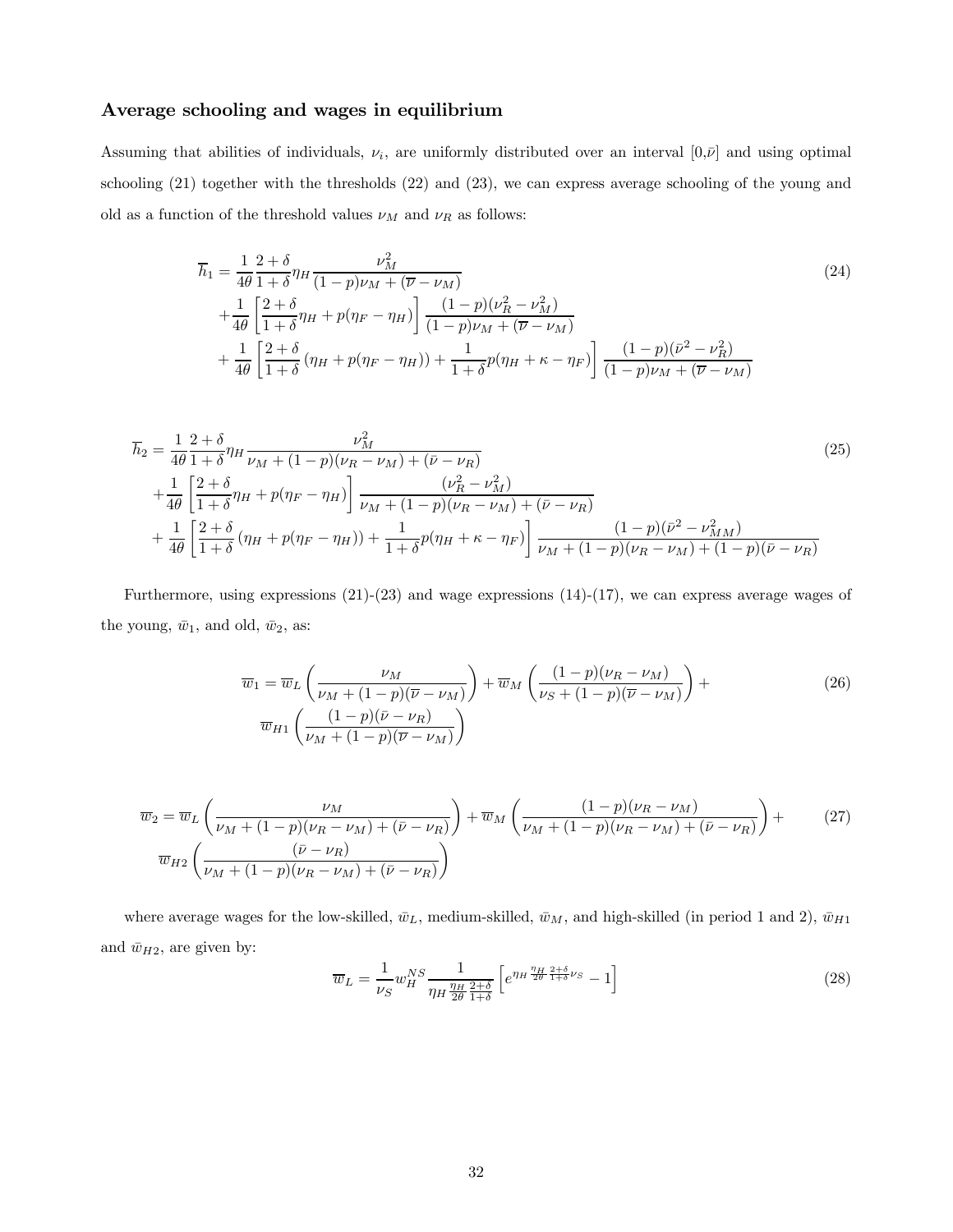$$
\overline{w}_M = \frac{1}{(\nu_R - \nu_M)} w_H^{NS} \frac{1}{\eta_H \frac{1}{2\theta} \left(\frac{2+\delta}{1+\delta}\eta_H + p(\eta_F - \eta_H)\right)} \tag{29}
$$
\n
$$
\left[ e^{\eta_H \frac{1}{2\theta} \left(\frac{2+\delta}{1+\delta}\eta_H + p(\eta_F - \eta_H)\right) \nu_R} - e^{\eta_H \frac{1}{2\theta} \left(\frac{2+\delta}{1+\delta}\eta_H + p(\eta_F - \eta_H)\right) \nu_M} \right]
$$

$$
\overline{w}_{H1} = \frac{1}{(\overline{\nu} - \nu_R)} w_H^{NS} \frac{1}{\eta_H \frac{1}{2\theta} \left(\frac{2+\delta}{1+\delta} \left(\eta_H + p(\eta_F - \eta_H)\right) + \frac{1}{1+\delta} p(\eta_H + \kappa - \eta_F)\right)} \tag{30}
$$
\n
$$
\left[e^{\eta_H \frac{1}{2\theta} \left(\frac{2+\delta}{1+\delta} (\eta_H + p(\eta_F - \eta_H)) + \frac{1}{1+\delta} p(\eta_H + \kappa - \eta_F)\right) \overline{\nu}} - e^{\eta_H \frac{1}{2\theta} \left(\frac{2+\delta}{1+\delta} (\eta_H + p(\eta_F - \eta_H)) + \frac{1}{1+\delta} p(\eta_H + \kappa - \eta_F)\right) \nu_R}\right]
$$

$$
\overline{w}_{H2} = \frac{1 - p}{(\bar{\nu} - \nu_R)} w_H^{NS} \frac{1}{\eta_H \frac{1}{2\theta} \left(\frac{2+\delta}{1+\delta} \left(\eta_H + p(\eta_F - \eta_H)\right) + \frac{1}{1+\delta} p(\eta_H + \kappa - \eta_F)\right)} \tag{31}
$$
\n
$$
\left[e^{\eta_H \frac{1}{2\theta} \left(\frac{2+\delta}{1+\delta} (\eta_H + p(\eta_F - \eta_H)) + \frac{1}{1+\delta} p(\eta_H + \kappa - \eta_F)\right) \bar{\nu}} - e^{\eta_H \frac{1}{2\theta} \left(\frac{2+\delta}{1+\delta} (\eta_H + p(\eta_F - \eta_H)) + \frac{1}{1+\delta} p(\eta_H + \kappa - \eta_F)\right) \nu_R}\right] \times \overline{\left(\bar{\nu} - \nu_R\right)} w_H^{NS} \frac{1}{\eta_H \frac{1}{2\theta} \left(\frac{2+\delta}{1+\delta} (\eta_H + p(\eta_F - \eta_H)) + \frac{1}{1+\delta} p(\eta_H + \kappa - \eta_F)\right)} \right]
$$
\n
$$
\left[e^{\eta_H \frac{1}{2\theta} \left(\frac{2+\delta}{1+\delta} (\eta_H + p(\eta_F - \eta_H)) + \frac{1}{1+\delta} p(\eta_H + \kappa - \eta_F)\right) \bar{\nu} + \kappa} - e^{\eta_H \frac{1}{2\theta} \left(\frac{2+\delta}{1+\delta} (\eta_H + p(\eta_F - \eta_H)) + \frac{1}{1+\delta} p(\eta_H + \kappa - \eta_F)\right) \nu_R + \kappa}\right]
$$
\n(31)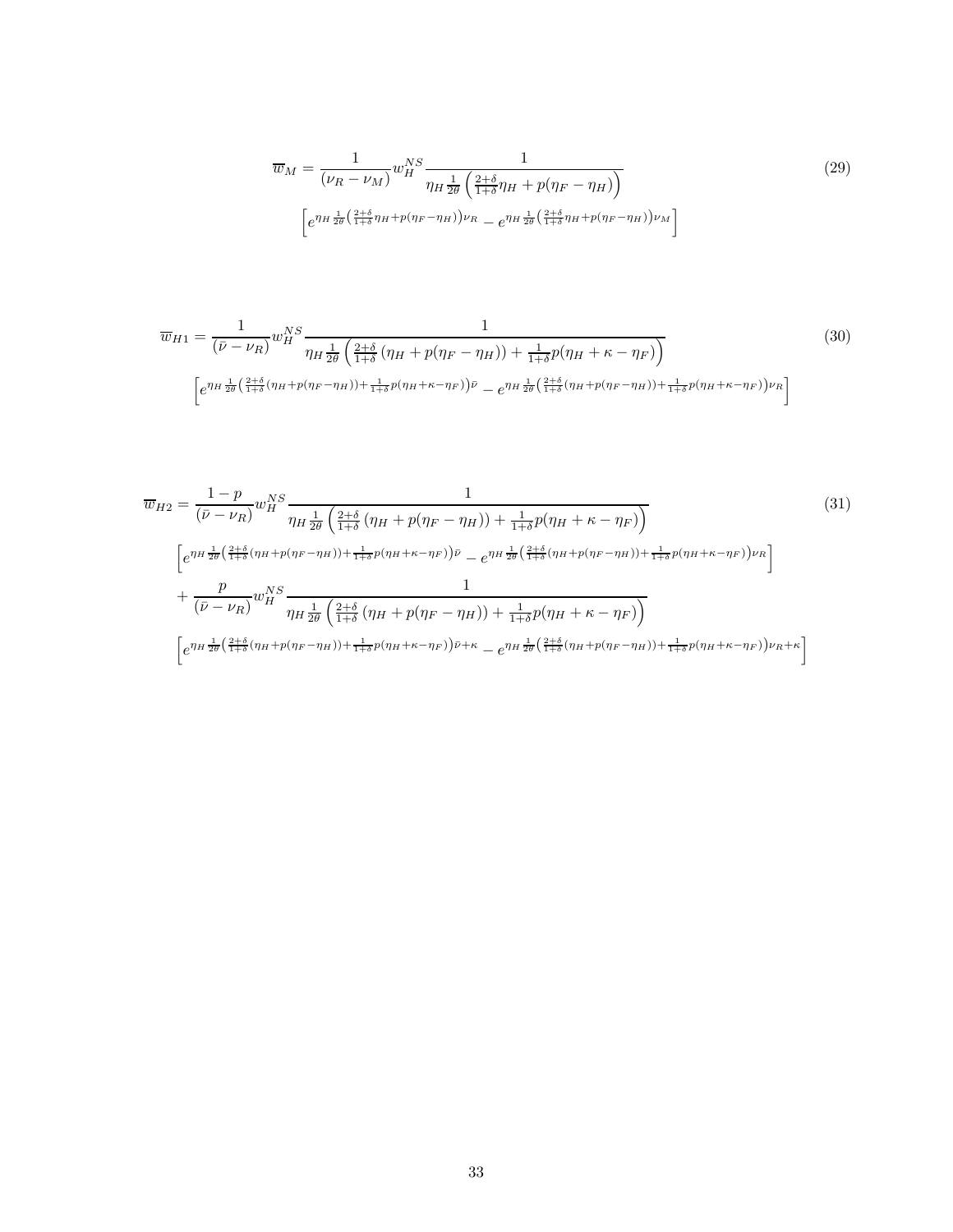# **Tables**

# **Table 1 Stock of Emigrants to OECD countries as share of the population in the home country**

| <b>Country of origin</b> | 1990  | 2000  |
|--------------------------|-------|-------|
| Albania                  | 0.162 | 0.190 |
| <b>Bulgaria</b>          | 0.060 | 0.080 |
| Croatia                  | 0.123 | 0.140 |
| Czech Republic           | 0.021 | 0.027 |
| Estonia                  | 0.028 | 0.054 |
| Hungary                  | 0.042 | 0.041 |
| Latvia                   | 0.020 | 0.033 |
| Lithuania                | 0.057 | 0.054 |
| Macedonia                | 0.138 | 0.169 |
| Poland                   | 0.041 | 0.044 |
| Romania                  | 0.020 | 0.031 |
| Russia                   | 0.003 | 0.006 |
| Serbia and Montenegro    | 0.069 | 0.091 |
| Slovenia                 | 0.044 | 0.072 |

**Note:** The source of the data is Docquier and Marfouk (2006). The data are obtained by national censuses of the receiving country and include all OECD countries as receiving. The data are relative to the census year of the receiving countries and those are clustered around 1990-1991 and 2000-2001.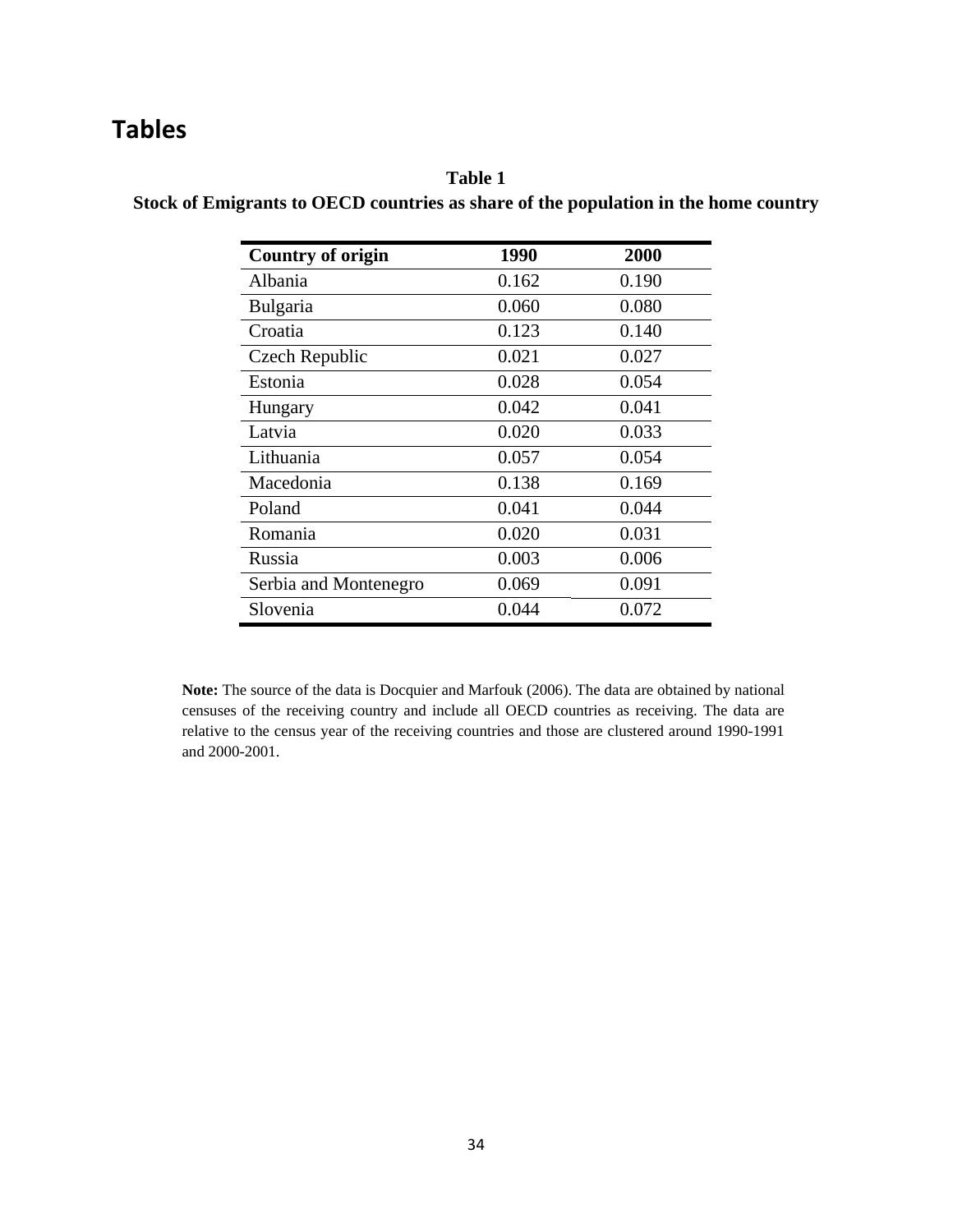#### **Table 2**

| Selected Eastern European source countries |                                  |                |                     |  |  |  |
|--------------------------------------------|----------------------------------|----------------|---------------------|--|--|--|
| <b>Source</b>                              | <b>Return Flows</b><br>(imputed) | Gross<br>flows | <b>Return/Gross</b> |  |  |  |
| Albania                                    | 20476                            | 34207          | 0.60                |  |  |  |
| <b>Bulgaria</b>                            | 24353                            | 42109          | 0.58                |  |  |  |
| Czechoslovakia                             | 24230                            | 18697.5        | 1.30                |  |  |  |
| Estonia                                    | 5859                             | 12099          | 0.48                |  |  |  |
| Hungary                                    | 54450                            | 40535          | 1.34                |  |  |  |
| Lithuania                                  | 2824                             | 12010          | 0.24                |  |  |  |
| Latvia                                     | 3053                             | 9713.5         | 0.31                |  |  |  |
| Poland                                     | 282984                           | 306841.5       | 0.92                |  |  |  |
| <b>Romania</b>                             | 54197                            | 132311.5       | 0.41                |  |  |  |

# **Imputed return relative to gross migration flows (any OECD destination), 1990-2000;**

**Note:** The data are obtained by authors' calculations (as described in the text) using Docquier and Marfouk (2006) and the UN (2009) datasets. The return flows are imputed assuming that all remigration is return migration.

### **Table 3 Imputed return relative to gross emigration flows from Eastern Europe, 1990-2000;**  *Selected OECD destination countries*

| Destination | <b>Return Flows</b> | Gross flows | Return/Gross |
|-------------|---------------------|-------------|--------------|
|             | (imputed)           |             |              |
| Australia   | 28933               | 15012       | 1.93         |
| Austria     | 26385               | 110096      | 0.24         |
| Belgium     | 11219               | 13151       | 0.85         |
| Canada      | 101096              | 108537      | 0.93         |
| Finland     | 1007                | 9265        | 0.11         |
| France      | 49413               | 19982       | 2.47         |
| Norway      | 4247                | 6649        | 0.64         |
| Sweden      | 19483               | 22684       | 0.86         |
| <b>USA</b>  | 230643              | 303148      | 0.76         |

**Note:** The data are obtained by authors calculations (as described in the text) using Docquier and Marfouk (2006) and the UN (2009) datasets. The return flows are imputed assuming that all remigration is return migration.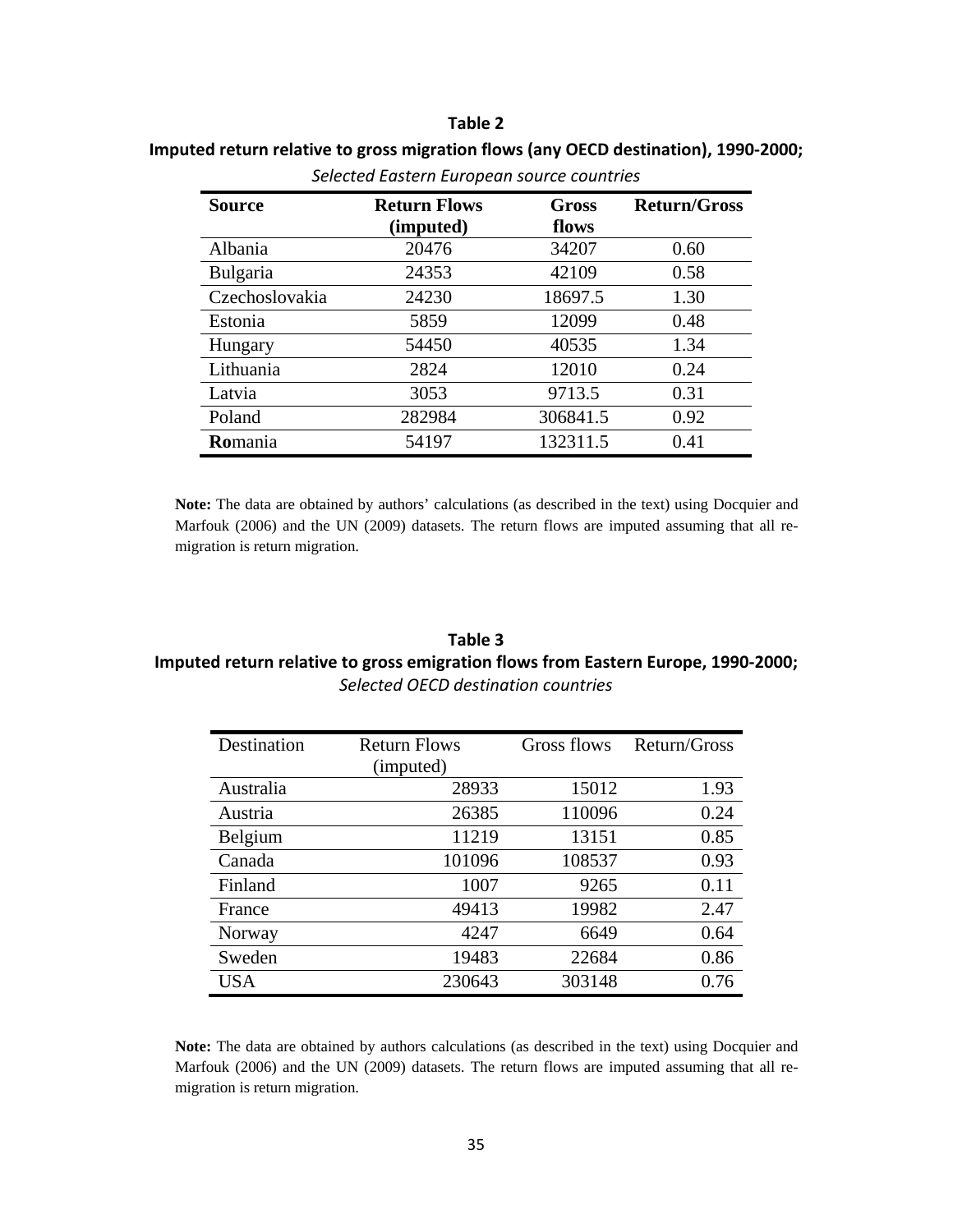**Table 4 Romania: Migrants and returnees, by education (from aggregate and NDS data)** 

|                     | Romania NDS,      | <b>OECD Country</b> |  |  |  |
|---------------------|-------------------|---------------------|--|--|--|
| Sample:             | 2003              | Census2001          |  |  |  |
|                     |                   | living abroad       |  |  |  |
|                     | returnee as ratio | (OECD) as ratio     |  |  |  |
|                     | of population     | of population       |  |  |  |
| all                 | 0.049             | 0.032               |  |  |  |
| education groups    |                   |                     |  |  |  |
| tertiary            | 0.058             | 0.126               |  |  |  |
| secondary           | 0.056             | 0.126               |  |  |  |
| primary completed   | 0.034             | 0.016               |  |  |  |
| No degree completed | 0.015             | 0.039               |  |  |  |

**Note:** Authors' calculations on NDS 2003 data and Docquier and Marfouk (2006) data.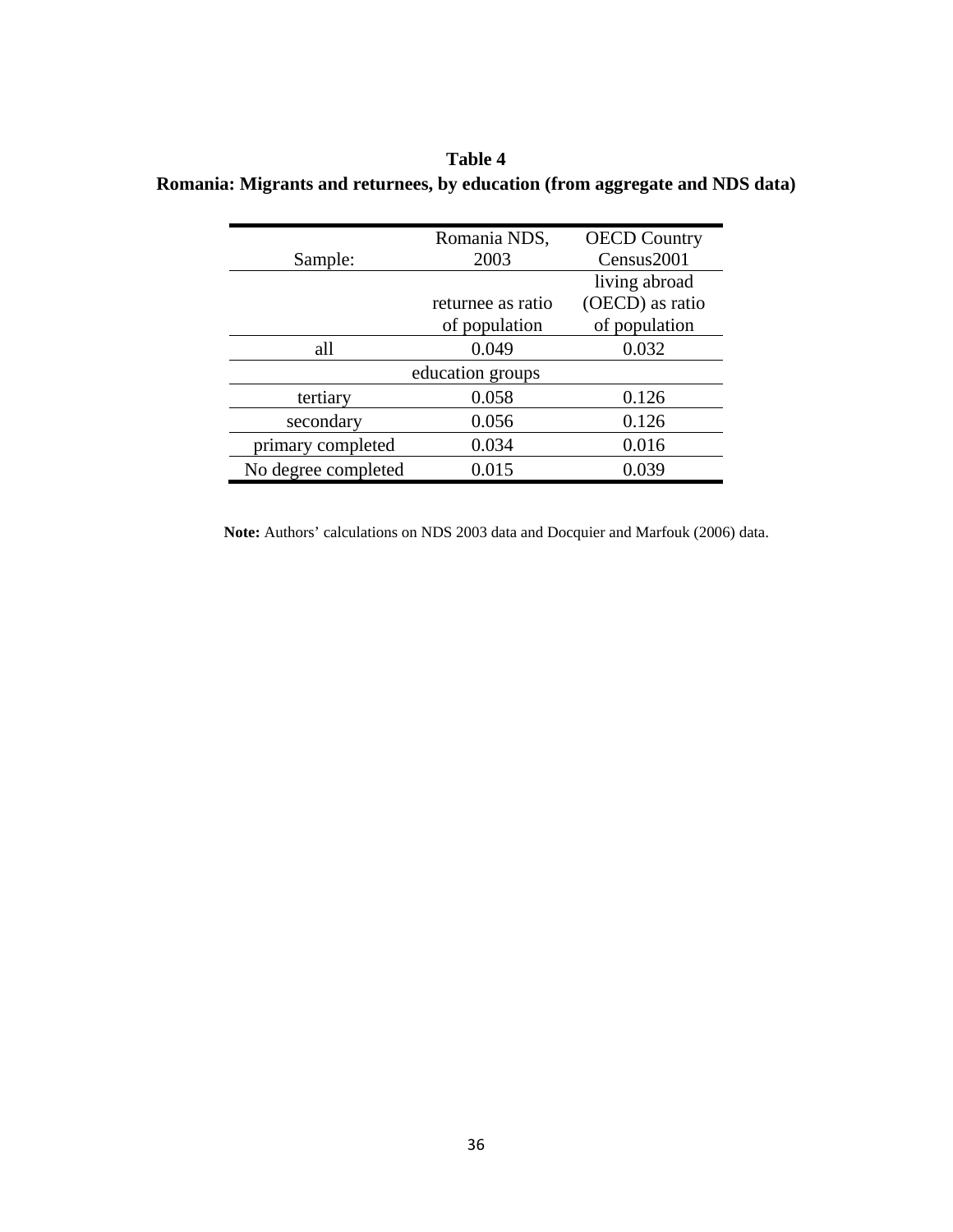# **Table 5 Selection of Returnees** Romania, 2003

|       | $\bf(1)$<br>Average<br>log wages | (2)<br>Log wage<br>difference<br>returnees-non<br>migrants | (3)<br><b>OLS</b><br>regression<br>estimates | $\left( 4\right)$<br><b>ML</b> estimates<br>(correcting for<br>endogeneity of<br>return) | (5)<br>IV<br>regression<br>estimates | (6)<br><b>Matching</b><br>estimates<br>(ATT) |
|-------|----------------------------------|------------------------------------------------------------|----------------------------------------------|------------------------------------------------------------------------------------------|--------------------------------------|----------------------------------------------|
| All   | 1.167                            | .163<br>(.023)                                             | .084<br>(.021)                               | .161<br>(.056)                                                                           | .275<br>(.129)                       | .089<br>(.026)                               |
| Women | 1.055                            | .085<br>(.051)                                             | .094<br>(.046)                               | .252<br>(.076)                                                                           | .171<br>(440)                        | .079<br>(.056)                               |
| Men   | 1.284                            | .092<br>(.026)                                             | .086<br>(.024)                               | .169<br>(.064)                                                                           | .202<br>(.113)                       | .085<br>(.029)                               |

**Notes**: Column (1) shows the average logarithmic wages of resident in Romania. Column (2) shows the simple average difference in logarithmic wages between returnee and non-migrant. The covariates used in columns 3-5 are age, education, gender and family characteristics. In column 4, the full ML estimates (Maddala 1983) correct for the endogeneity of return migration using migrant network ties (kin abroad) and minority religion (catholic, neo-protestant, or Muslim) as exclusion restrictions. These are also used to instrument for the endogeneity of return migration in the IV 2SLS regression in column 5 (first stage Fstatistic: 28.82, Sargan test: 4.83). The matching estimates in column 6 are based on common support by age, gender, education and lagged regional migration rates obtained from census data. Standard errors in parentheses. Number of observations: 6,249 women; 5,743 men, 634 returnees (506 men, 128 women).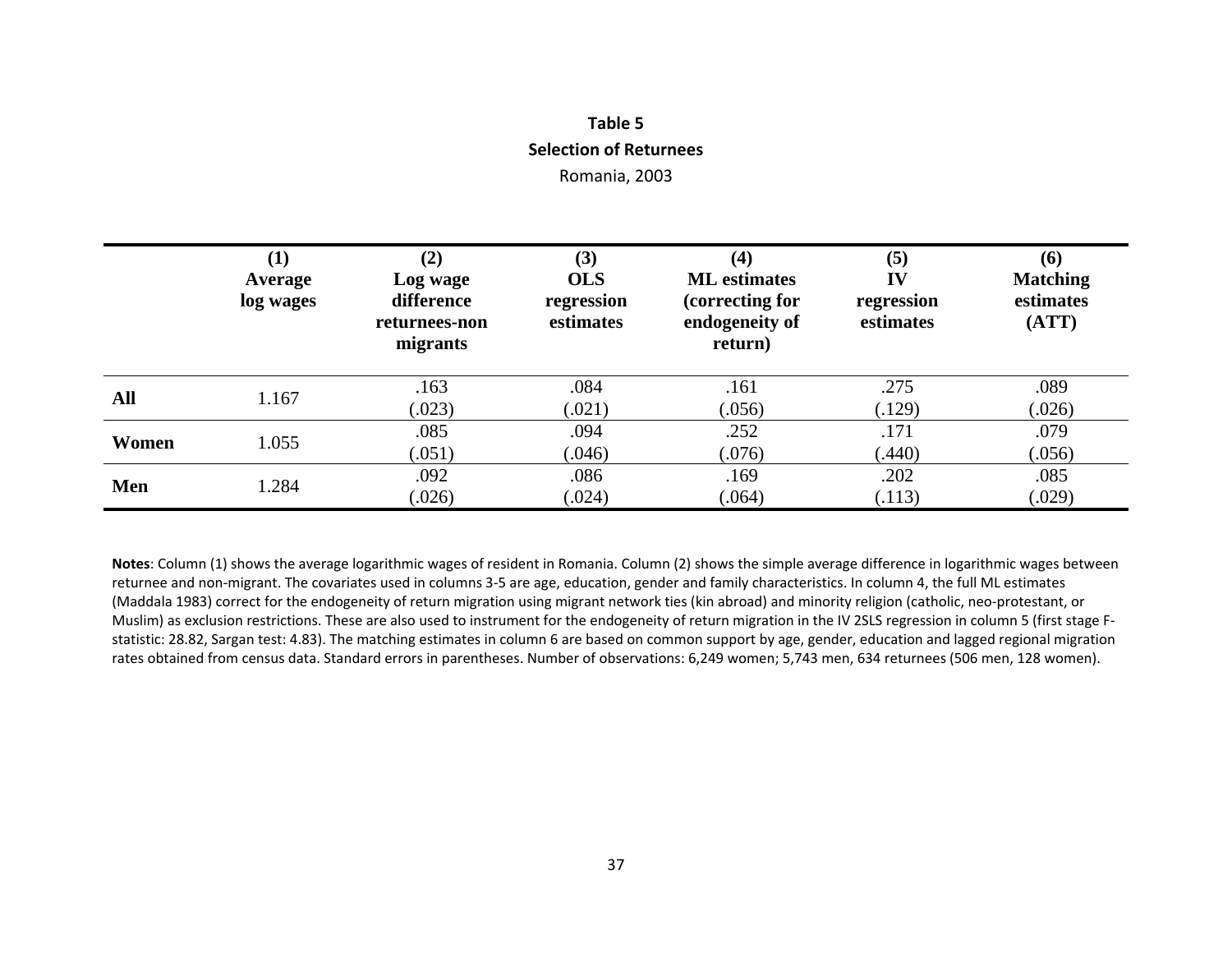# **Table 6 Average Selection on Observable Skills, relative to Non Migrants**  Romania, 2003

|                            |                                                                      | (2)                                                                |                                           | $\left( 4\right)$                                    | $\left( 5\right)$                                                              |
|----------------------------|----------------------------------------------------------------------|--------------------------------------------------------------------|-------------------------------------------|------------------------------------------------------|--------------------------------------------------------------------------------|
|                            | Average<br><b>Selection on</b><br><b>Observable</b><br><b>Skills</b> | Average<br><b>Selection on</b><br><b>Skills</b><br><b>NDS 2003</b> | Average<br>selection<br>Correcting<br>for | Average<br>selection of<br>Men<br><b>Census 2002</b> | <b>Average selection</b><br>on Observables<br><b>Wage-earning</b><br>abilities |
|                            | <b>Census 2002</b>                                                   |                                                                    | <b>Participation</b>                      |                                                      | <b>(Excluding Ethnic)</b>                                                      |
|                            |                                                                      |                                                                    | Census 2002                               |                                                      | minorities)                                                                    |
| <b>Returnees</b>           | $+0.14$                                                              | $+0.12$                                                            | $+0.13$                                   | $+0.13$                                              | $+0.14$                                                                        |
| <b>Migrants to US</b>      | $+0.16$                                                              | $+0.13$                                                            | $+0.20$                                   | $+0.14$                                              | $+0.15$                                                                        |
| <b>Migrants to Austria</b> | 0.03                                                                 | 0.01                                                               | $+0.04$                                   | $+0.03$                                              | 0.02                                                                           |
| <b>Migrants to Spain</b>   | $-0.11$                                                              | $-0.13$                                                            | $-0.07$                                   | $-0.13$                                              | $-0.10$                                                                        |

**Note:** The calculation of Average selection on Observable Skills follows the formulas in section 3.2 of the text. Column (1) uses the employment data by skill cell from the Romanian Census 2002, Column (2) uses the employment data from the National Demographic survey 2003, Column (3) corrects for participation in Romania; Column (4) includes only male individuals. Specification (5) excludes the Roma ethnic group among non migrants.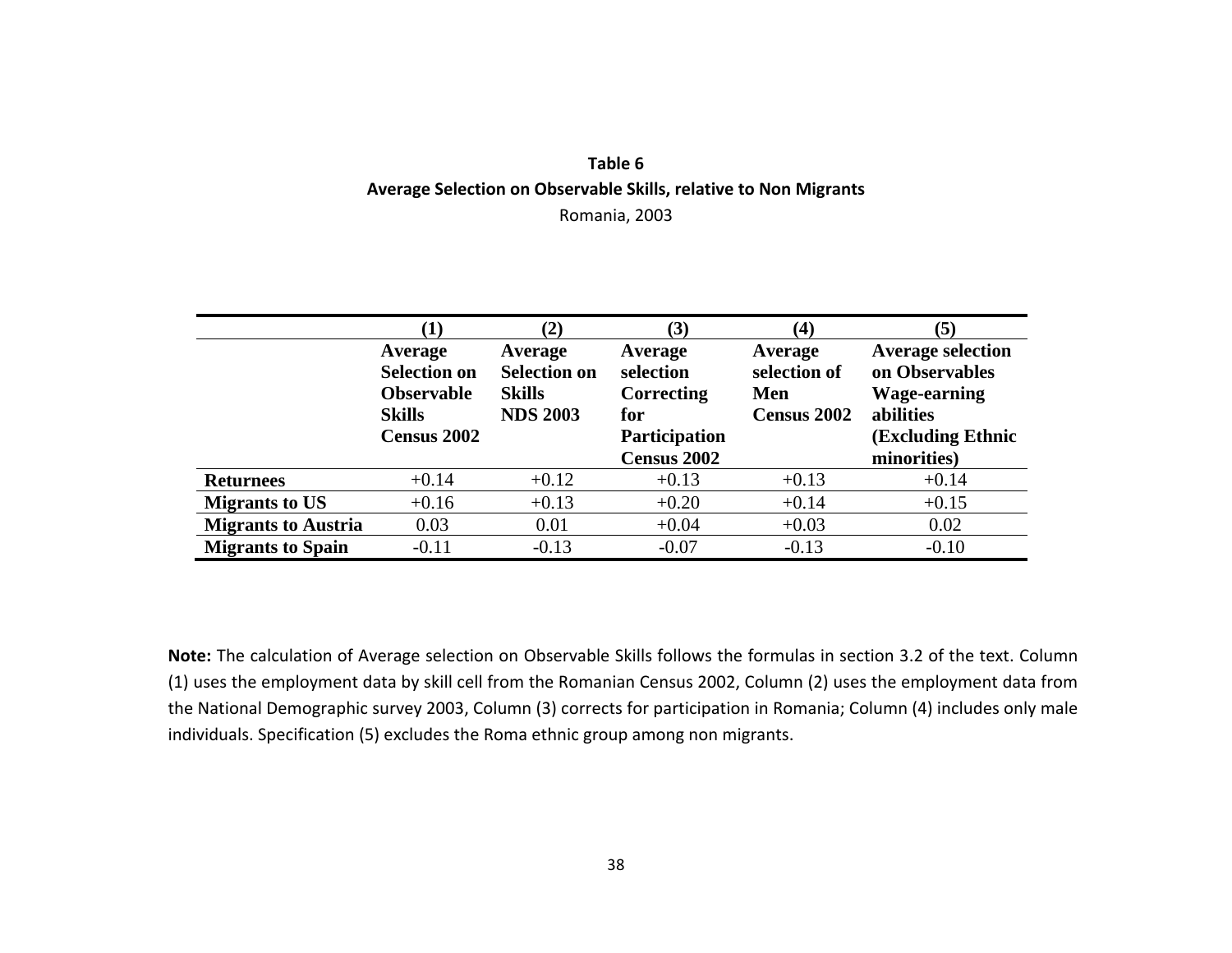|                  |             | (1)          | (2)          | (3)          | (4)          |
|------------------|-------------|--------------|--------------|--------------|--------------|
| Dependent        |             | Relative     | Relative     | Relative     | Relative     |
| Variable         |             | frequency of | frequency of | frequency of | frequency of |
|                  |             | return       | migration to | migration to | migration to |
| Explanatory      |             |              | <b>US</b>    | Austria      | Spain        |
| Monthly wage     | In          | $0.38**$     | $0.24**$     | $0.30**$     | $0.63**$     |
| Premium          | Population  | (0.05)       | (0.01)       | (0.02)       | (0.04)       |
|                  | cells       |              |              |              |              |
| Monthly wage     | In          | $0.21**$     | $0.27**$     | $0.18**$     | $0.27**$     |
| Premium          | Employment  | (0.02)       | (0.03)       | (0.03)       | (0.05)       |
|                  | Cells       |              |              |              |              |
| Monthly wage     | Controlling | $0.11**$     | $0.33**$     | $0.15**$     | 0.01         |
| Premium          | for age and | (0.02)       | (0.02)       | (0.03)       | (0.02)       |
|                  | family      |              |              |              |              |
|                  | effects     |              |              |              |              |
| Does it support  |             | Yes          | Yes          | Yes          | Yes in part  |
| the selection by |             |              |              |              |              |
| premium theory?  |             |              |              |              |              |

### **Table 7 Migration- and Return- frequencies and Wage premium**

*Note:* Column (1) shows the estimate of β in regression (13). Column (2)-(4) show the estimates of b in *regression (12). The units of observation in each regression are education-age-gender-family status cells. There are 320 of them. The explanatory variable is the difference between the wage of a returnee (migrant) and that of a non-mover in the same skill cell expressed in thousands of 2003 \$. Method of estimates is weighted LS, with weights equal to the total population in the cell.* 

*.*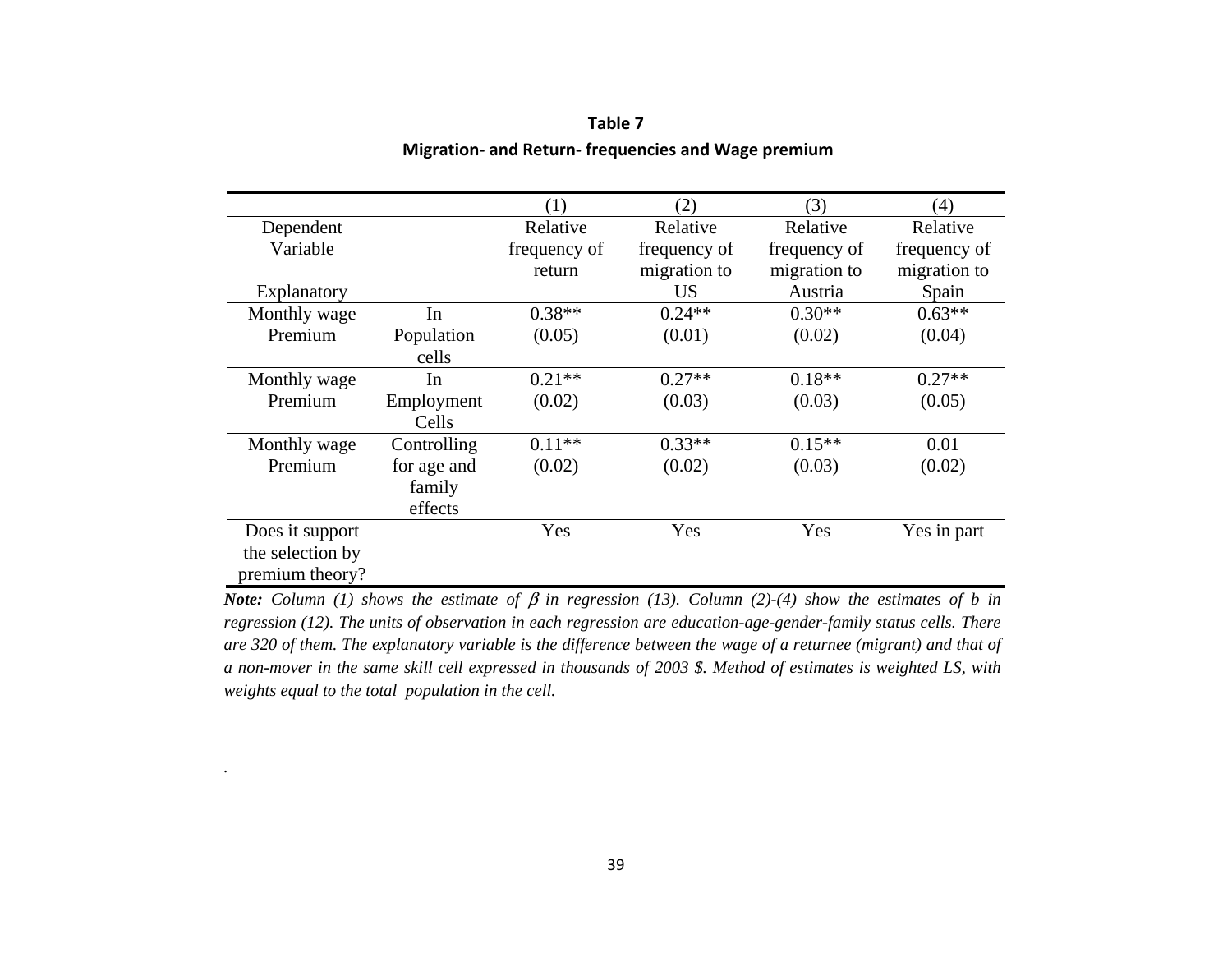| <b>Table 8</b>                                                                             |                                                     |                           |       |                                             |       |       |       |  |  |
|--------------------------------------------------------------------------------------------|-----------------------------------------------------|---------------------------|-------|---------------------------------------------|-------|-------|-------|--|--|
| Simulated effects of increasing freedom of migration, p, in Romania on schooling and wages |                                                     |                           |       |                                             |       |       |       |  |  |
|                                                                                            | Parameters as in Romania 2003; Migration and return |                           |       |                                             |       |       |       |  |  |
|                                                                                            | $\boldsymbol{0}$                                    | 0.05                      | 0.10  | 0.15                                        | 0.20  | 0.25  | 0.30  |  |  |
| $\mathbf{p}$                                                                               |                                                     |                           |       |                                             |       |       |       |  |  |
|                                                                                            |                                                     | <b>Years of Schooling</b> |       |                                             |       |       |       |  |  |
| Average Schooling of young                                                                 | 12                                                  | 12.16                     | 12.33 | 12.49                                       | 12.64 | 12.78 | 12.91 |  |  |
| Average schooling of old                                                                   | 12                                                  | 12.32                     | 12.66 | 13.01                                       | 13.37 | 13.75 | 14.15 |  |  |
| Average schooling, overall                                                                 | 12                                                  | 12.24                     | 12.50 | 12.76                                       | 13.03 | 13.30 | 13.59 |  |  |
|                                                                                            |                                                     |                           |       | Wages (standardized to 1 with no migration) |       |       |       |  |  |
| Average wages, young                                                                       | 1                                                   | 1.01                      | 1.02  | 1.04                                        | 1.05  | 1.07  | 1.08  |  |  |
| Average wages, old                                                                         | 1                                                   | 1.04                      | 1.09  | 1.15                                        | 1.22  | 1.29  | 1.36  |  |  |
| Average wages, overall                                                                     | $\mathbf{1}$                                        | 1.03                      | 1.06  | 1.10                                        | 1.14  | 1.18  | 1.23  |  |  |
| Average wage No primary                                                                    | 0.47                                                | 0.47                      | 0.47  | 0.47                                        | 0.47  | 0.47  | 0.47  |  |  |
| Average wage Primary-                                                                      | 0.73                                                | 0.73                      | 0.73  | 0.73                                        | 0.73  | 0.73  | 0.73  |  |  |
| Secondary                                                                                  |                                                     |                           |       |                                             |       |       |       |  |  |
| Average wage tertiary-young                                                                | 1.41                                                | 1.43                      | 1.45  | 1.48                                        | 1.50  | 1.52  | 1.55  |  |  |
| Average wage tertiary-old                                                                  | 1.41                                                | 1.48                      | 1.56  | 1.64                                        | 1.73  | 1.82  | 1.92  |  |  |
| <b>Migration Rates</b>                                                                     |                                                     |                           |       |                                             |       |       |       |  |  |
| Share of emigrants                                                                         | $\overline{0}$                                      | 0.045                     | 0.091 | 0.137                                       | 0.183 | 0.230 | 0.276 |  |  |
| Share of returnees among                                                                   |                                                     | 0.471                     | 0.482 | 0.492                                       | 0.502 | 0.512 | 0.521 |  |  |
| emigrants                                                                                  |                                                     |                           |       |                                             |       |       |       |  |  |

**Note:** We standardized all the wages to be relative to the average wage in the case of no emigration. The simulations follow Mayr and Peri (2009).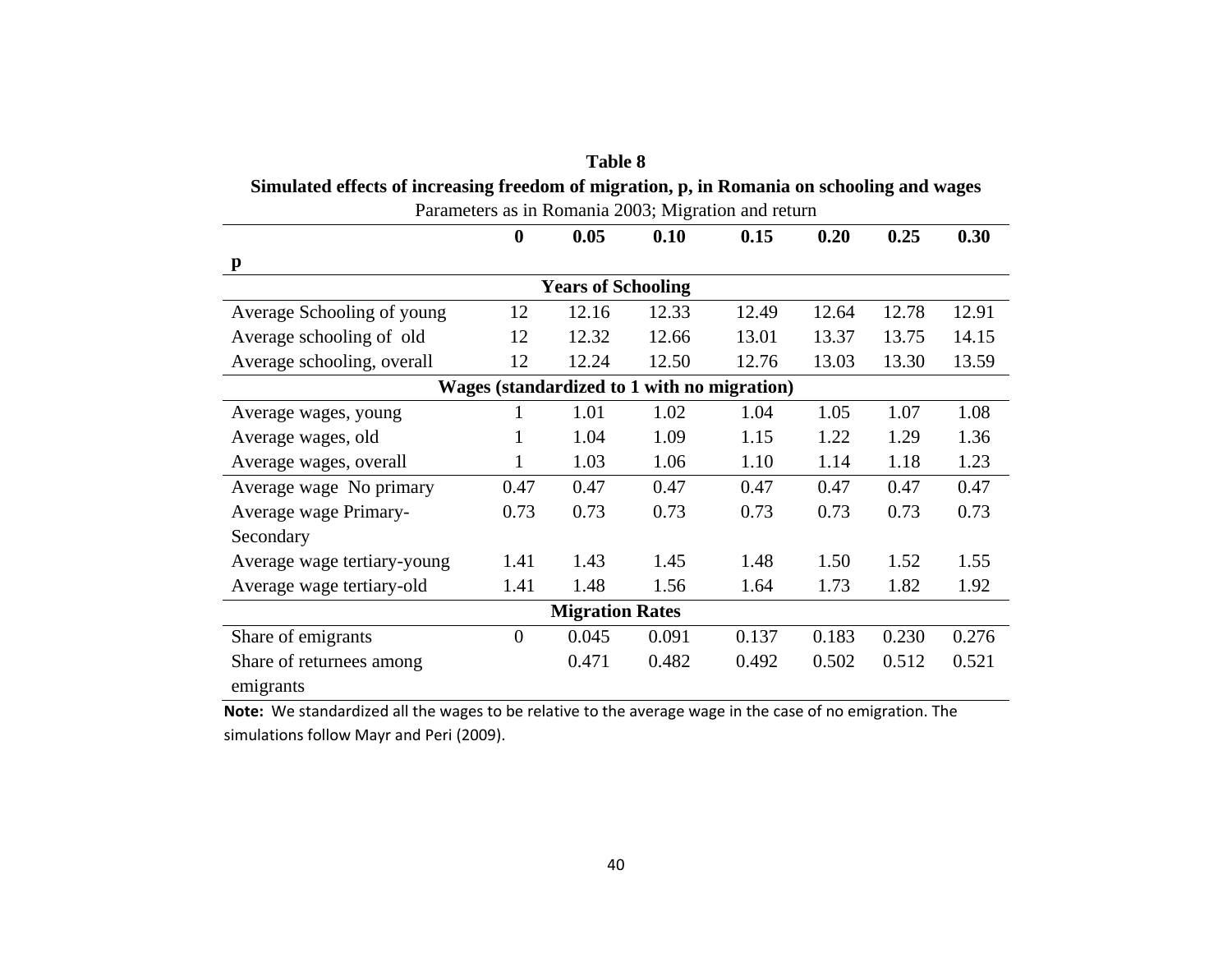# Figure 1: Sorting across Destinations



across main destinations: 1995-2001

Education level of Romanian Migrants

Source: own estimation based on administrative emigration registers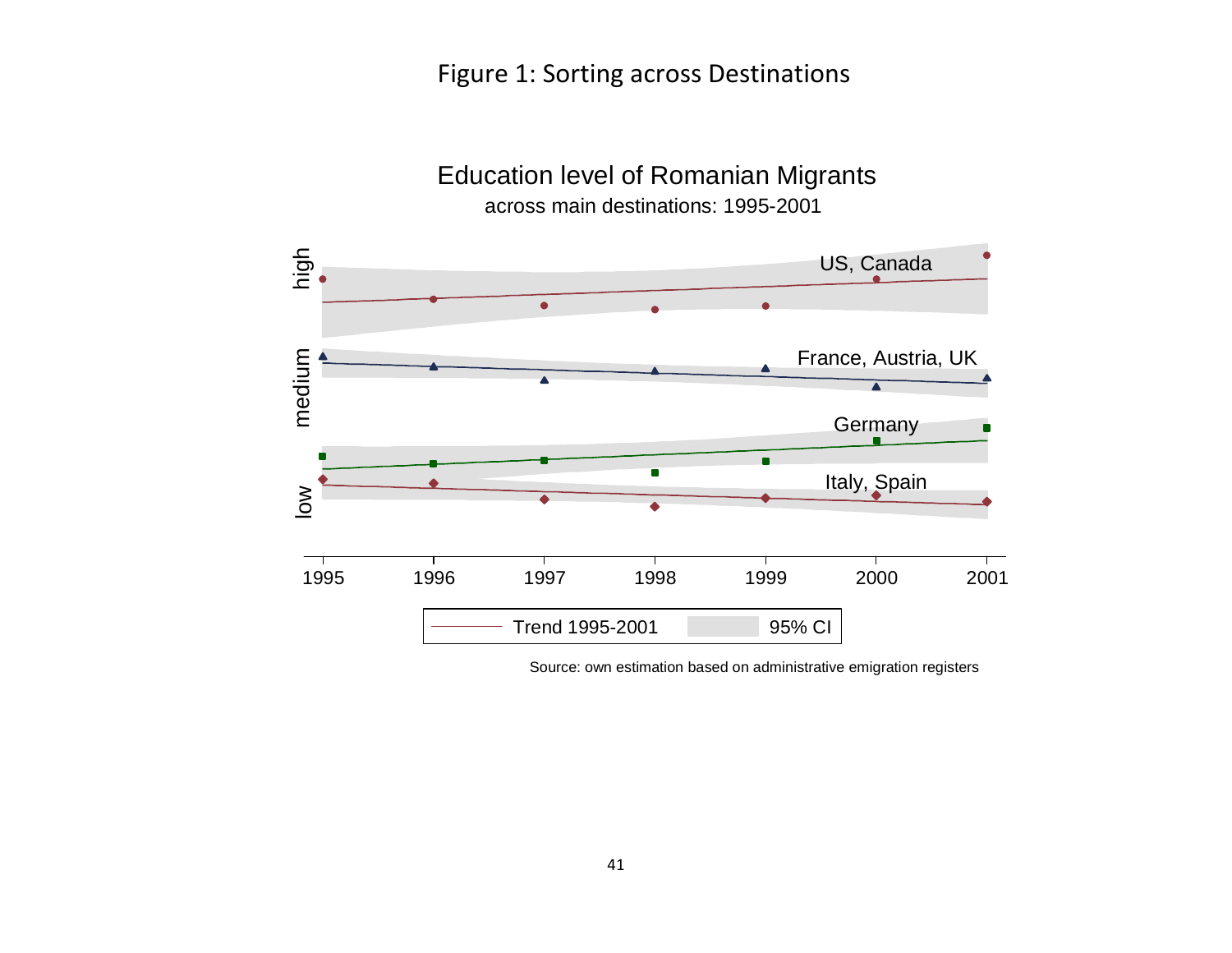# Figure 2: Selection over Education







#### Panel 3: Non Migrants and Migrants to Austria (Austria census) Panel 4: Non Migrants and Migrants to Spain (Spanish Census)

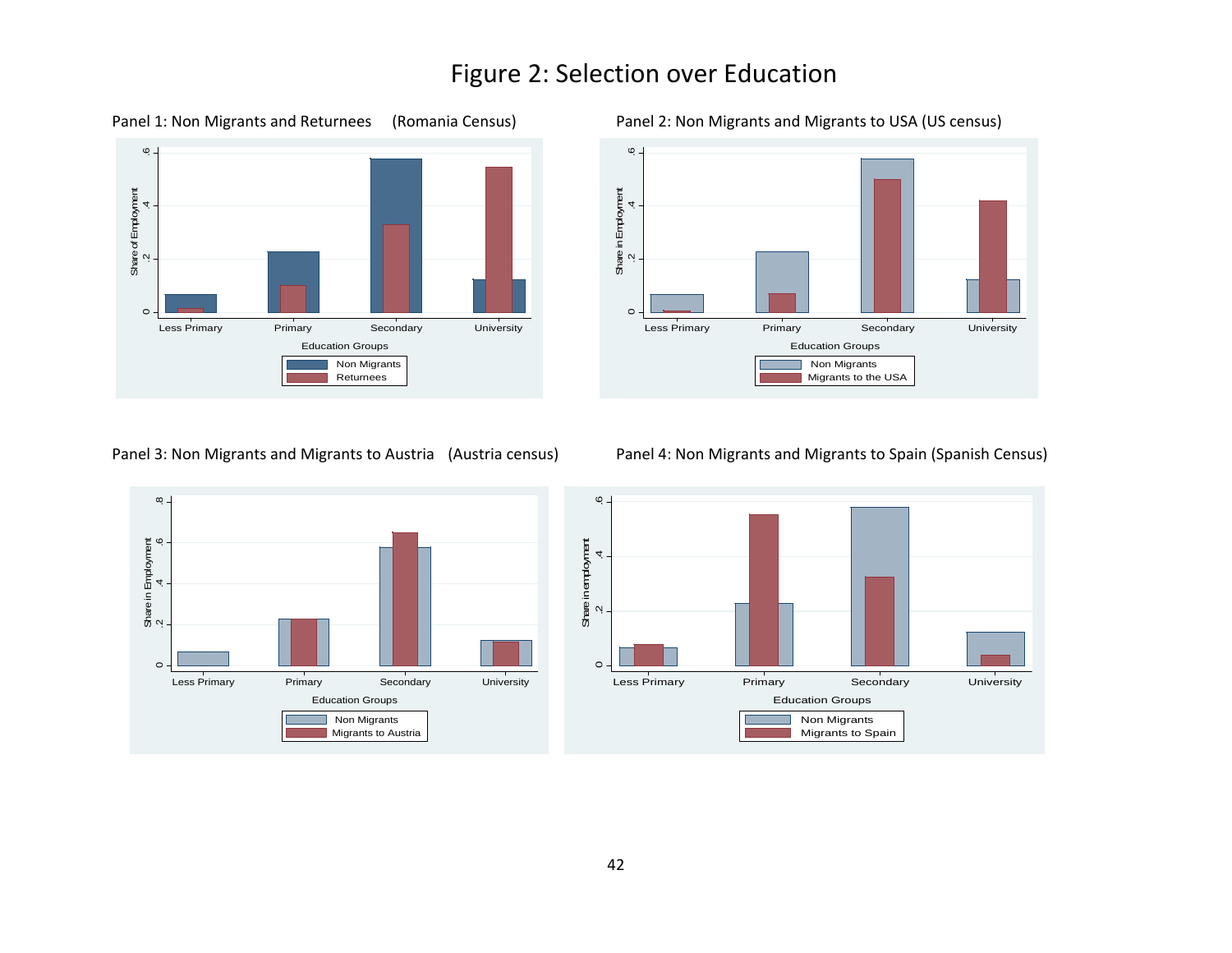

# Figure 3: Selection over Age

Panel 1: Non Migrants and Returnees (Romania Census) Panel 2: Non Migrants and Migrants to USA (US census)





#### Panel 3: Non Migrants and Migrants to Austria (Austria census) Panel 4: Non Migrants and Migrants to Spain (Spanish Census)



# 43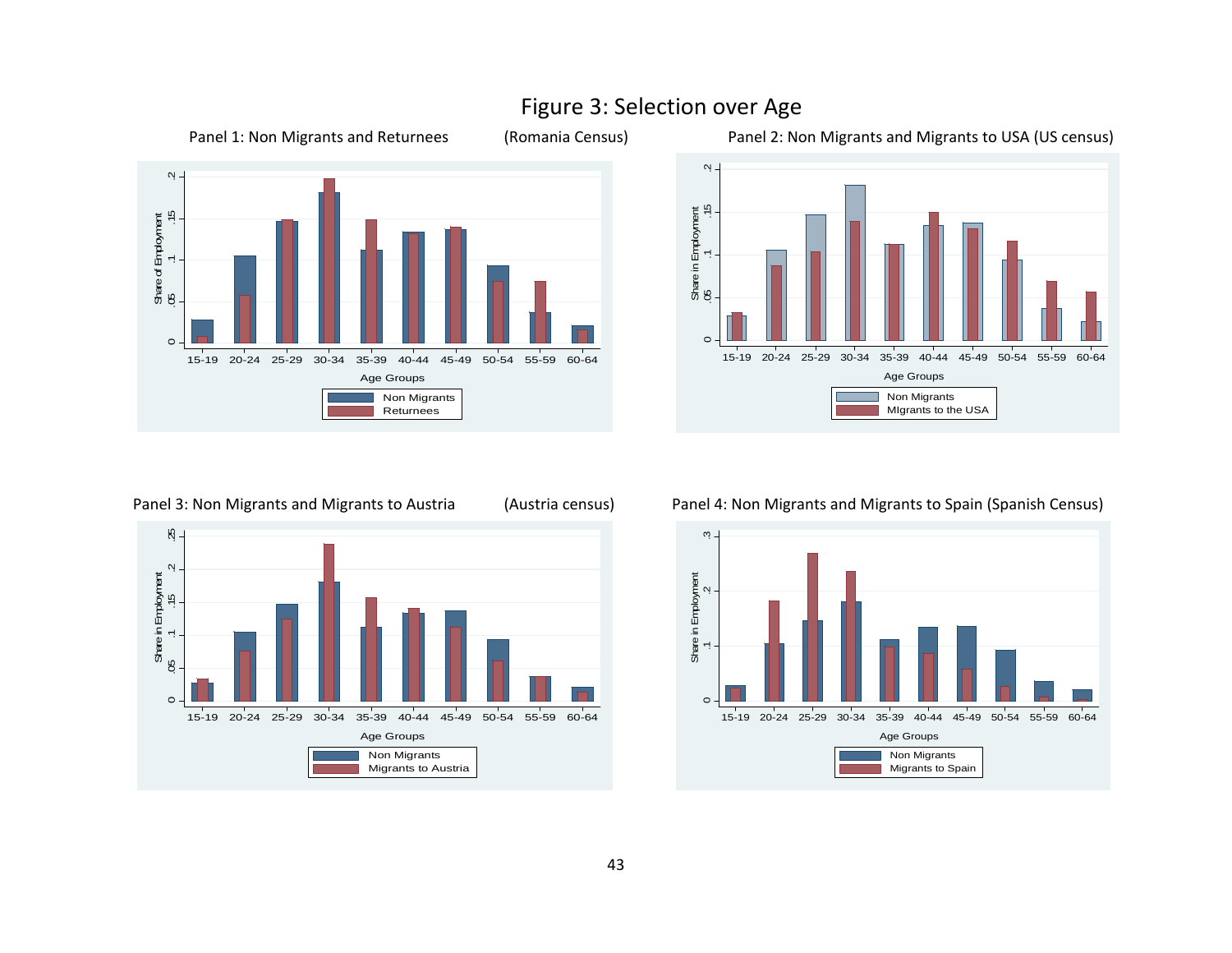**Figure 4 Kernel density of non-migrants and returnees over skill, Census 2002**  *Monthly wages, in 2003 US \$* 



**Note:** The function represents the density of each population over the wage-earning skill, ln(wage), distribution estimated using a Gaussian kernel. Bandwidth is chosen optimally, for each distribution, following Fernandez-Huertas (2008).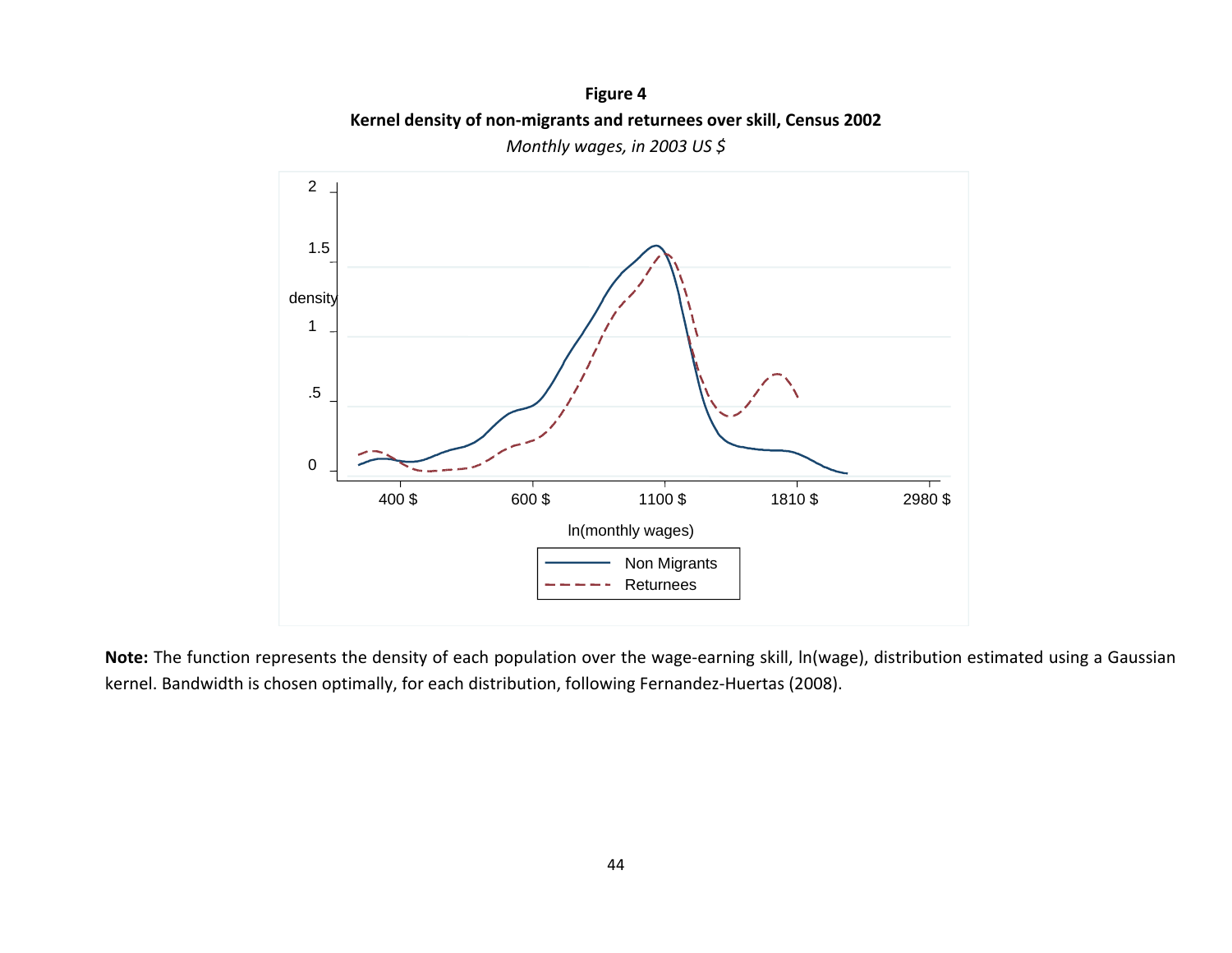**Figure 5 Kernel density of migrants and non-migrants over skill, Census 2002** 

*Monthly wages, in 2003 US \$* 



**Note:** The function represents the density of each population over the wage-earning skill, ln(wage), distribution estimated using a Gaussian kernel. Bandwidth is chosen optimally for each distribution, following Fernandez-Huertas (2008).